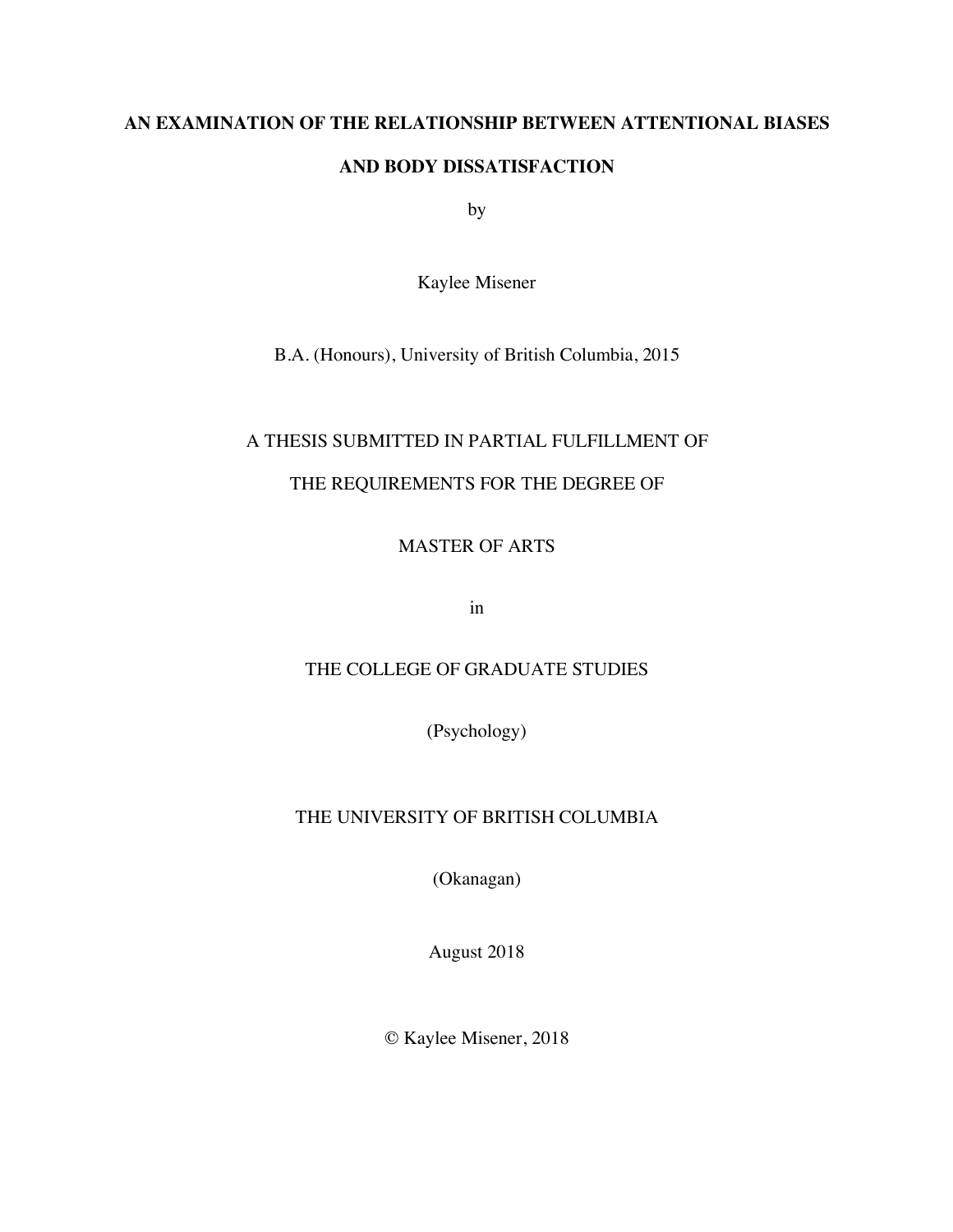The following individuals certify that they have read, and recommend to the College of Graduate Studies for acceptance, a thesis/dissertation entitled:

An Examination of the Relationship between Attentional Biases and Body Dissatisfaction

submitted by Kaylee Misener in partial fulfillment of the requirements of

the degree of Master of Arts

Dr. Maya Libben, Psychology, Irving K. Barber School of Arts and Sciences

## **Supervisor**

Dr. Paul Davies, Psychology, Irving K. Barber School of Arts and Sciences

# **Supervisory Committee Member**

Dr. Lesley Lutes, Psychology, Irving K. Barber School of Arts and Sciences

## **Supervisory Committee Member**

Dr. Sally Willis-Stewart, Human Kinetics, School of Health and Exercise Science

# **University Examiner**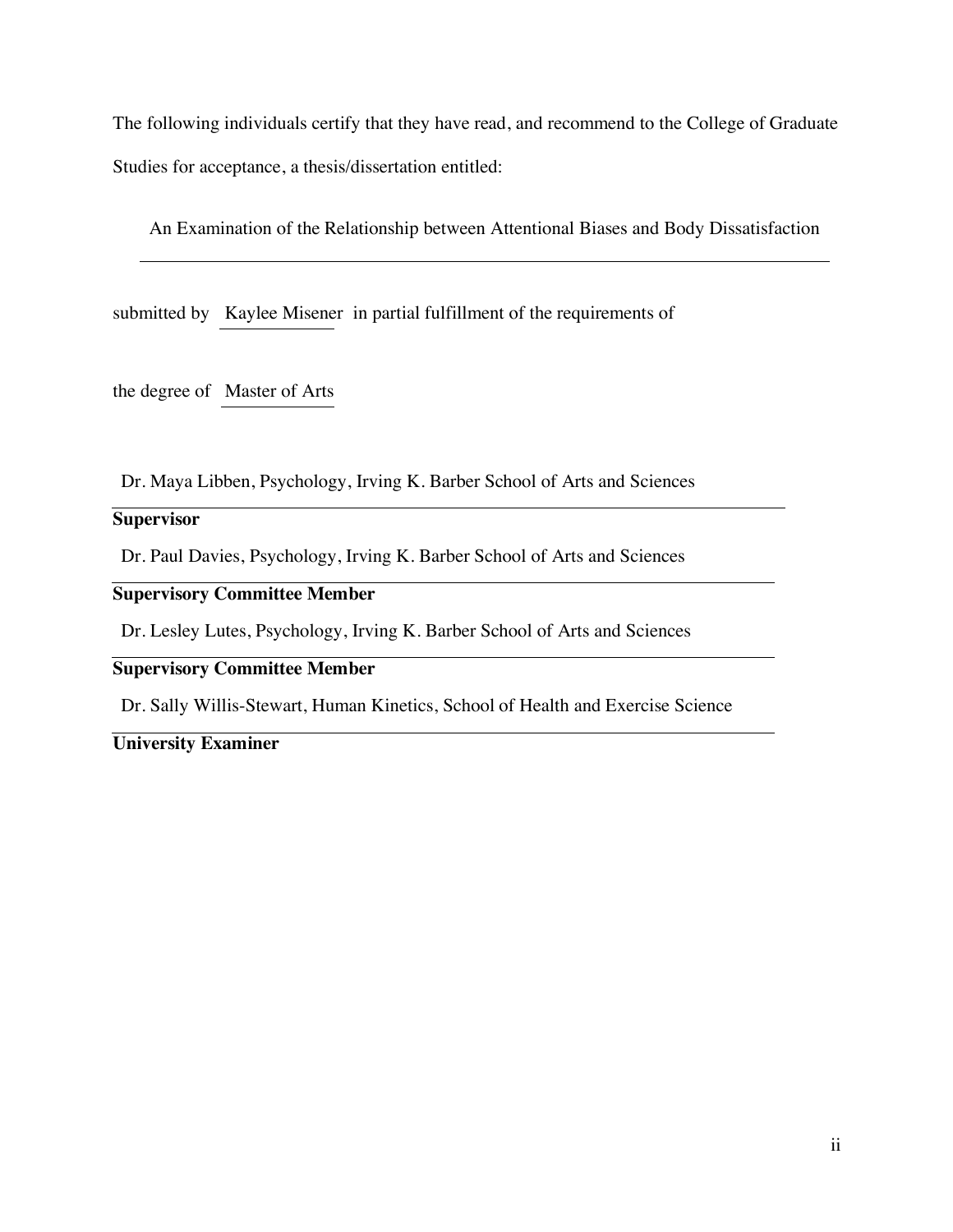#### **Abstract**

There is a large body of literature supporting the presence of cognitive biases among individuals with eating disorders and body dissatisfaction. The current study extended this research by examining attentional processing of body related stimuli as a function of body dissatisfaction using eye-tracking methodology and a modified spatial cueing paradigm to evaluate early and late stage processing patterns. A sample of 197 undergraduate females completed a decision-making task involving thin, fat, and control body images while eye gaze was recorded. Reaction time analysis did not reveal a relationship between body dissatisfaction and disengagement difficulty from thin or fat body images when compared to control body images. Further, no difference between early and late stage cognitive processing was demonstrated by reaction time. However, analysis of eye gaze patterns revealed a significant relationship between body dissatisfaction and difficulty shifting visual attention away from thin body images in late stage processing only. Results did not reveal a relationship between BMI and attentional biases. The current study's findings provide partial support for an attentional bias for thin body images in body dissatisfied individuals  $(R^2 = .02, F(1, 195) = 3.86, p = .05)$ . Moreover, the present study provides further evidence for eye-tracking methodology as a more sensitive measure of cognitive biases than reaction time. Further examination of the relationship between cognitive biases and body dissatisfaction remains an important area of study as both are risk factors for eating disorders and can inform treatment interventions.

*Keywords*: body dissatisfaction, cognitive biases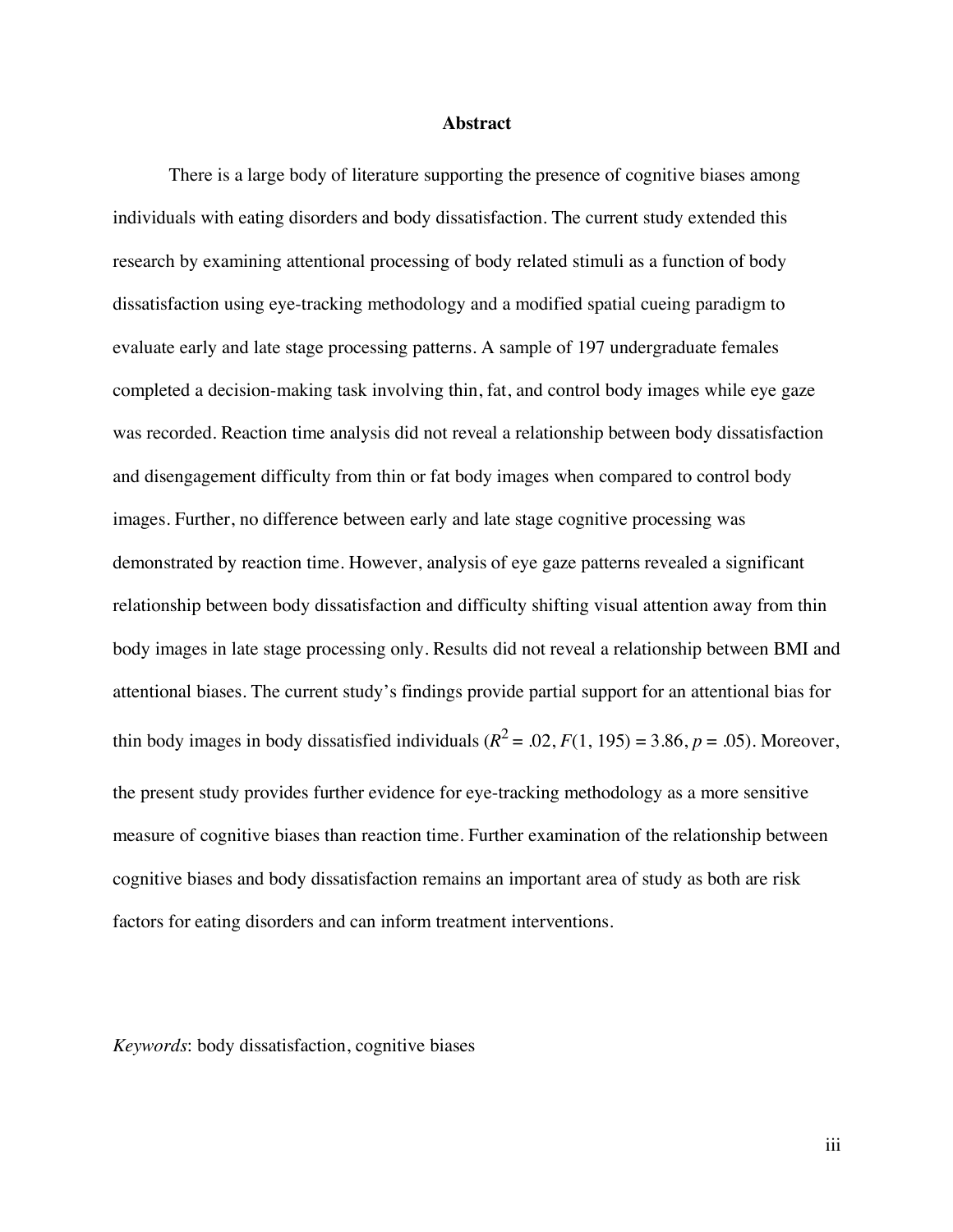## **Lay Summary**

Body dissatisfaction is a known risk factor for eating disorders. Previous research has shown that people who are dissatisfied with their bodies are biased to spend more time looking at body related information (e.g., body images). It is suggested that this attention bias maintains, and increases, body dissatisfaction. The current study used eye-tracking to investigate visual attention biases in body dissatisfied women. A sample of 197 women (ages 18-25) completed measures of body dissatisfaction and viewed images of large bodies, thin bodies, and images of body parts not associated with weight dissatisfaction (e.g., ears) while their eye movements were being monitored. Eye-tracking results showed that body dissatisfied women had difficulty shifting their visual attention away from images of thin bodies, but not large bodies. These results are important for our understanding of how body dissatisfaction is maintained and for future treatment and prevention programs aimed at improving body image.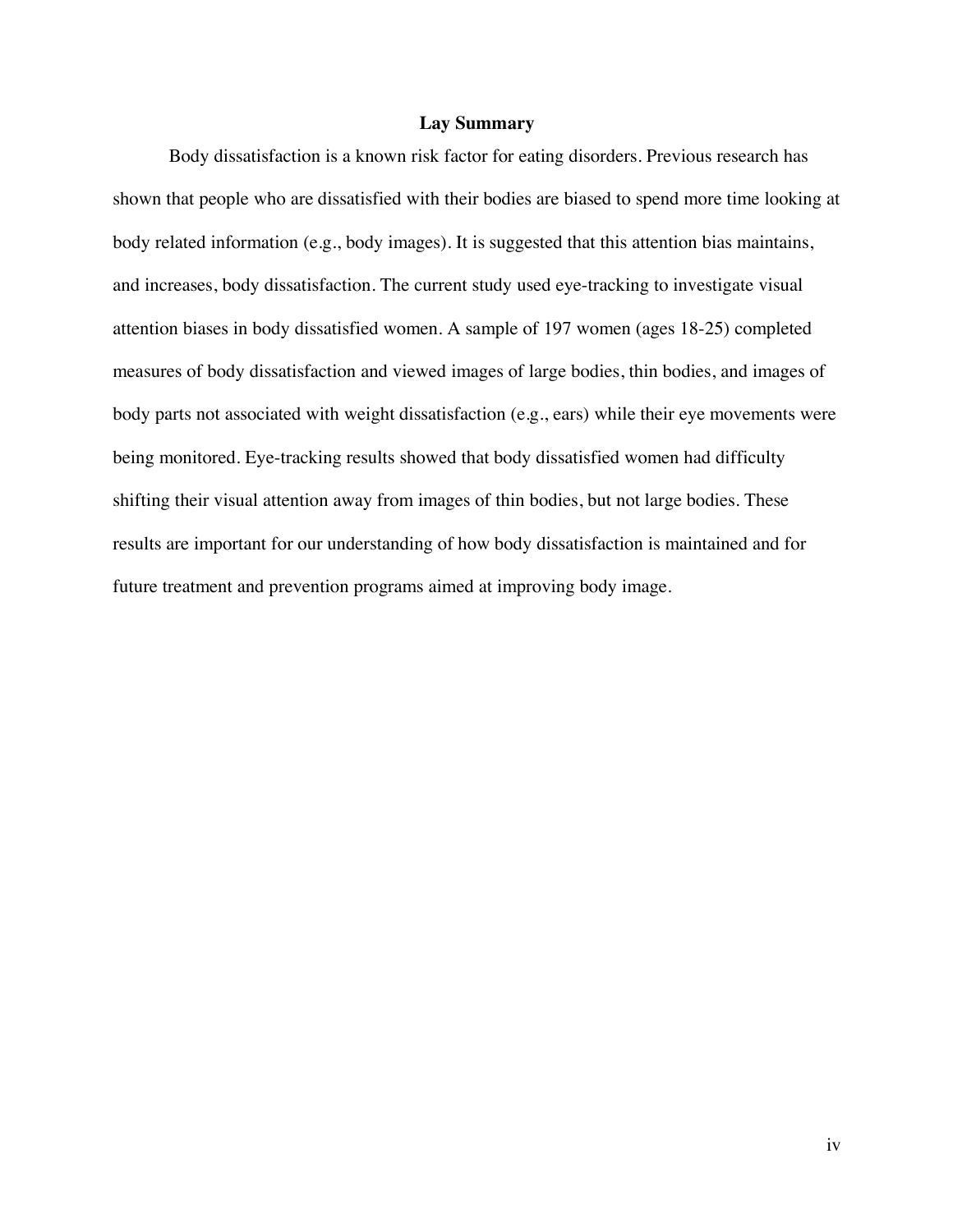## **Preface**

This research was conducted at the University of British Columbia Okanagan and was supervised by Dr. Maya Libben. For the present thesis, I was responsible for designing and programming the research paradigm, training and coordinating research volunteers for data collection, data preparation and analysis, and the resulting written thesis. The Behavioural Research Ethics Board of the University of British Columbia's Okanagan Campus granted ethics approval for this research. The certificate approval number for the project is H17-01958. To date, the results of this study have not been published.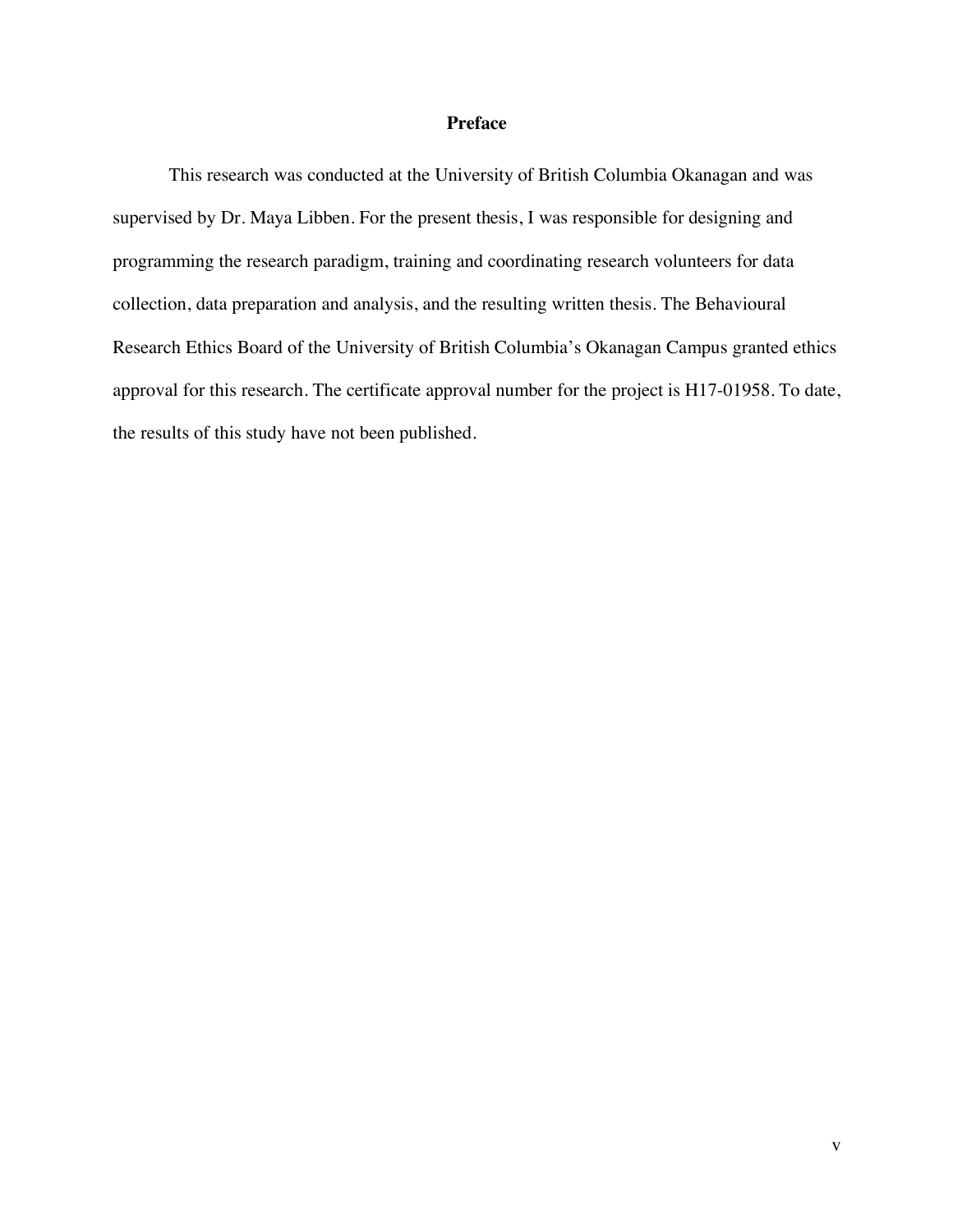| .13 |
|-----|
|     |
|     |
|     |
|     |
|     |
|     |

# **Table of Contents**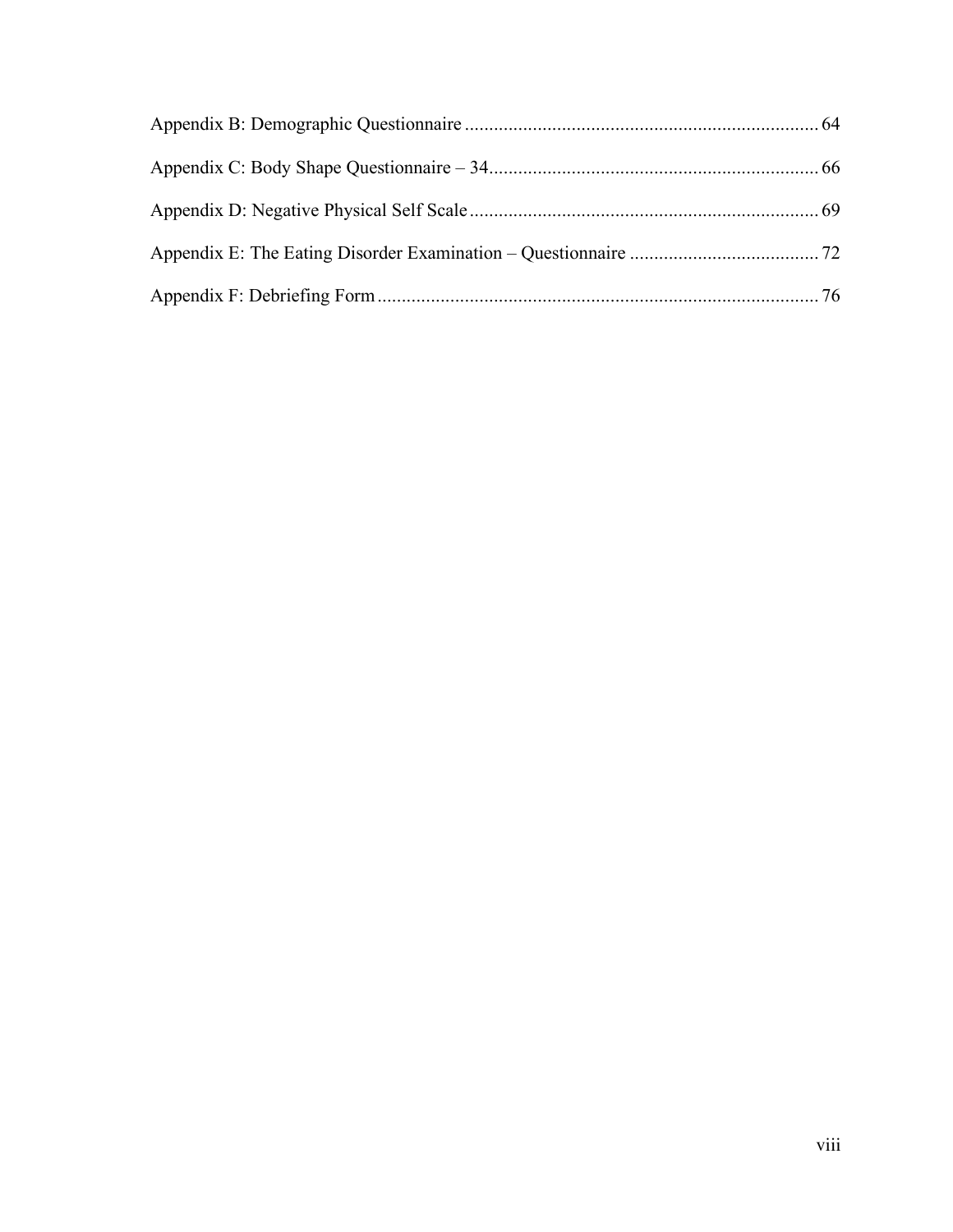# **List of Tables**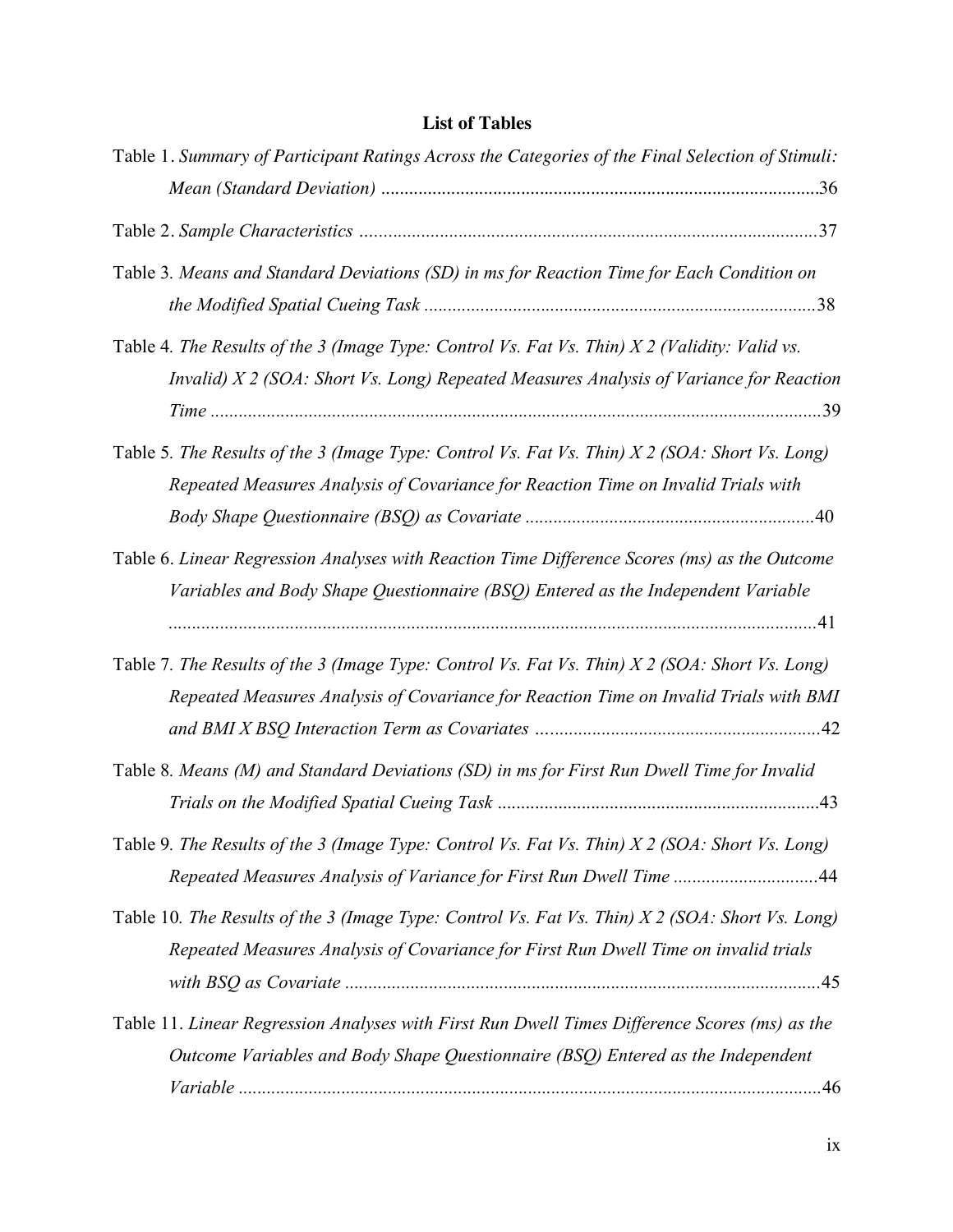Table 12. *The Results of the 3 (Image Type: Control Vs. Fat Vs. Thin) X 2 (SOA: Short Vs. Long) Repeated Measures Analysis of Covariance for First Run Dwell Time on Invalid Trials with BMI and BMI X BSQ Interaction Term as Covariates .............................................*47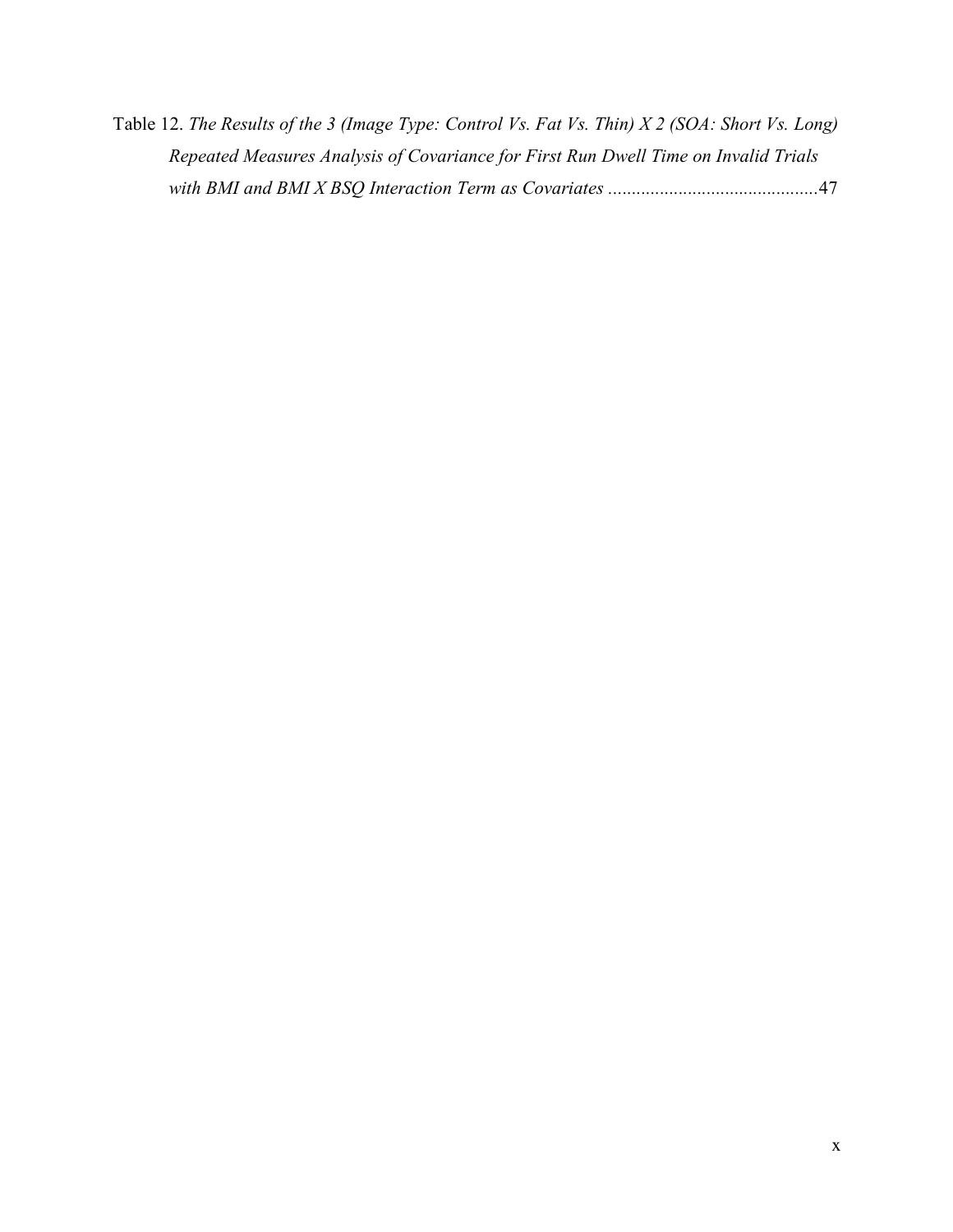# **List of Figures**

| Figure 1. The modified spatial cueing paradigm (one complete invalid presenting a control body |
|------------------------------------------------------------------------------------------------|
|                                                                                                |
|                                                                                                |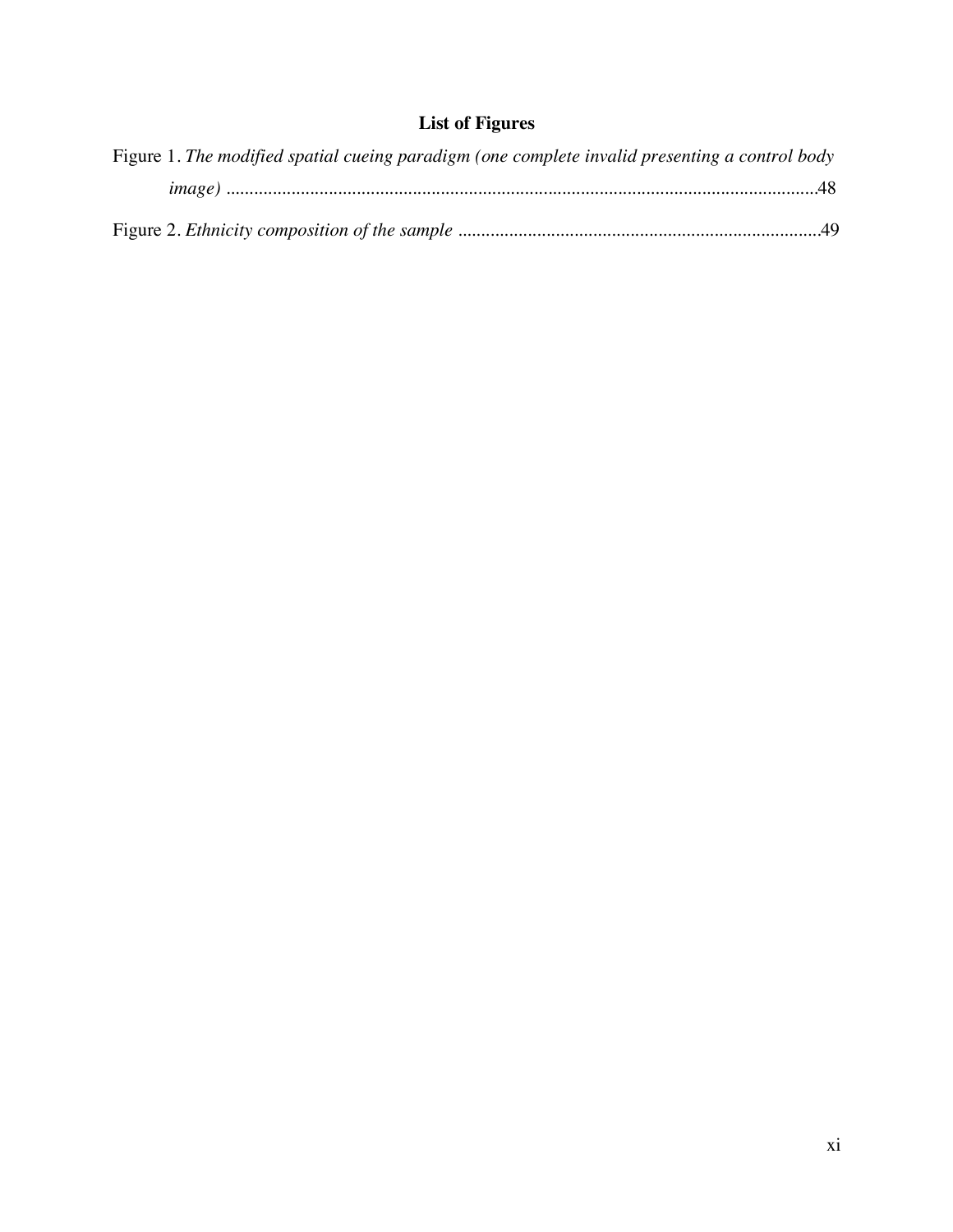## **Acknowledgements**

I am aware that the completion of this project was made possible with the support and guidance from many people. First and foremost, I would like to thank my supervisor, Dr. Maya Libben, for her constant support throughout this project. I will forever be grateful for your guidance and expertise. I am extremely fortunate to have you as a mentor. I would also like to thank my committee members, Dr. Paul Davies and Dr. Lesley Lutes. Your advice on project design and statistical analysis made the completion of this project possible. I am appreciative of my university examiner, Dr. Sally Willis-Stewart for investing her time into this project.

 I am extremely grateful for my cohort. Without these incredible women, their unwavering support, and their wealth of knowledge, the completion of this project and degree would have been considerably less fun, if possible at all. I also owe an enormous thank you to my large team of research volunteers who worked tirelessly to collect an enormous amount of data.

 Thank you to my sister, Dawn, for always proofreading my work and including a 1:1 ratio of positive feedback to careful critique. Thank you to my mother for encouraging me to pursue my goals. I'm grateful to my father who made me believe that there were no limits to what I could achieve, and for his continuous support and ability to ground me in many moments of "crisis." Thank you to my best friend, Elisha Cooper. There are no words to accurately describe how your strength and perseverance inspire me. A large part of any of my success is owed to your absolute faith in my ability to achieve my goals.

 Finally, thank you to the Canadian Institutes of Health Research (CIHR) for their financial support during my Masters.

xii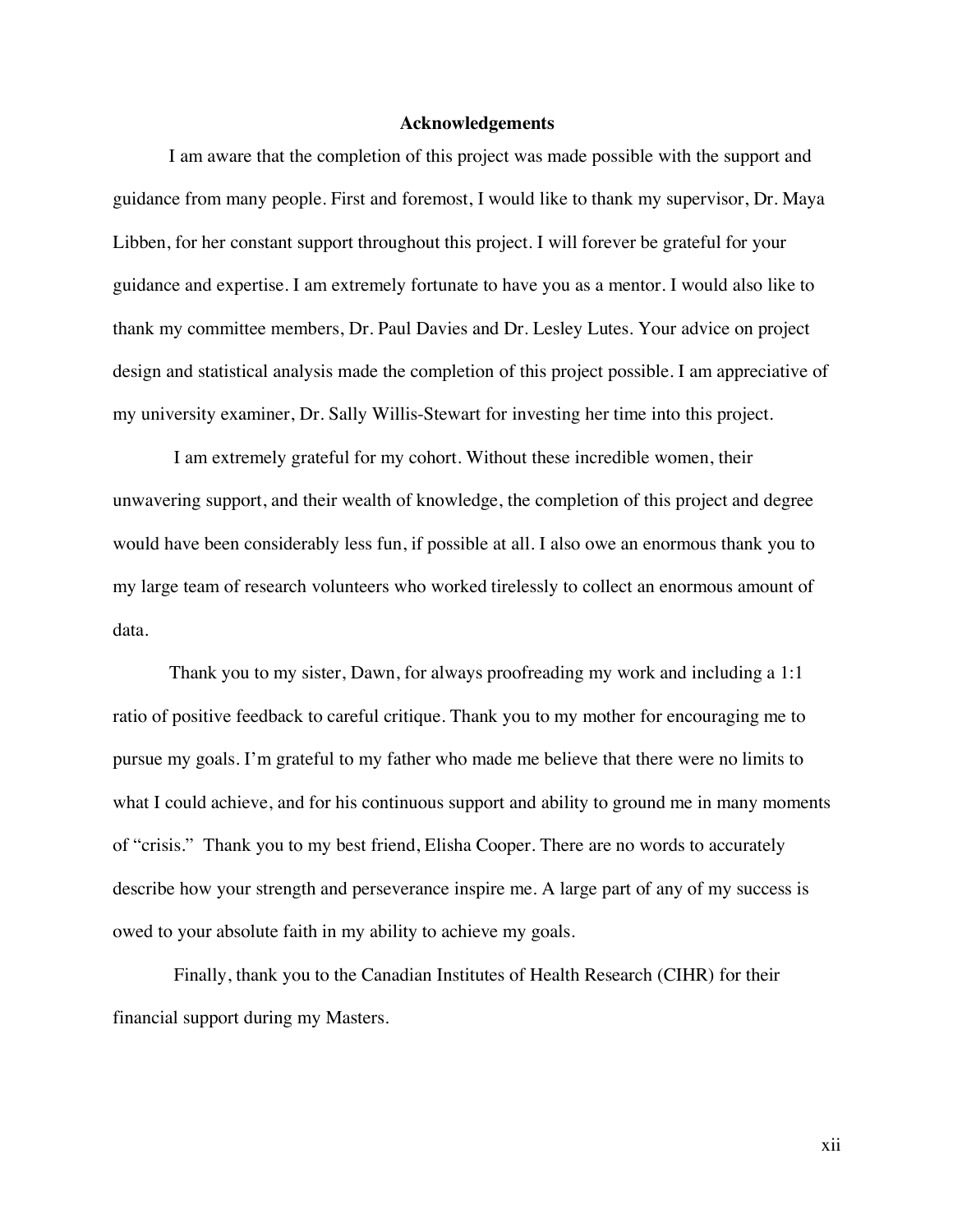# **Dedication**

I would like to dedicate this work to the faculty, staff, and students of the University of British Columbia Okanagan Psychology Department.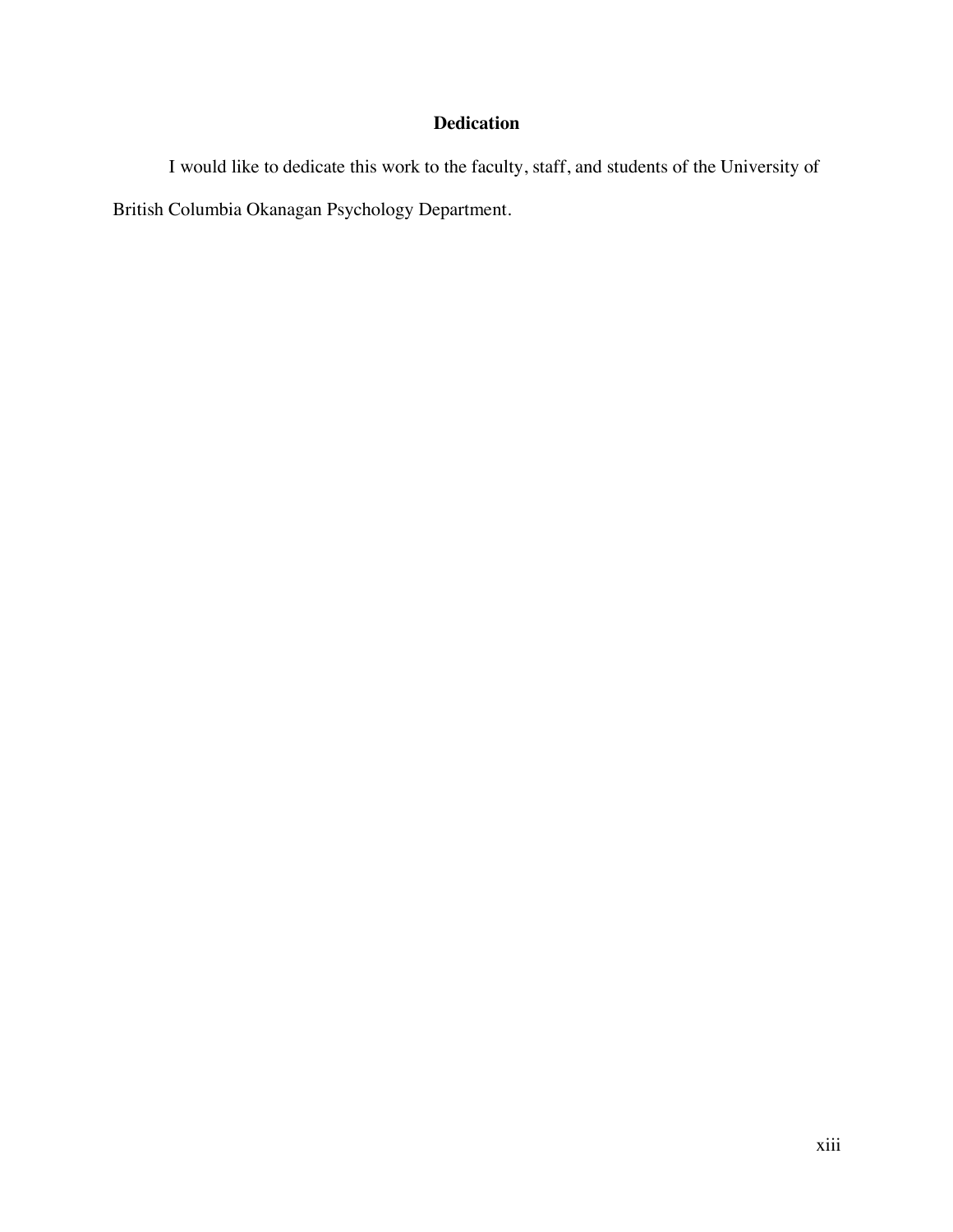#### **Chapter 1: Introduction**

Eating disorders (ED) are life-threatening mental and physical illnesses associated with many severe, negative, long-term health consequences. These include increased mortality risk, suicidality, cardiovascular disease, loss of bone mass density, and adverse reproductive related outcomes (Bachrach, Guido, Katzman, Litt, & Marcus, 1990; O'Brien, Whelan, Sandler, Hall, & Weinberg, 2017; Sachs, Harnke, Mehler, & Krantz, 2016; Smink, van Hoeken, & Hoek, 2013). Specifically, Anorexia Nervosa is associated with the highest mortality rate of any non-substance use related mental health disorder (Chesney, Goodwin, & Fazel, 2014). Research published before the introduction of the DSM-5 has indicated that prevalence rates of EDs are rising, particularly among adolescent girls age 15 – 19 (Hoek & van Hoeken, 2003; Smink, van Hoeken, & Hoek, 2012). Using the new DSM-5 criteria, a recent investigation by Stice, Marti, and Rohde (2013) found prevalence rates of 13.1% for EDs in a sample of American females under the age of 21. Another study directly compared prevalence rates for EDs in an Australian sample when using the diagnostic criteria from the DSM-IV and DSM-5. They found that diagnoses increased from 12.8% to 15.2% when using DSM-IV and DSM-5 criteria respectively (Allen, Byrne, Oddy, & Crosby, 2013). However, as the DSM-5 was released in 2013, the literature on prevalence rates in Canada with the new diagnostic criteria has yet to be updated.

The demonstrated increase and high prevalence of EDs in young women is concerning given the negative health and functional outcomes present in this population. Furthermore, late recognition of symptoms and delay in treatment seeking for individuals with EDs is both common and problematic. Only  $17 - 31\%$  of individuals with EDs in the community seek EDspecific treatment and average delays for those who do seek treatment are  $10 - 15$  years (Hart, Granillo, Jorm, & Paxton, 2011; Oakley Browne, Wells, & McGee, 2006). Treatment delays of this length are especially problematic as longer duration of illness prior to treatment initiation is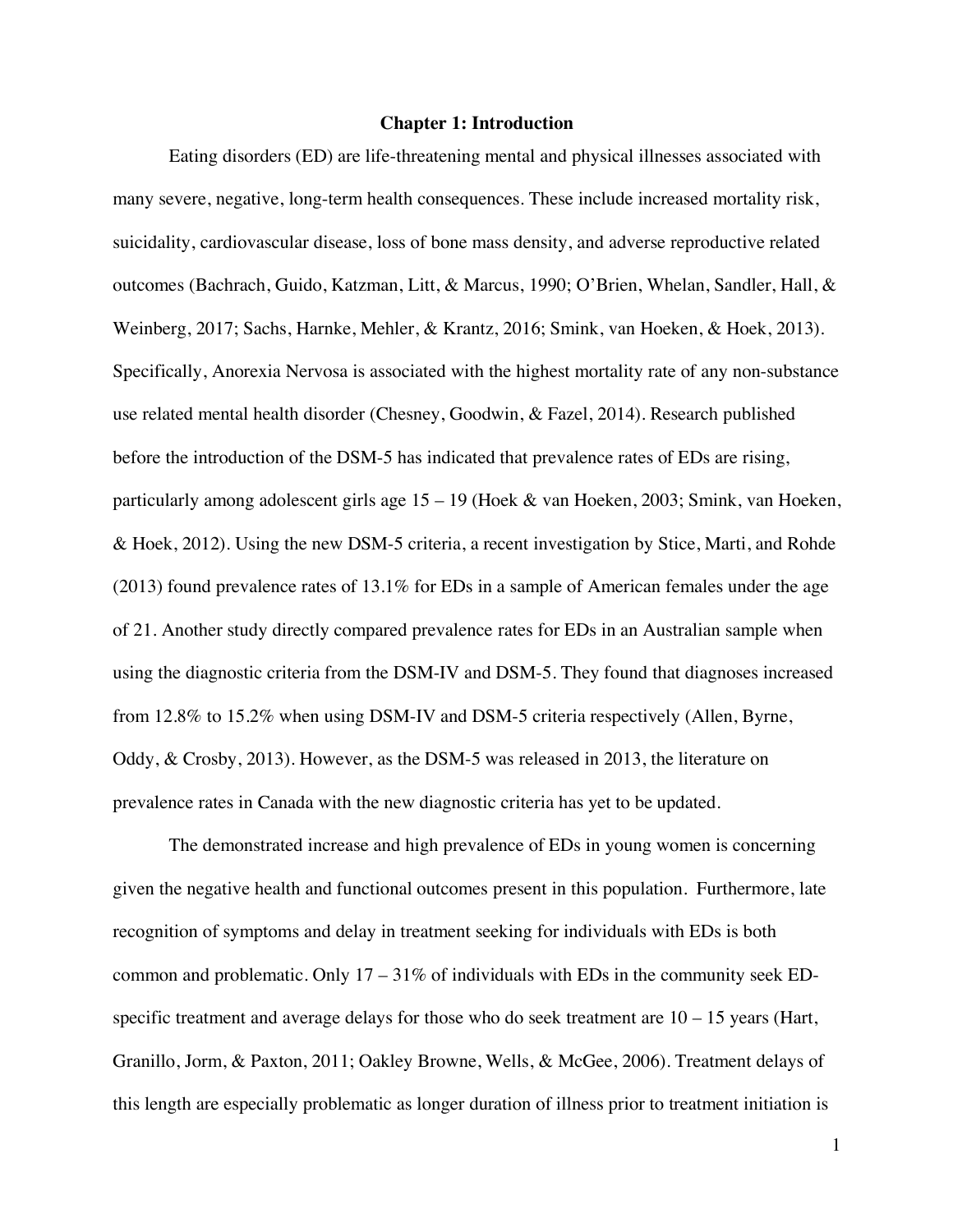prognostic of poor treatment outcome (Berkman Lohr, & Bulik, 2007; Steinhausen, 2002). Furthermore, longer illness duration is associated with increased risk for mortality (Keel et al., 2003). Thus, prevention programs aimed at reducing risk factors to prevent the onset of EDs have become an increasingly important focus of investigation.

Prevention programs are predicated on reducing modifiable risk factors to decrease the likelihood that individuals or groups will develop an ED (Nicholls & Yi, 2012). Therefore, it is imperative to investigate risk factors in subclinical populations to inform how they can be targeted in prevention programs.

#### **1.1 Body Dissatisfaction**

A robust body of literature has demonstrated that body dissatisfaction is a primary risk factor for eating disorders (Stice, 2002; Stice, Marti, & Durant, 2011; Stice, Ng, & Shaw, 2010). Body dissatisfaction is defined as dysfunctional, negative beliefs about one's weight and shape (Garner, 2002). Not only is body dissatisfaction predictive of dieting and other eating pathology, including ED diagnoses, it is also associated with other mental health concerns such as depression (Neumark-Sztainer et al., 2006; Paxton, Neumark-Sztainer, Hannan, & Eisenberg, 2006; Stice & Shaw, 2002). Further, when ED symptoms are already present, body dissatisfaction is associated with a worsening of ED symptomology over time, suggesting it may exacerbate an existing problem (Cooley & Toray, 2001). This is of concern, given the extremely high prevalence of body dissatisfaction in North American college age females, with one study reporting prevalence rates as high as 87% for body weight or shape dissatisfaction (Neighbors & Sobal, 2007).

Body dissatisfaction is closely linked to the idolization of slim female figures in Western societies (Spitzer, Henderson, & Zivian, 1999). As media depictions of female bodies have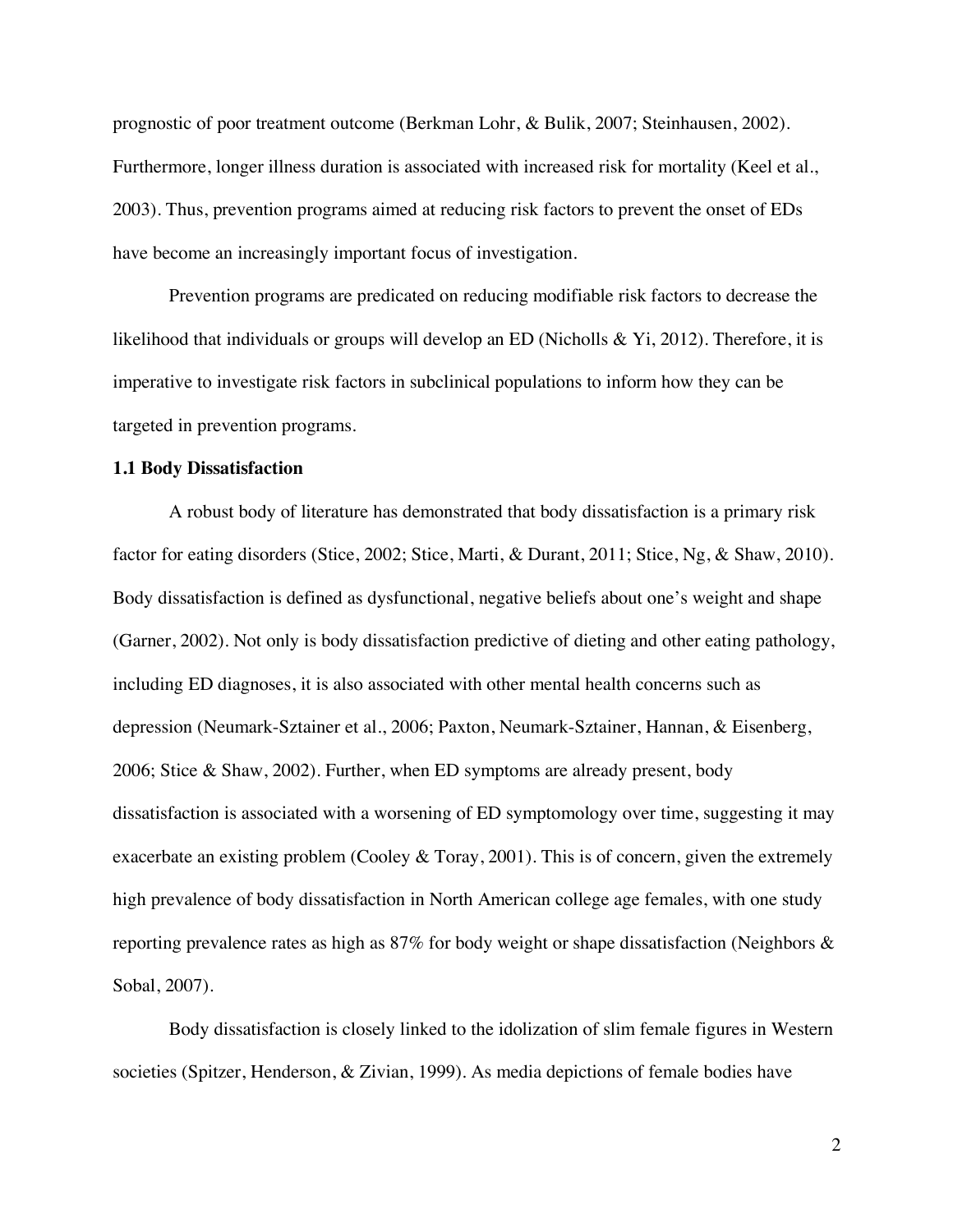become thinner, both the prevalence of body dissatisfaction and the size discrepancy between the average North American woman and the average woman presented in the media have increased (Dittmar, 2008; National Eating Disorders Association, 2002). Greater exposure to, and internalization of, the thin body ideal is associated with increased body dissatisfaction (Bissell & Zhou 2004; Frederick, Daniels, Bates, & Tylka, 2017; Thompson & Stice, 2001). It is theorized that this results from a process of upward social comparison, in which women critically compare their figures to the ultra-thin figures presented in the media (Tiggemann & Polivy, 2010; Tiggemann & McGill, 2004). Visual attention is inherently required to facilitate this social comparison process. As attentional resources are allocated preferentially to self-relevant stimuli, body dissatisfied women may prioritize visual attention onto body shapes to enable social comparison (Cho & Lee, 2013; Fox, 2005).

This is in line with cognitive theories of EDs which have proposed that increased body dissatisfaction is associated with a tendency to interpret information in a manner consistent with body self-schemata, termed *cognitive biases* (Williamson, White, Yorke-Crowe, & Stewart, 2004). Given the evidence identifying body dissatisfaction as a major risk factor for eating disorders, it is important to investigate the relationships between body dissatisfaction and cognitive biases to elucidate how they may interact to influence the development of eating pathology.

### **1.2 Cognitive Biases**

Etiological models of EDs propose that cognitive biases towards food and body shape information are a risk factor in the development and maintenance of EDs (Williamson, Muller, Reas, & Thaw, 1999). For example, research has demonstrated that training participants to attend to negative body shape and weight stimuli (e.g., the word 'fat') has resulted in the induction of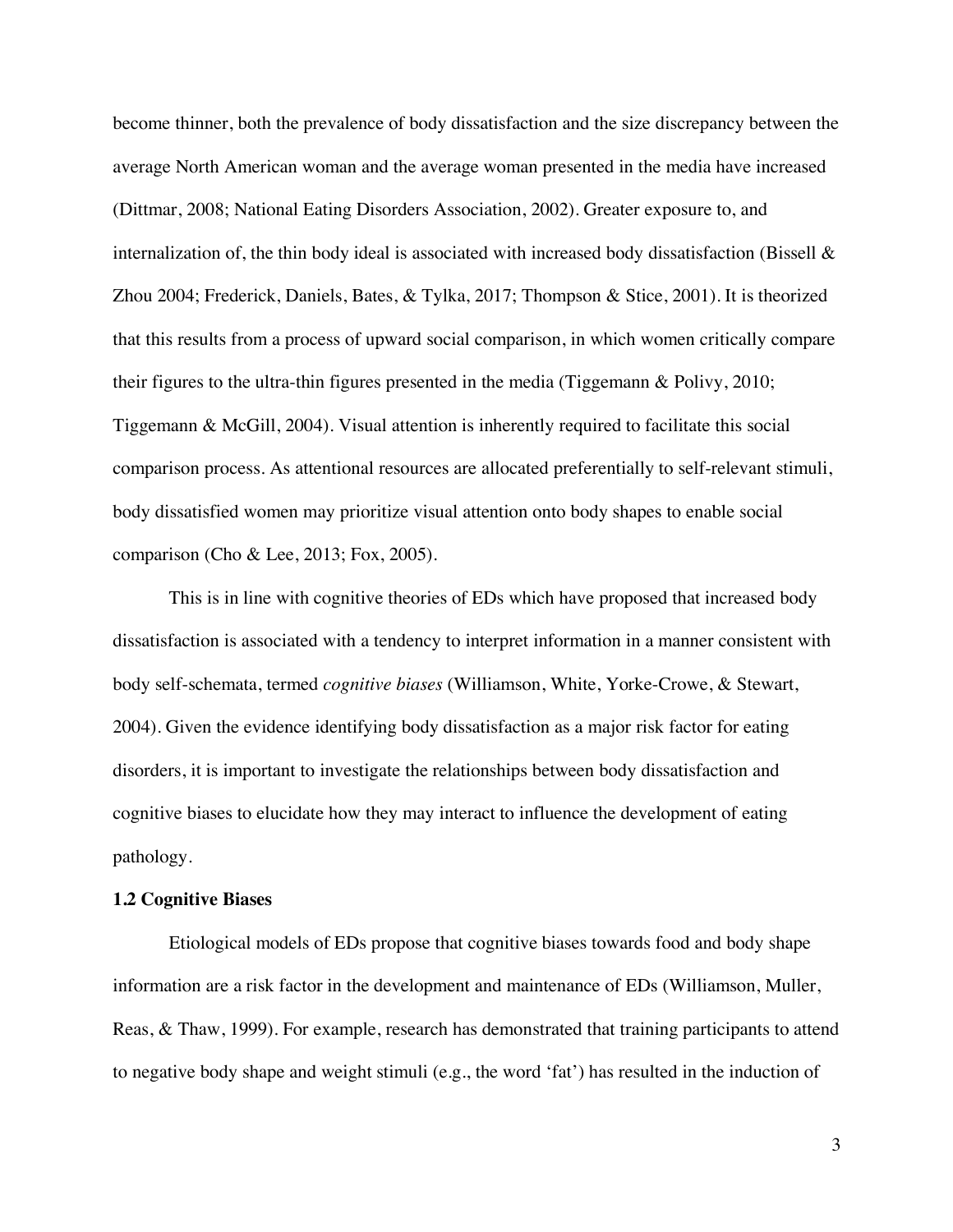increased body dissatisfaction (Smith & Rieger, 2009). Vitousek and Hollon's (1990) cognitive theory of EDs suggests that these interpretational biases are the manifestation of maladaptive schemata associated with shape, weight, and self-image. These maladaptive schemata influence how individuals with disordered eating behaviours and cognitions interpret and attend to the world around them. For example, body dissatisfaction is associated with implicit interpretation biases such that individuals higher in body dissatisfaction are biased towards food and body related interpretations of ambiguous stimuli (Martinelli, Holzinger, & Chasson, 2014; Misener & Libben, 2017). Further, maladaptive weight and shape schemata are linked with negative cognitive biases (e.g., selective attention to one's perceived physical imperfections). These negative cognitive biases have been shown to predict eating pathology above what can be accounted for by body dissatisfaction alone (Jakatdar, Cash, & Engle, 2006).

Cognitive biases are seen in the interpretation, judgment, memory of, and attention to disorder relevant stimuli (Rodgers & DuBois, 2016). Attentional biases related to pathologyrelevant stimuli include facilitated attention, attentional avoidance, or difficulty disengaging (Cisler & Koster, 2010). Facilitated attention refers to the quicker detection response demonstrated by individuals with pathology when presented with pathology-specific stimuli as compared to control stimuli (e.g., anxious individuals detect threat related stimuli faster than non-threat stimuli; Koster, Crombez, Verschuere, Van Damme, & Wiersema, 2006). Attentional avoidance is demonstrated when attention is drawn away from pathology-specific stimuli (e.g., diverting attention away from the threat-related stimuli). Finally, disengagement difficulty refers to individuals demonstrating impaired ability to divert attention that has been drawn by pathology-specific stimuli (e.g., individuals high in anxiety show delayed reaction times for non-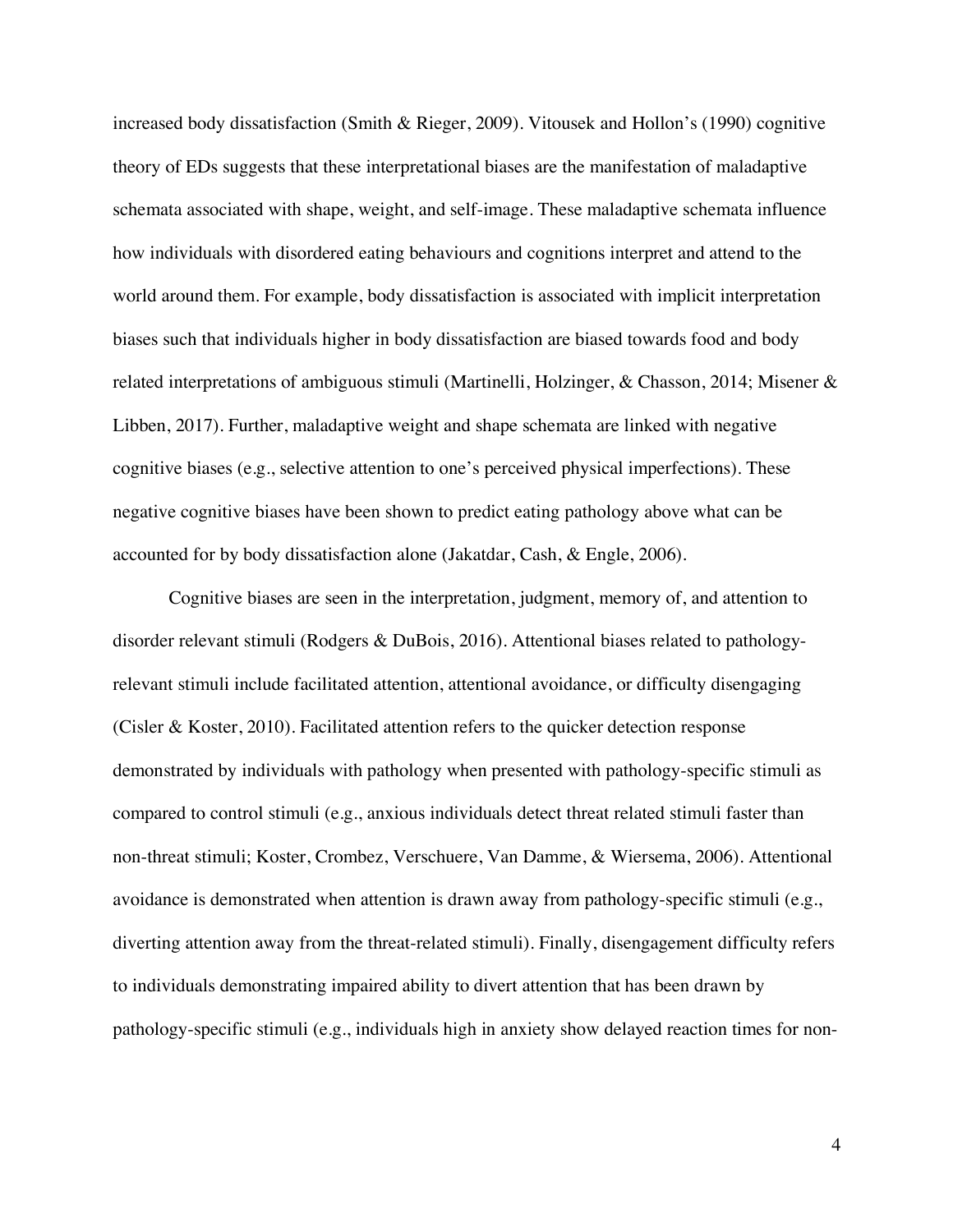threat stimuli after attention has been drawn to the location of threat-related stimuli; Koster, Crombez, Verschuere, & De Houwer, 2004).

#### **1.3 Attentional Biases in Body Dissatisfied Individuals**

There is consistent evidence for the association between body dissatisfaction and attentional biases when evaluating one's own body. Specifically, research shows that individuals with body dissatisfaction selectively attend to their self-identified unattractive body parts, thus producing a self-critical evaluation (Roefs et al., 2008). For instance, an eye-tracking study by Jansen, Nederkoorn, and Mulkens (2005) reported that participants who endorsed ED symptomology spent significantly longer viewing self-identified "ugly" body parts compared to control participants. There is also evidence that these attentional biases may play a causal role in body dissatisfaction. Smeets and colleagues (2011) were able to induce increased body dissatisfaction in female undergraduates by constraining attention onto self-identified unattractive body parts while participants looked at photos of their own bodies. Conversely, guided positive body exposure sessions, in which participants are directed to focus their gaze on self-identified most attractive body parts has been shown to increase body satisfaction (Glashouwer, Jonker, Thomassen, & de Jong, 2016). The literature indicates a compelling relationship between body dissatisfaction and attentional biases towards harsh evaluation of one's own body.

The literature is less clear, however, on which attentional biases may be present in the interpretation of other bodies. Considering the continuous bombardment of body images in the media and the rising popularity of social media, how attentional biases relate to other bodies may be a significant factor in body dissatisfaction and the associated risk of developing an ED. Research has demonstrated an attentional bias towards thin idealized bodies in women high in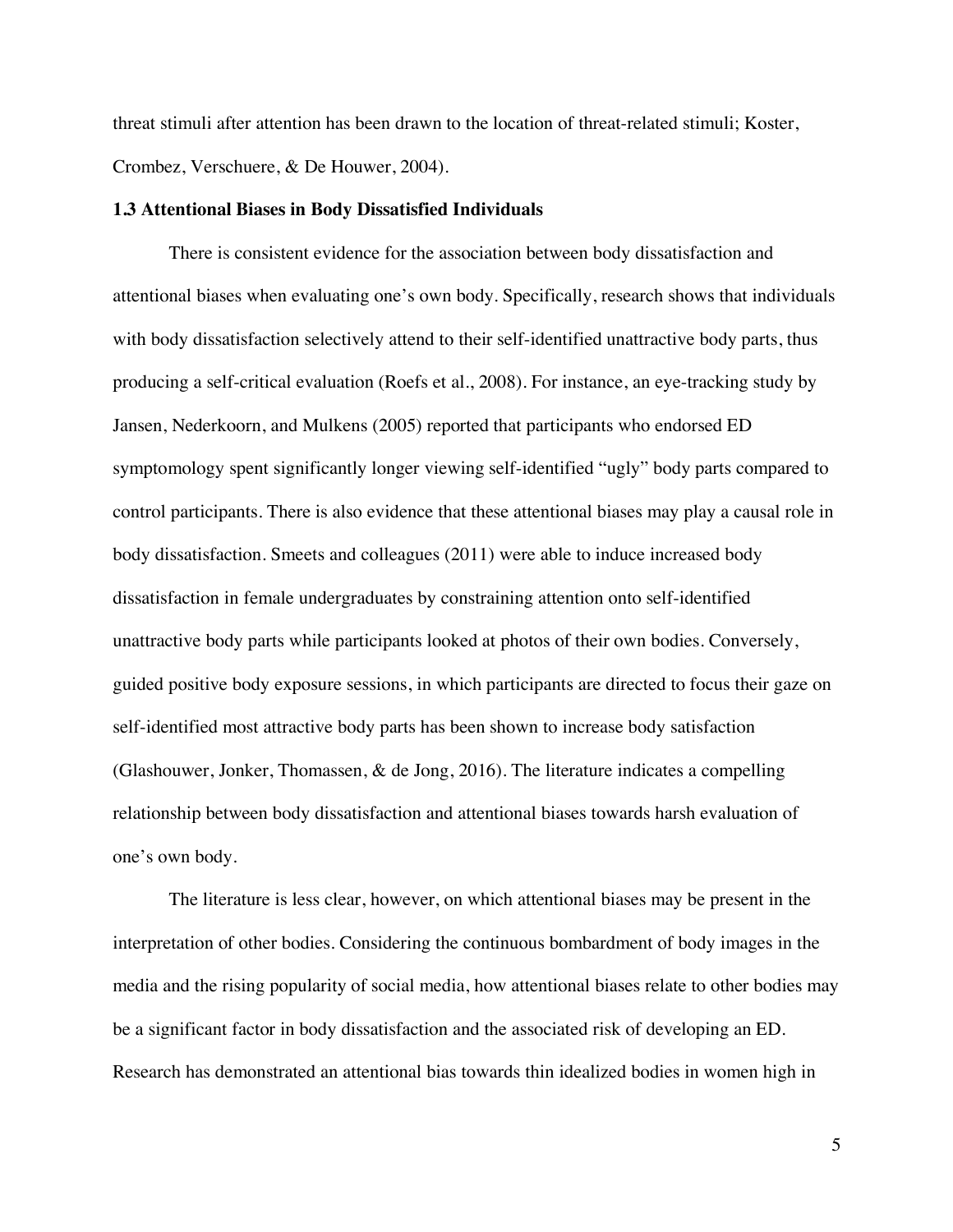body dissatisfaction. Specifically, when multiple bodies were displayed in free viewing tasks, women with high body dissatisfaction spent significantly more time focused on thin bodies than women with low body dissatisfaction (Cho & Lee, 2013; Gao et al., 2014).

In contrast, there is inconsistent evidence for attentional biases to other bodies in cognitive tasks. Glauert, Rhodes, Fink, and Grammer (2010) found an attentional bias towards thin body images in women overall, but not as a function of body dissatisfaction as measured by the Body Shape Questionnaire (BSQ-34; Cooper, Taylor, Cooper, & Fairburn, 1987). They used an image-based dot probe task to investigate attentional biases towards thin and fat body images in college age women. The dot probe task, developed by MacLeod, Mathews, and Tata (1986), is a measure of attentional bias. In the traditional dot probe task, two words are presented simultaneously but in two different locations on a computer screen for 500 ms. After both words have been removed from the screen, a visual probe then appears in the location previously occupied by of one of the words. Participants are instructed to press a button immediately when they see the probe. Reaction times are recorded for each trial. Shorter reaction times indicate that the participant's gaze was drawn to the location occupied by the probe before the probe appeared, indicating attentional engagement with the word preceding it. Conversely, longer reaction times indicate that the participant's gaze was drawn away from the location before the probe appeared, indicating non-engagement with the preceding word. When the presented word pair includes one disorder relevant word and one neutral word, the reaction times indicate whether attention is drawn to or away from disorder relevant stimuli (MacLeod et al., 1986). Using this paradigm, Glauert et al. (2010) found that female undergraduate participants responded faster to the task when the placement of the probe was preceded by a thin body image as compared to a fat body image, indicating an overall attentional bias towards thin body stimuli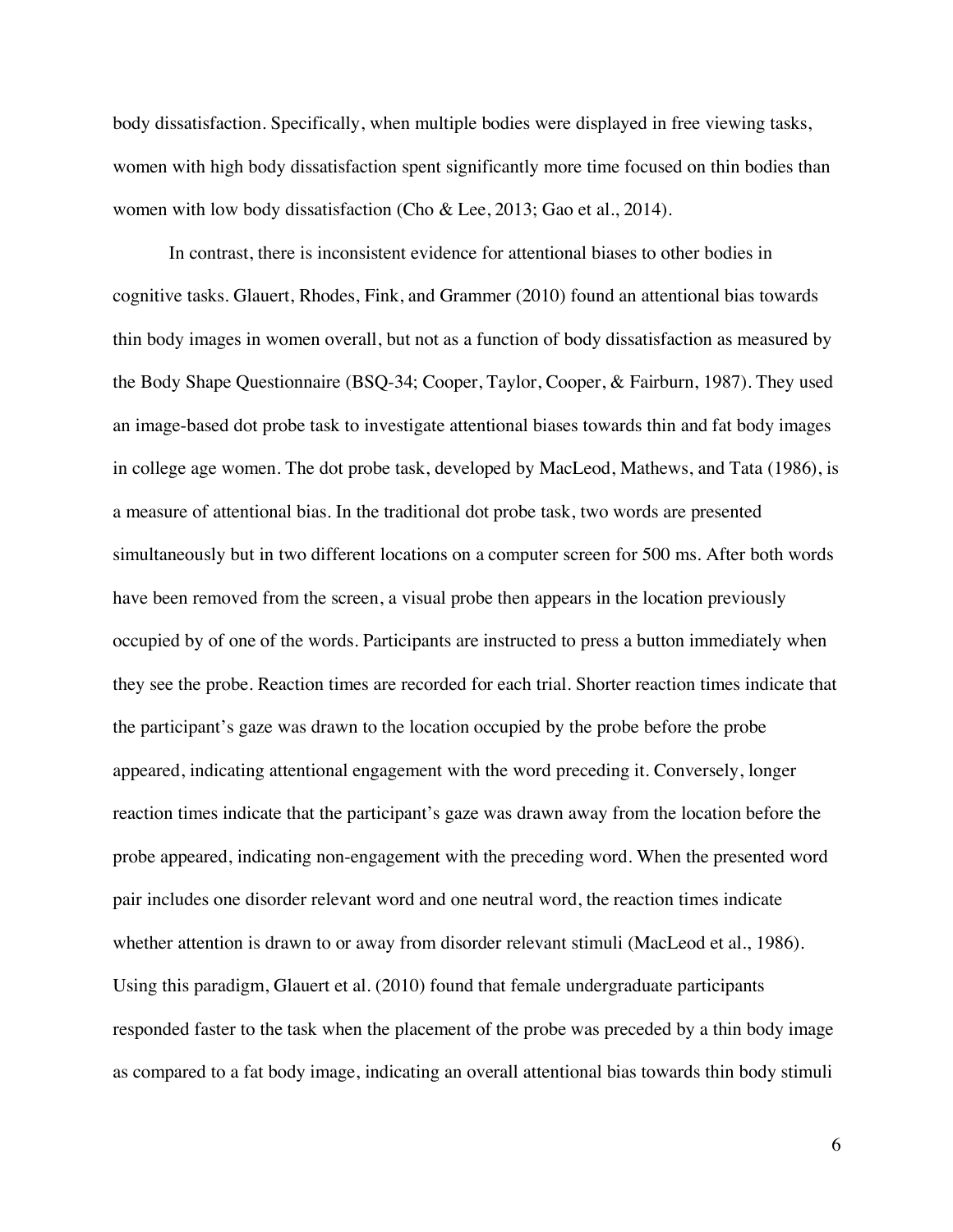over fat body stimuli. However, they found no relationship between attentionally biased reaction times and body dissatisfaction or Body Mass Index (BMI). Further, in the third experiment in their 3-part study, individuals highest in body dissatisfaction showed the weakest attentional biases towards thin bodies.

Similar findings have been demonstrated in other research. Joseph et al. (2016) also used a dot probe paradigm to investigate attentional biases in relation to body dissatisfaction scores from the BSQ. The researchers found an overall attention bias towards thin body images in their female college age sample in their first experiment, but in contrast to Glauert et al. (2010), Joseph and colleagues (2016) did report significant relationship between attentional bias towards thin body images and body dissatisfaction when controlling for BMI in their second experiment. The authors attributed their contrasting findings to displaying thin idealized images in their experiments while Glauert et al. (2010) displayed thin emaciated bodies in their experiments. As such, Joseph and colleagues (2016) reasoned that their stimuli more accurately represented what would be seen in daily in the media whereas Glauert and colleagues' (2010) extremely thin figures may have drawn attention from the sample, irrespective of body dissatisfaction, because of their striking appearance.

It is important to note that Glauert et al. (2010) and Joseph et al. (2016) both only assessed attentional engagement, not attentional disengagement, as their dot probe task did not include a control condition (Koster et al., 2004). Specifically, all comparisons were made only between thin and fat body stimuli shown in tandem, which allows solely for assessment of attention engagement. The inclusion of neutral stimuli would allow for the assessment of disengagement difficulty from thin and fat body stimuli, as compared to neutral stimuli.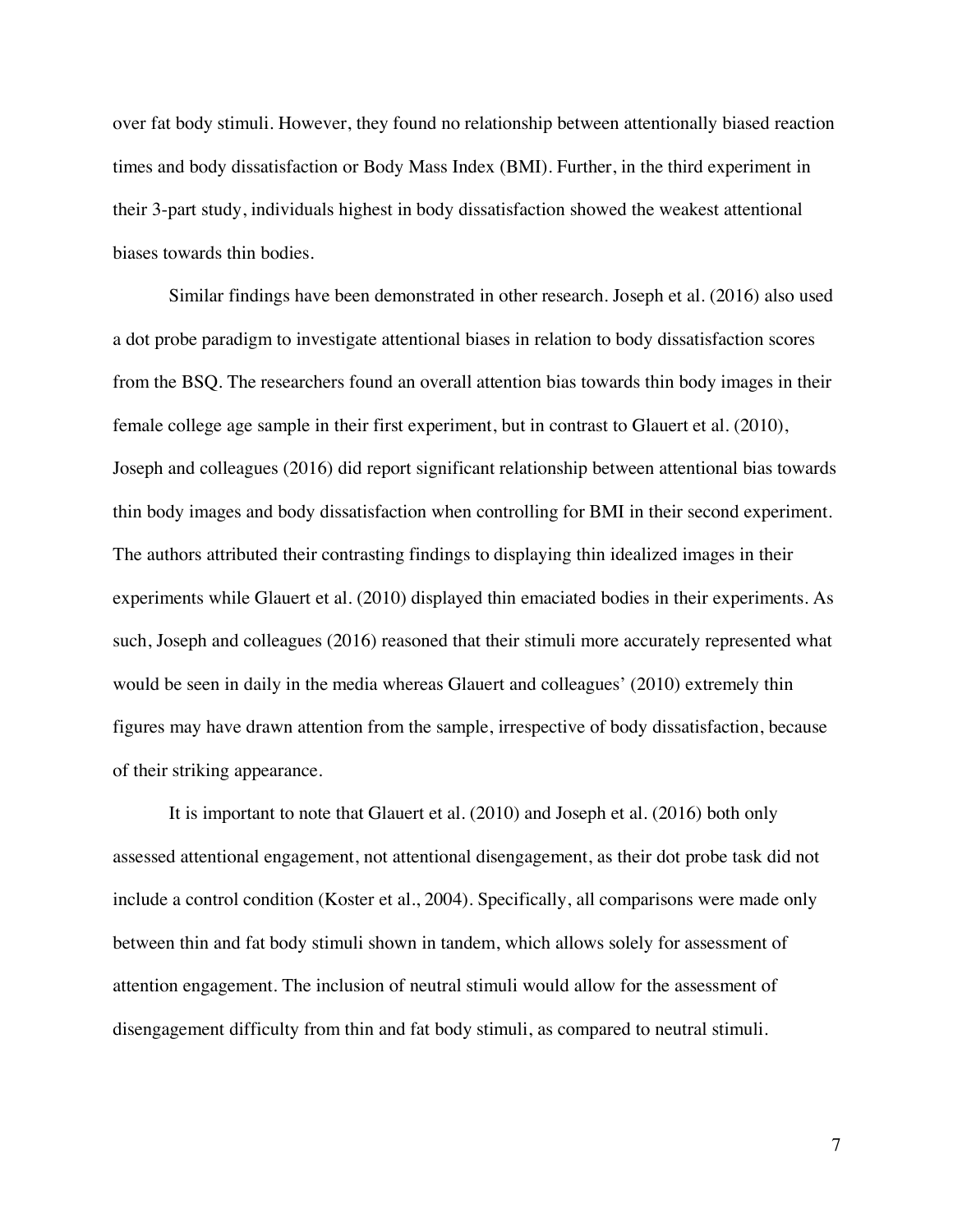Another study, conducted by Gao et al. (2013), found results that contrast those listed above. Like the previously described studies, Gao and colleagues used an image-based cognitive task to investigate attentional biases in college-age women along the spectrum of body dissatisfaction. However, they conducted their research with a Chinese sample and used a body image measure developed and normed for a Chinese population. Specifically, they used the Fatness Concern subscale of the Negative Physical Self Scale (NPSS; Chen, Jackson, & Huang, 2006). Furthermore, the modified spatial cueing paradigm used by Gao et al. (2013), and originally developed by Michael Posner in 1980, differs from the dot probe task used in the above mentioned in several important ways. First, they employed two stimulus onset asynchrony (SOA) lengths (760 ms and 1160 ms) to more precisely explore attentional disengagement over time and within participants. SOAs specifically refer to the period of time between the onset of the image and the presentation of the response cue. Disengagement difficulty is observed when attention is maintained, at the position where the image was presented, during the SOA. Second, the spatial cueing paradigm presented the images one at a time (on alternate sides of the screen, randomized across trials; see Figure 1), thus circumventing issues around images competing for attention and allowing a more accurate measure of attentional disengagement (Simons, 2000). Third, the addition of neutral trials allowed for the comparison of disengagement from fat and thin body stimuli to neutral stimuli.

Gao et al. (2013) found that on short SOA trials, participants higher in body dissatisfaction demonstrated disengagement difficulty from both fat and thin body images, relative to disengagement from neutral images. That is, their response times to the probe were longer following fat and thin images, suggesting their attention was still being maintained at the position of the image when the probe was presented. However, this effect was moderated by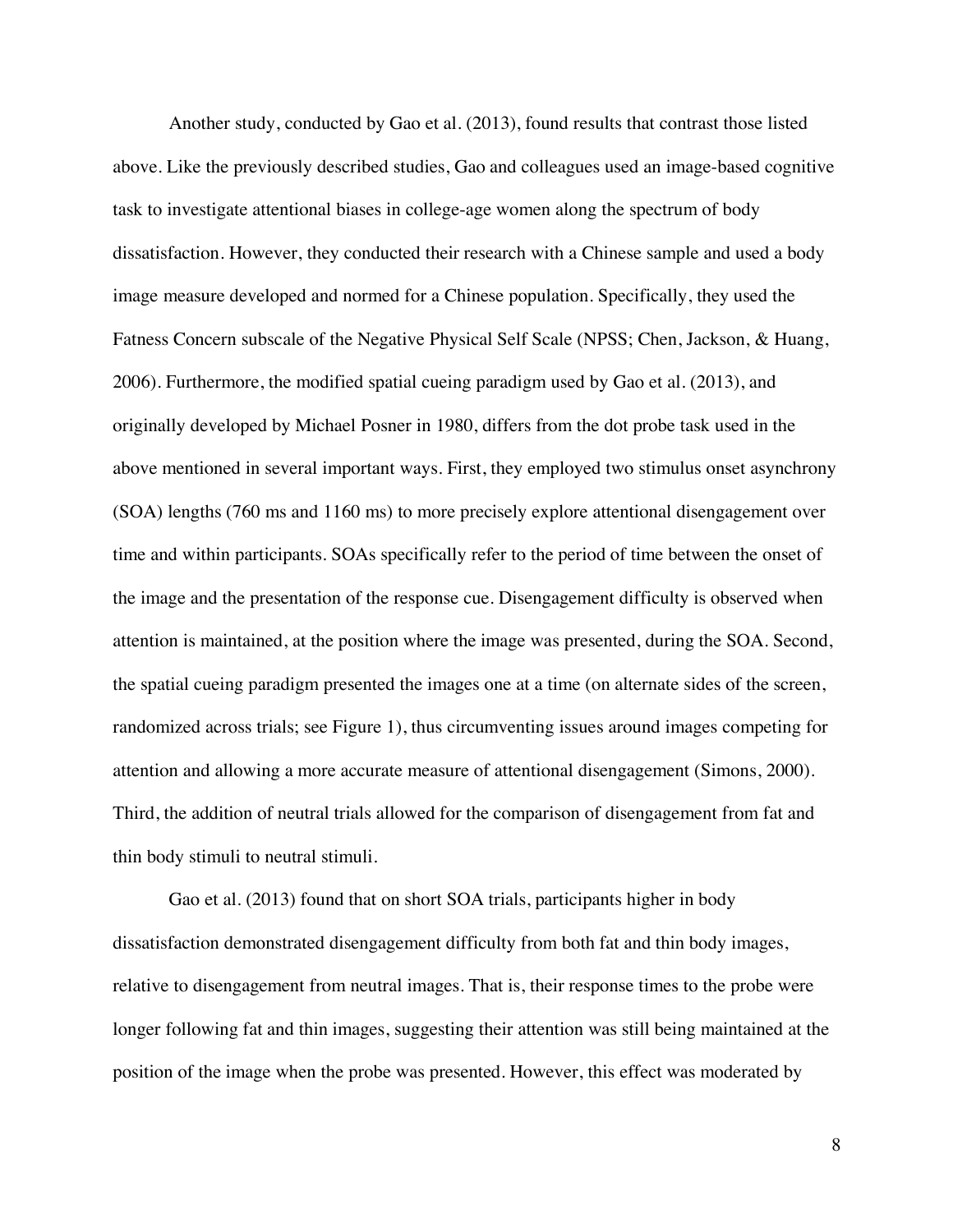BMI such that it was only observed in individuals with low or medium BMI. Additionally, their results showed that body dissatisfaction was only related to attentional disengagement difficulty in the short SOA trials and not the long SOA trials. This suggests that the short SOA trials access the automatic processing related to body image schemata, whereas the long SOA trials may allow for consciously directing attention away from body images in an effort to minimize anxiety (see also Vitousek & Hollon, 1990). These findings contrast the North American based results mentioned above (i.e., Glauert et al., 2010; Joseph et al., 2016). Specifically, Joseph et al. (2016) found that undergraduate females with high body dissatisfaction showed an attentional bias towards only thin body image stimuli, while Glauert et al. (2010) found an overall attentional bias towards only thin bodies, a relationship which was weakest in those high in body dissatisfaction. Therefore, disparate socio-cultural factors may result in distinct body dissatisfaction-related cognitive biases.

#### **1.4 Eye-tracking as a Measure of Attentional Biases**

The studies by Gao et al. (2013), Glauert et al. (2010), and Joseph et al. (2016) all relied on reaction time measures to *infer* attentional biases. For example, Gao et al. *inferred* that longer reaction times were produced by the maintenance of attention on the presentation position of the body image. That is, it was assumed that longer reaction times were the result of difficulty disengaging the eyes from the image location. Eye-tracking provides the means to specifically examine how attention is allocated over the course of the SOA, as opposed to making inferences based on post-stimulus behaviours (Libben & Titone, 2009; Ceballos, Komogortsev, & Turner, 2009; Miller & Fillmore 2011; Owens et al., 2016; Garner, Mogg, & Bradley, 2006). For example, *first run dwell* time is considered a measure of early automatic or covert attention and is defined as the sum of the fixations that occurred before the participant first diverts their eyes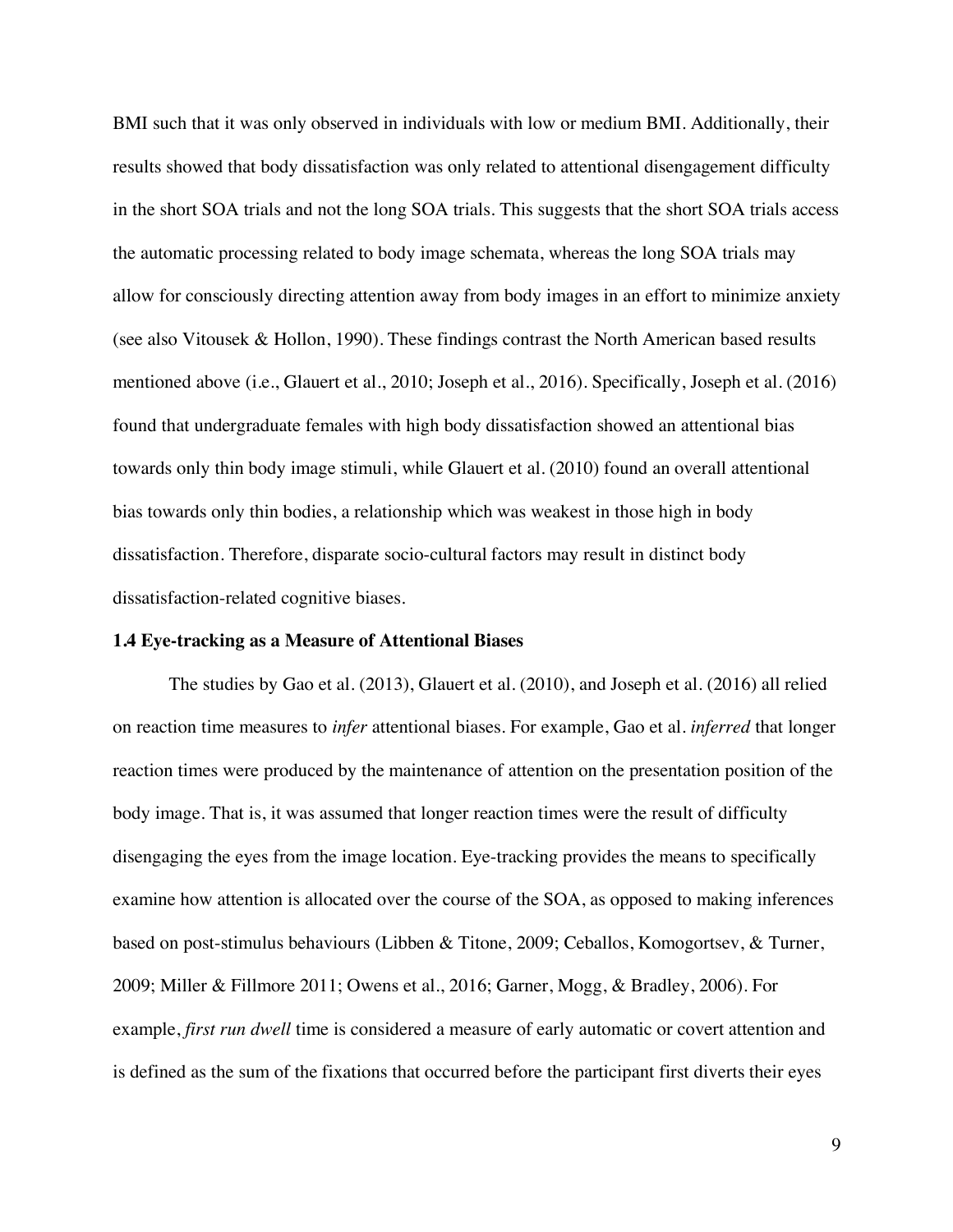from the stimulus. As such, first run dwell time provides a sensitive continuous measure of early attentional processing that is collected in real-time.

There exists a limited body of research using eye-tracking to investigate the relationship between body dissatisfaction and attention. Janelle, Hausenblas, Ellis, Coombes, and Duley (2009) tracked participants' eye gaze over time during a free viewing task in which body images were presented. They found that, although attention was initially drawn to the pelvis in both their high and low body dissatisfaction groups, participants high in body dissatisfaction demonstrated an overt late stage processing bias towards the chest and legs, while the participants low in body dissatisfaction did not demonstrate the same pattern. These different patterns of early and late stage processing can offer distinct information about attentional biases, specifically disengagement difficulty and attentional avoidance, respectively.

## **1.5 Research Paradigm and Hypotheses**

The current study used a modified spatial cueing paradigm paired with eye-tracking to investigate attentional biases in body dissatisfaction. Specifically, this study attempted to replicate the findings from Gao et al. (2013) in a North American sample. We expanded upon Gao et al.'s methods by incorporating eye-tracking, which provides a real-time measure of disengagement difficulty. Specifically, we examined first run dwell times following the disappearance of the image until the presentation of the response screen (see Figure 1). Longer first run dwell durations in the area where the image was presented, would indicate disengagement difficulty (Mahmoodi-Aghdam, Dehghani, Ahmadi, Banaraki, & Khatibi, 2017). Thus, we were able to examine whether behavioural (reaction time) data corresponded to actual difficulty diverting gaze away from a previously presented image's location. Finally, the current study facilitated a cross-cultural comparison with the inclusion of the BSQ, a common North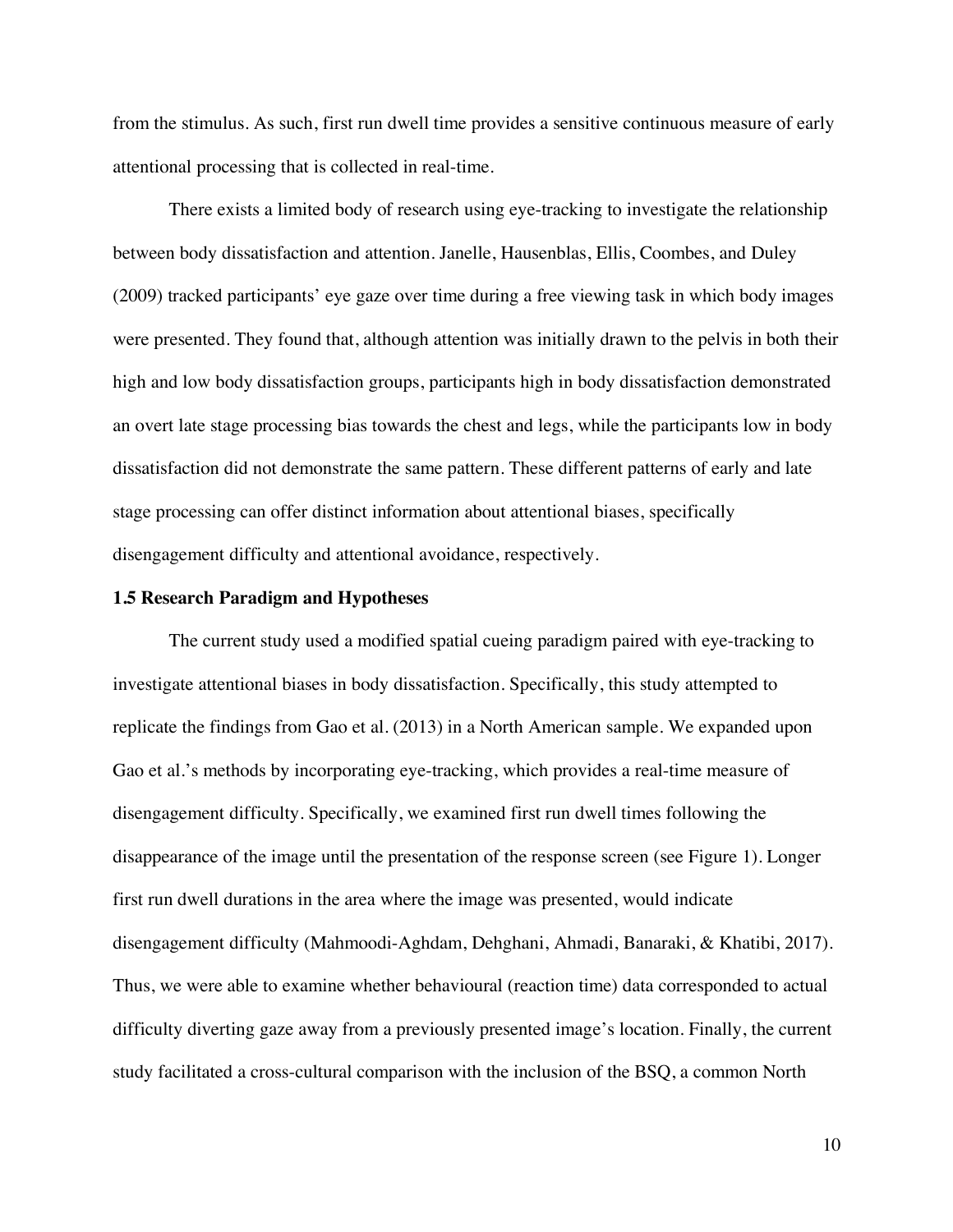American body dissatisfaction measure, in addition to a translated version of the NPSS. Overall, we hypothesized that we would replicate Gao et al.'s reaction time findings. We further hypothesized that disengagement difficulty, observed in reaction time data, would correspond to longer viewing times in the post-image location. The first three hypotheses were developed based on the findings of Gao et al. The final four hypotheses were novel. Thus, the current study examined the following seven hypotheses:

- 1) Body dissatisfaction would be positively related to disengagement difficulty on the short SOA trials such that participants higher in body dissatisfaction would take longer to shift attention away from both fat and thin body images than from neutral images. This would be evidenced by longer reaction times for both fat and thin body images relative to neutral images.
- 2) Reaction times would not reveal a relationship between body dissatisfaction and disengagement difficulty on long SOA trials.
- 3) BMI would moderate the relationship between body dissatisfaction and disengagement difficulty from fat body images on reaction time in short SOA trials, in that this relationship will only be demonstrated in those with a low or medium BMI.
- 4) Body dissatisfaction's positive relationship to disengagement difficulty from thin and fat body images on the short SOA trials would be further evidenced by longer first run dwell times. Specifically, it was hypothesized that participants higher in body dissatisfaction would demonstrate longer first run dwell duration on trials presenting thin and fat body images, relative to trials presenting neutral images.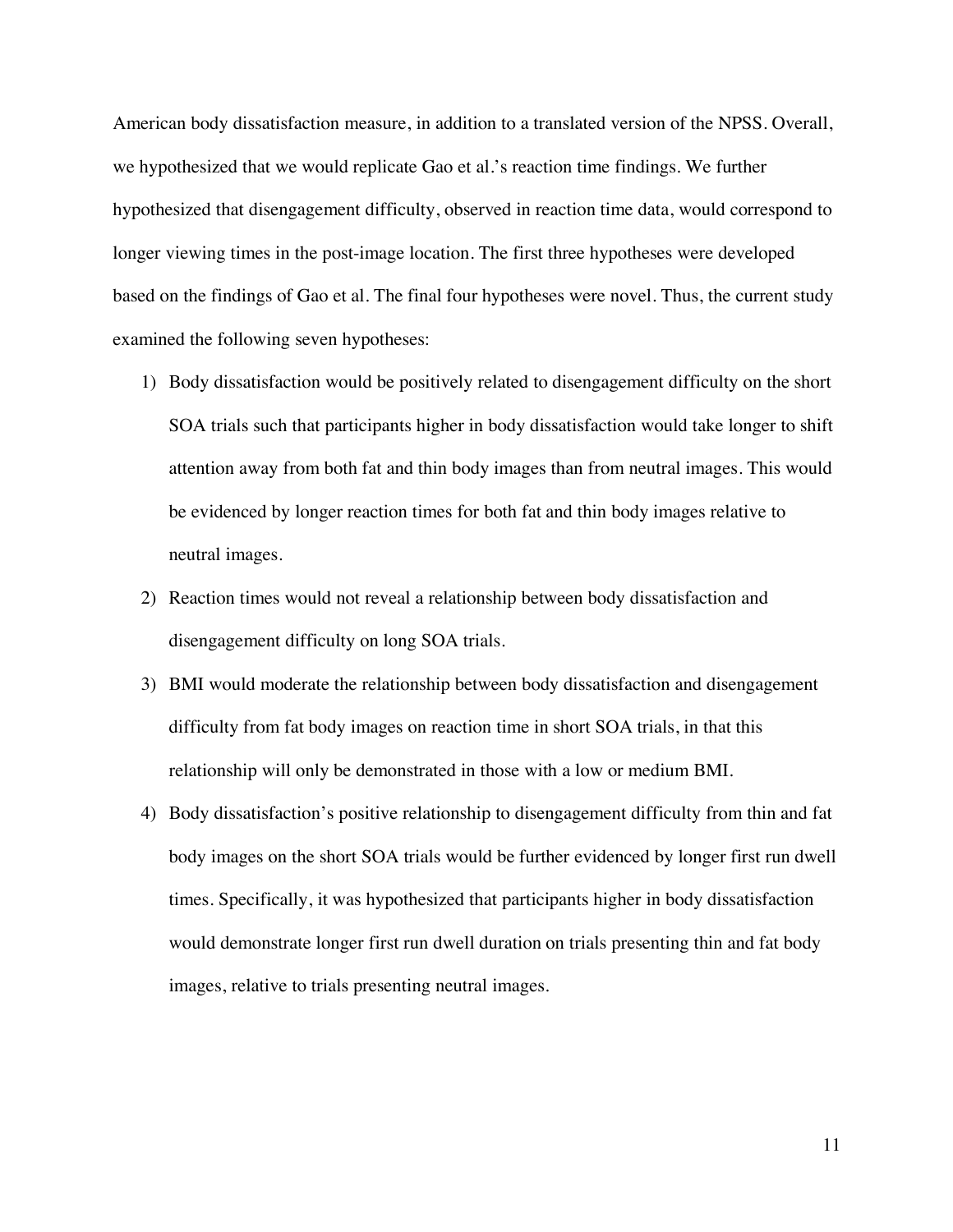- 5) Although reaction time analysis will not be sensitive enough to detect disengagement difficulty on long SOA trials, we predict longer first run dwell times for fat and thin body images, as compared to control images, on long SOA trials.
- 6) As with reaction time analysis, BMI was hypothesized to moderate the relationship between body dissatisfaction and disengagement difficulty from fat body images on short SOA trials, as indicated by first run dwell duration. Specifically, it was hypothesized that only participants with low or medium BMIs would demonstrate this relationship.
- 7) Scores on the BSQ were hypothesized to be positively correlated with scores on the translated version of the Fatness Concern subscale of the NPSS.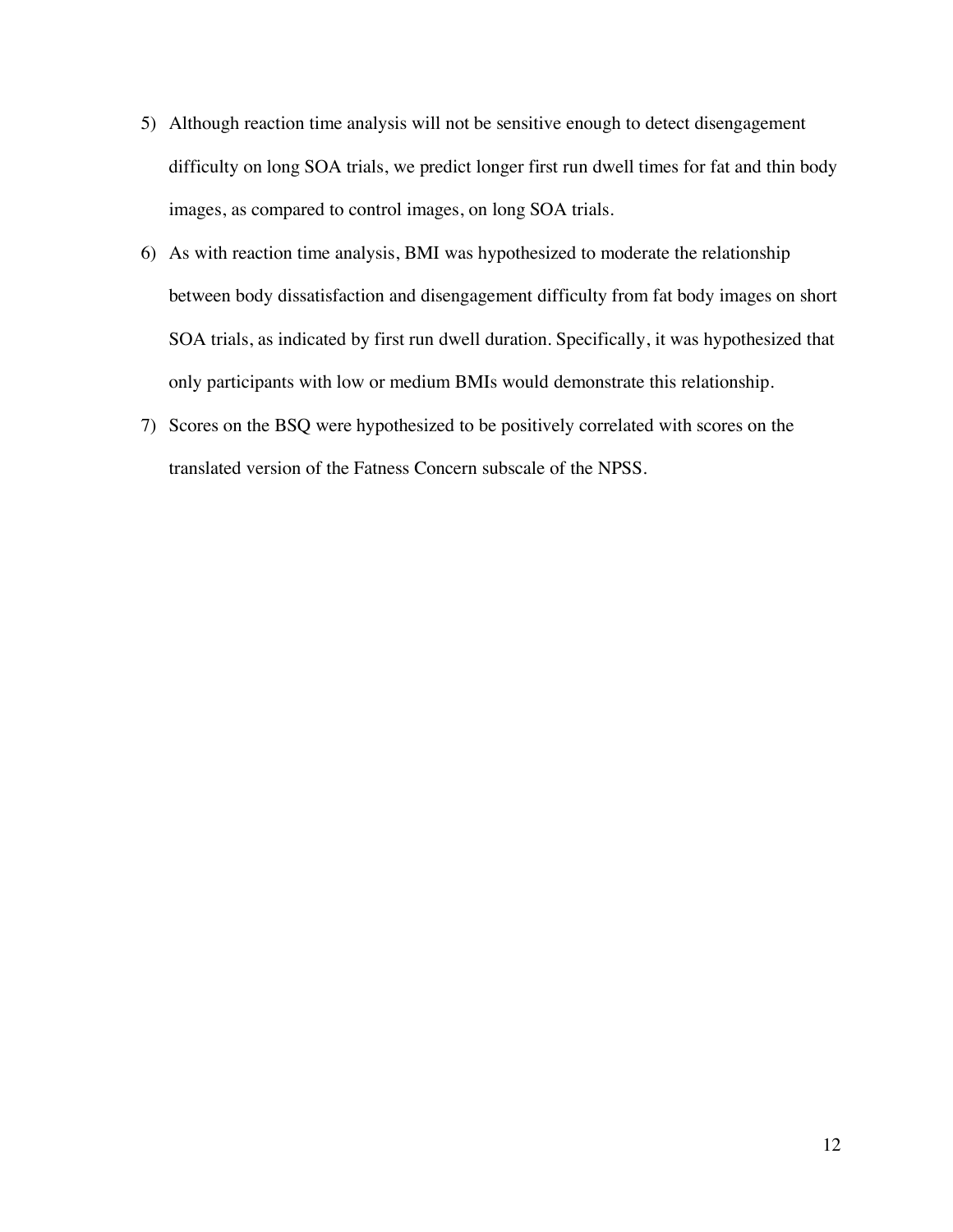#### **Chapter 2: Method**

#### **2.1 Participants**

The sample was composed of 197 female undergraduate students at the University of British Columbia Okanagan. All participants were recruited online via Department of Psychology's SONA Online research system and received 1.5 bonus credits for their involvement in the study. Participants were an average of 19.6 (*SD* = 1.39) years old, with the age range restricted to 18 to 25 years-old to mirror the sample employed by Gao and colleagues (2013). Participants' ethnicity included Caucasian (63.7%), Asian (24.4%), Aboriginal (2%), African American (2.5%), and other (7.5%). Of the Asian participants, 36.7% were of East Asian descent (e.g., Chinese, Japanese, Taiwanese, Vietnamese, or Korean ancestry) and 63.3% were of South Asian descent (e.g., Indian ancestry). Total sample composition is presented in Figure 2. As the current study attempts a cross-cultural replication, it is notable that only 17.8% of the sample was born outside of Canada. Specifically, 10.9% of the sample was composed of individuals who immigrated from Asia with 72.7% of these individuals having moved from East Asian countries (e.g., China, Japan, Taiwan, or Korea). As only 7.9% of the sample was composed of East Asian immigrants, the sample was deemed appropriate as for the purpose of a North American comparison to a Chinese study.

## **2.2 Materials**

A number of self-report questionnaires were included in the study as independent variables. Specifically, the current study included an English-translated version of the Negative Physical Self Scale (NPSS; Chen et al., 2006) and the Body Shape Questionnaire (BSQ-34; Cooper et al., 1987) as measures of body dissatisfaction. Further, we used the Eating Disorder Examination Questionnaire (EDE-Q 6.0; Fairburn & Belgin, 2008) as a measure of eating pathology to enable the exclusion of clinically significant participants from analysis. To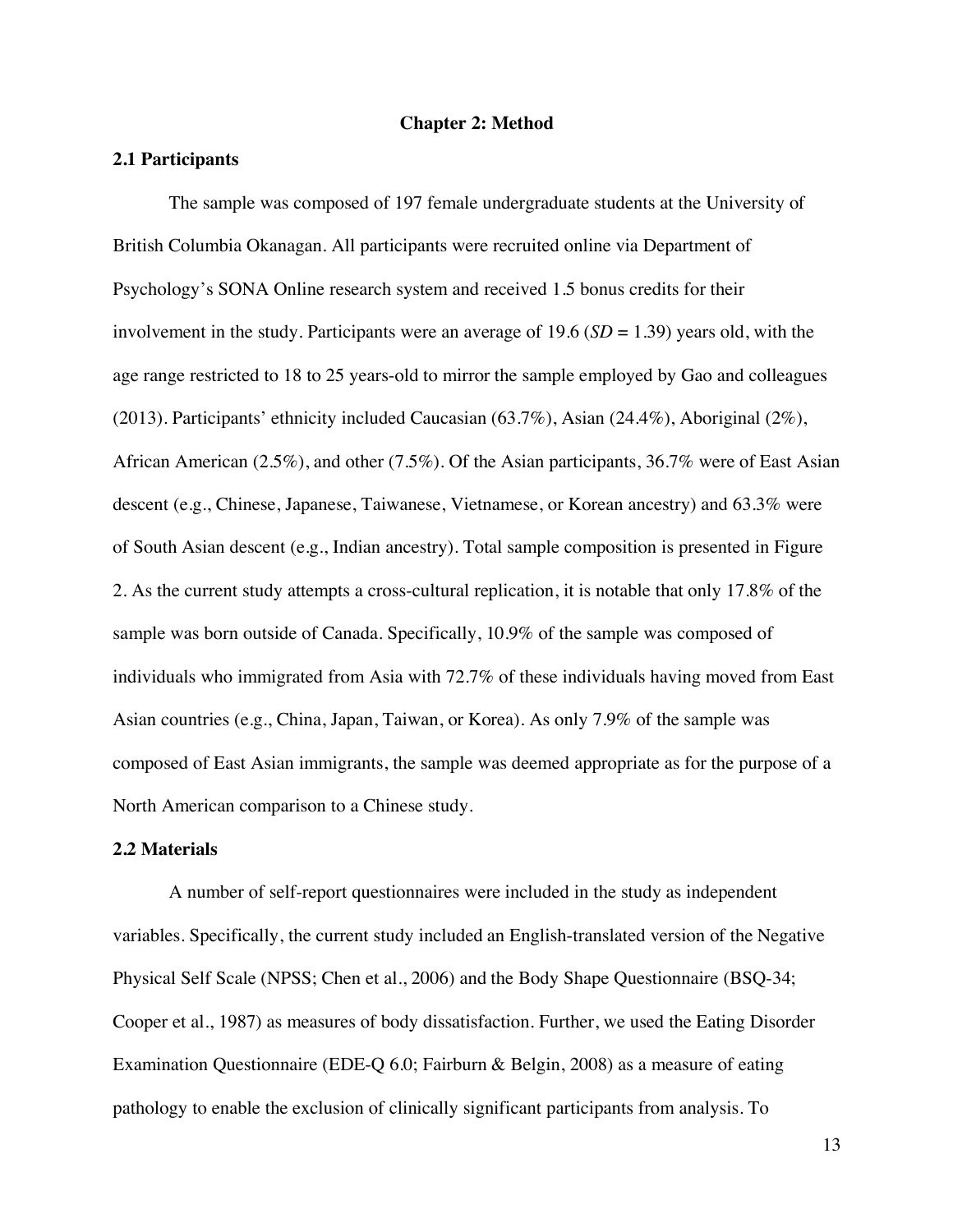characterize the sample, the current study also employed a demographics questionnaire. See Appendices B through E for questionnaires.

#### **2.2.1 The Body Shape Questionnaire.**

The 34-item Body Shape Questionnaire (BSQ-34; Cooper et al., 1987) was used as a measure of cognitively based body dissatisfaction. Participants were asked how often they had negative self-evaluative thoughts or emotions, or engaged in body dissatisfaction related behaviours over the past four weeks. Examples of questions include: (how often) "has feeling bored made you brood about your shape?" and "have you felt so bad about your shape that you have cried?" (Cooper et al., 1987). Answers were reported on a 5-point Likert scale from 1 (*Never*) to 5 (*Always*). The measure yields a total score ranging from 34 to 204, where higher scores reflect higher body dissatisfaction. The BSQ demonstrates adequate reliability and validity in female undergraduate samples (Rosen, Jones, Ramirez, & Waxman, 1996). Internal consistency reliability for BSQ total score was .97.

## **2.2.2 The Negative Physical Self Scale.**

The 48-item Negative Physical Self Scale (NPSS; Chen et al., 2006) was developed as a multidimensional measure of body dissatisfaction and general dissatisfaction with physical appearance for Chinese adolescents and adults. It is composed of five subscales: Fatness, Thinness, Shortness, Facial Appearance, and General appearance. Participants responded to the frequency with which they endorsed appearance related beliefs using a 5-point Likert scale ranging from 0 (*never*) to 4 (*always*). Subscale scores were calculated by averaging the summed responses, while a total score was obtained by taking the average of the summed subscale scores. For the purpose of cross-cultural comparison, the author worked with translators to produce an English language version of the NPSS (Ly, Misener, & Libben, in prep). Specifically, two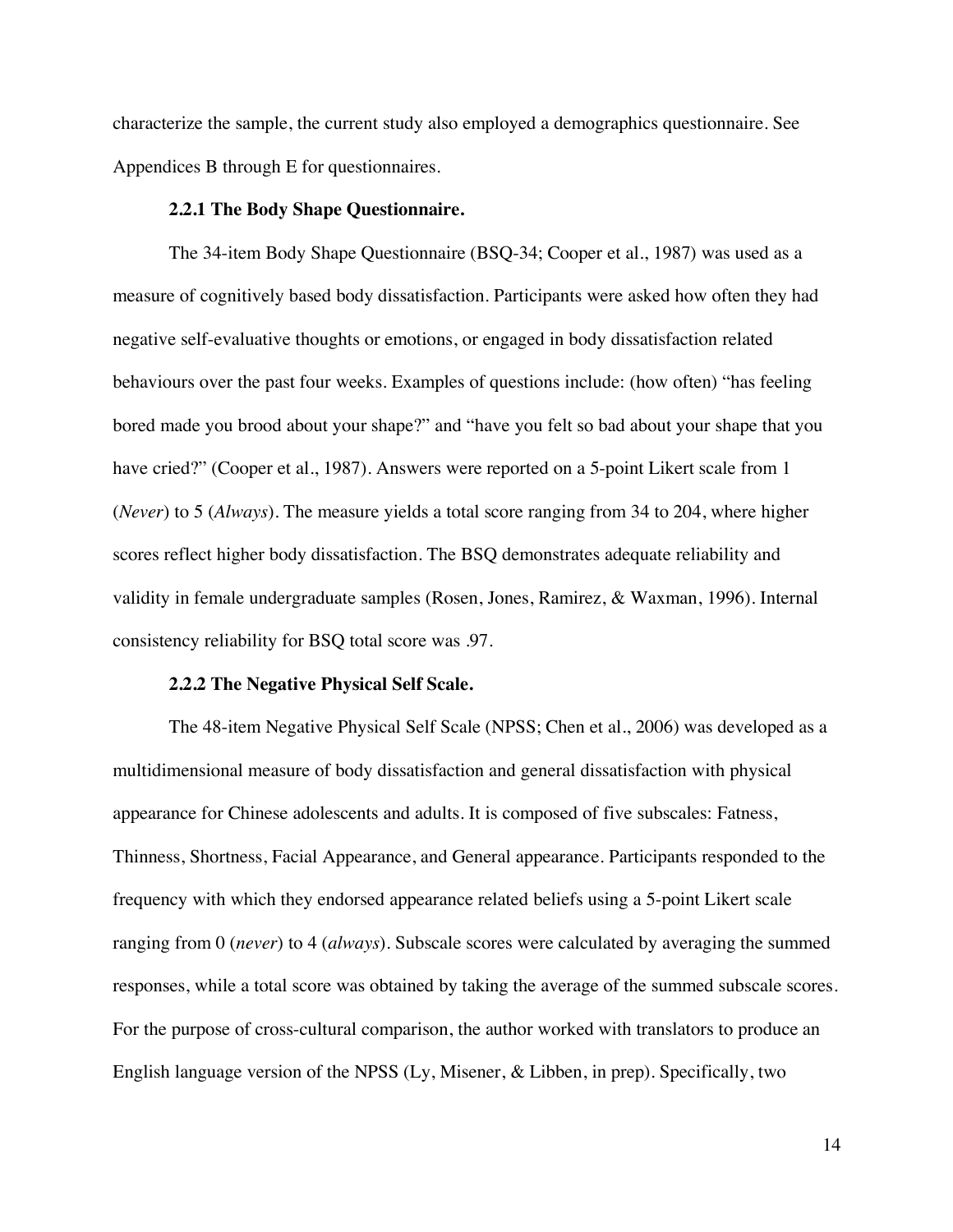translators fluent in both English and Chinese drafted an original English translation. The author then worked with the two translators to examine and revise items as necessary. The purpose of the revisions was to ensure that each item was well-articulated while still maintaining the integrity of its original meaning. The translators and the author agreed that the final version achieved equivalence between the instrument in its original and translated language. Gao and colleagues (2013) only used the fatness scale as a measure of body dissatisfaction; therefore, this scale was the focus of analysis in the current study. Examples of items from the Fatness subscale include: "My peers think that I am fat," and "I have tried many ways to lose weight." Internal consistency reliability for Fatness subscale was .91 for the current sample.

#### **2.2.3 The Eating Disorder Examination Questionnaire.**

The Eating Disorder Examination Questionnaire (EDE-Q 6.0; Fairburn & Belgin, 2008) was utilized as a measure of disordered eating related behaviours and cognitions. Participants were asked to indicate frequency of ED related behaviours or thoughts on a 7-point Likert type scale ranging from 0 (*no days*) to 6 (*every day*), over the previous four weeks. Examples of questions include (over the past 28 days) "have you gone for long periods of time (8 waking hours or more) without eating anything at all in order to influence your shape or weight (whether or not you have succeeded)?" and "has your weight influenced how you think about (judge) yourself as a person?" (Fairburn & Belgin, 2008). The inclusion of the EDE-Q facilitated the removal of four individuals with clinically significant scores from the subsequent analysis, resulting in a true non-clinical sample. The EDE-Q has demonstrated adequate reliability (Luce, & Crowther, 1999) and validity (Mond, Hay, Rodgers, Owen, & Beumont, 2004) in non-clinical populations. Internal consistency reliability for EDE-Q total score was .89.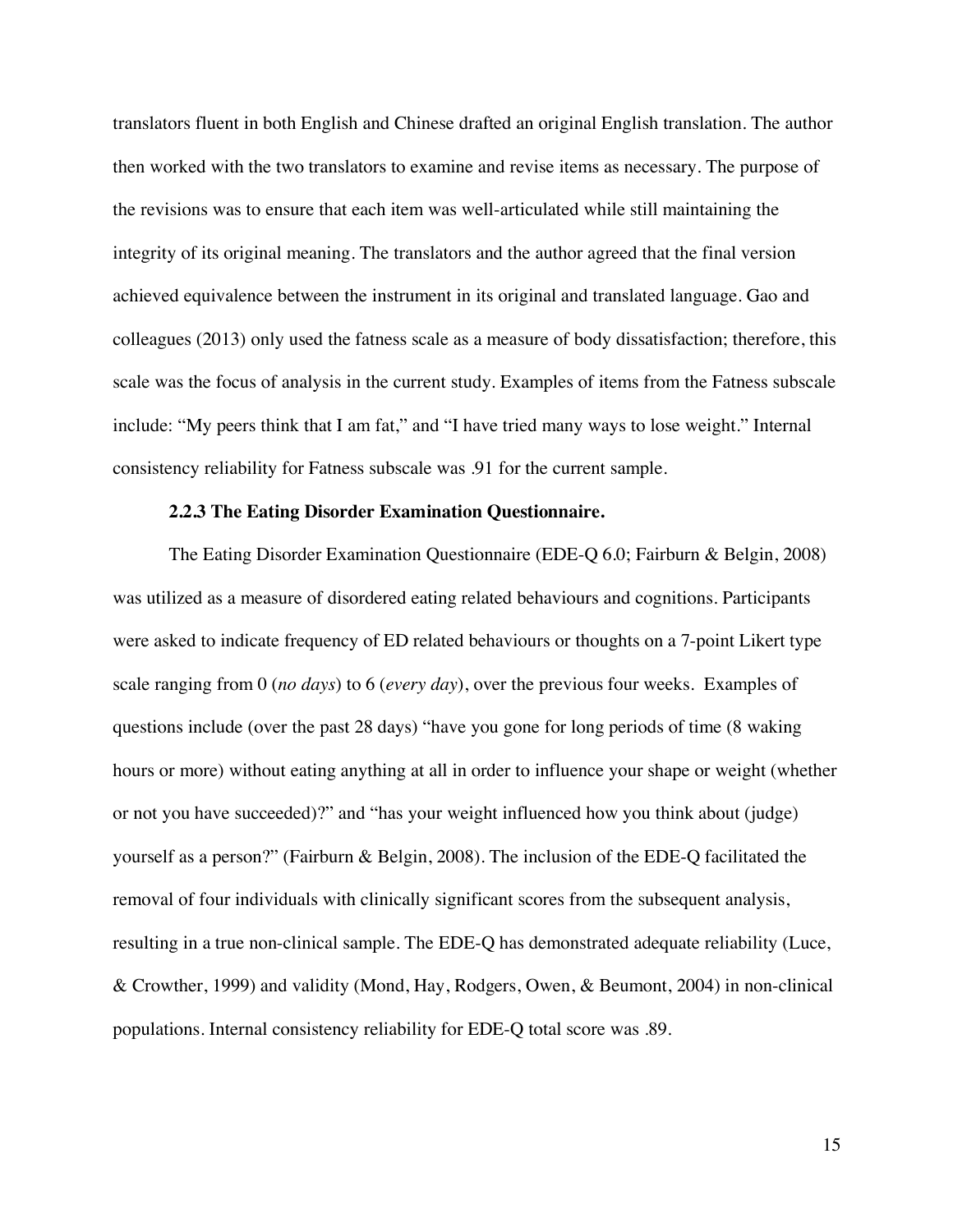#### **2.2.4 Physical Assessment.**

Participants' height (inches) and weight (pounds) were measured in order to obtain Body Mass Index (BMI) scores. Standard BMI calculation multiplied weight in pounds by 703 and divided the sum by height in inches (weight (lbs) x 703 divided height  $(in<sup>2</sup>)$ ).

#### **2.2.5 Stimuli.**

As in the original study conducted by Gao and colleagues in 2013, the visual stimuli for the current study consisted of 30 fat body pictures, 30 thin body pictures, and 30 neutral household pictures. In addition to the categories presented by Gao and colleagues, the present paradigm also displayed 30 control body images (e.g., images of body parts not typically subject to body and weight dissatisfaction, such as ears and hands). The images used during the experimental task were downloaded from free websites and cropped into uniform sizes. Body images were cropped to exclude the head. Following the protocol from Gao and colleagues (2014), a total of 200 images were independently evaluated for valence and arousal prior to their employment in the experimental task. Ratings were provided by 110 female undergraduate students at the University of British Columbia Okanagan, who did not partake in the present study. Valence ratings were made on a 7-point Likert scale ranging from -3 (*extremely negative*) to 3 (*extremely positive*). Arousal was rated on a 5-point Likert scale anchored by 0 (*not excited at all*) and 4 (*extremely excited*). Fat and thin body images were also rated for body shape on a 7 point Likert scale ranging from -3 (*extremely slim*) to 3 (*extremely fat*). Valence and arousal ratings were used in an attempt to compose a balanced sample of 120 images (i.e., 30 images from each of the four categories). However, no combination of images matched for emotional valence and arousal emerged from the data. As such, the most closely matched combination was chosen, which still presented some significant differences when analyzed using a univariate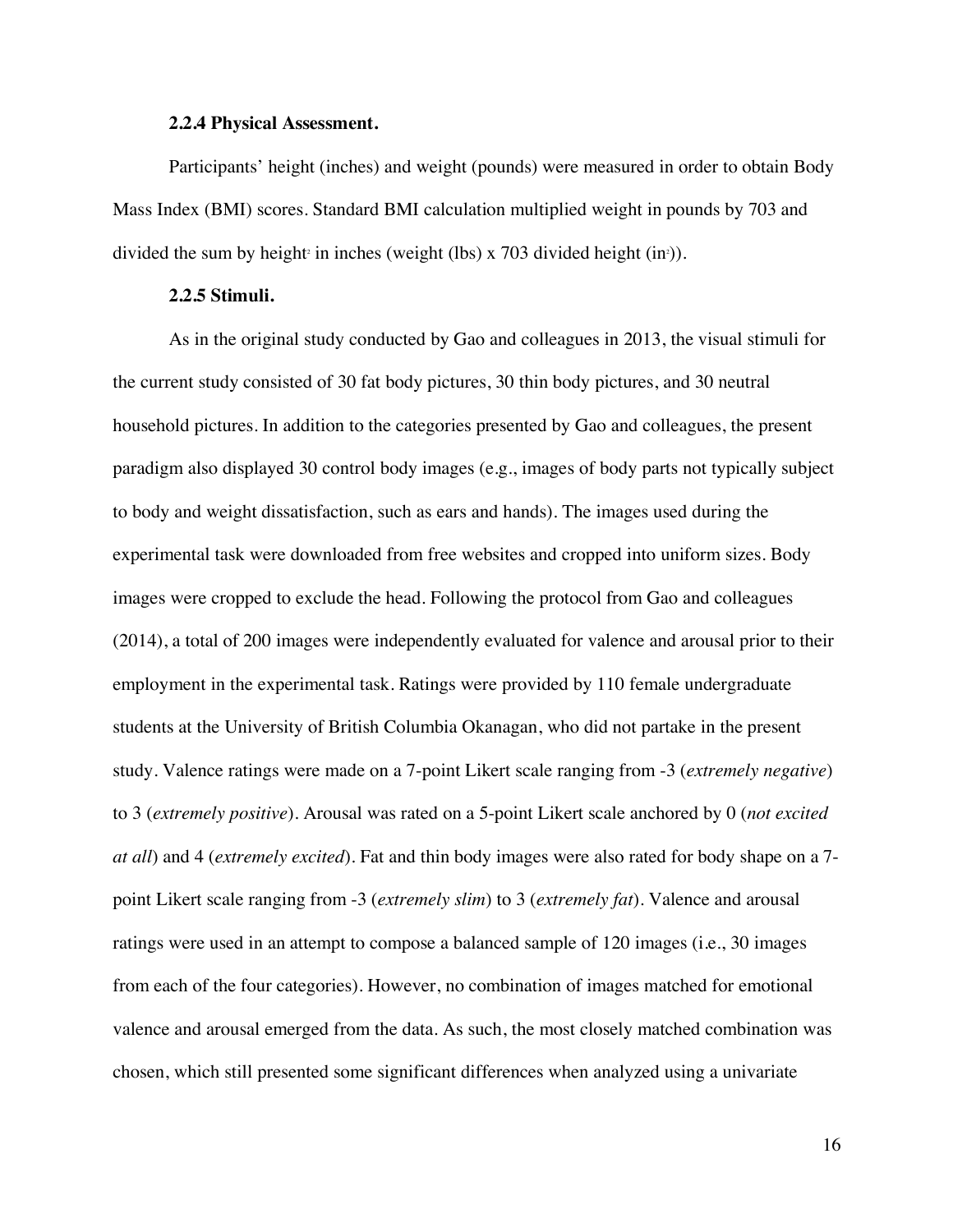analysis of variance (ANOVA) with a Bonferroni correction. The summaries for the subjective participant ratings are presented in Table 1. The omnibus test revealed a significant difference for valence ratings between image groups,  $F(3, 116) = 7.16$ ,  $p < .001$ . Post hoc tests using the Bonferroni correction revealed that valence ratings household images differed significantly from control body images ( $p < .05$ ) and thin body images ( $p < .001$ ). No other significant differences emerged for valence ratings on the image categories. The omnibus ANOVA for arousal ratings across the image categories revealed a significant difference for between image groups *F*(3, 116)  $= 4.85$ ,  $p < .01$ . Post hoc analysis with a Bonferroni correction revealed that only arousal ratings for household images differed significantly from fat body images ( $p < .01$ ) and thin body images (*p* < .05). As household images ratings for arousal and valence differed significantly from the other image groups, trials with household images were excluded from subsequent analysis. With the elimination of the household images, the remaining set of images was matched for emotional valence and arousal. Body shape ratings were also evaluated to ensure that participants viewed the images in the thin body image category as slim and images in the fat body image category as large. As expected, the ANOVA revealed significant differences between these two categories  $(F(1, 58) = 713.78, p < .001$ ; see Table 1) such that thin body images were rated as thinner than fat body images.

#### **2.2.6 Measurement of Eye Movements.**

Continuous monocular eye movement data was recorded using an infrared optical eye tracker, EyeLink 1000 (Version 1.5.2, SR Research Ltd.). Eye-tracking software was configured to track the center-of-mass of the pupil (Centroid mode). Stimuli were presented on an ASUS VG278HE 27-in. monitor set at a viewing distance of 62 cm. To offset the large size of the monitor, the experiment was presented in a 15.5-in. by 15.5-in. square in the centre of the screen.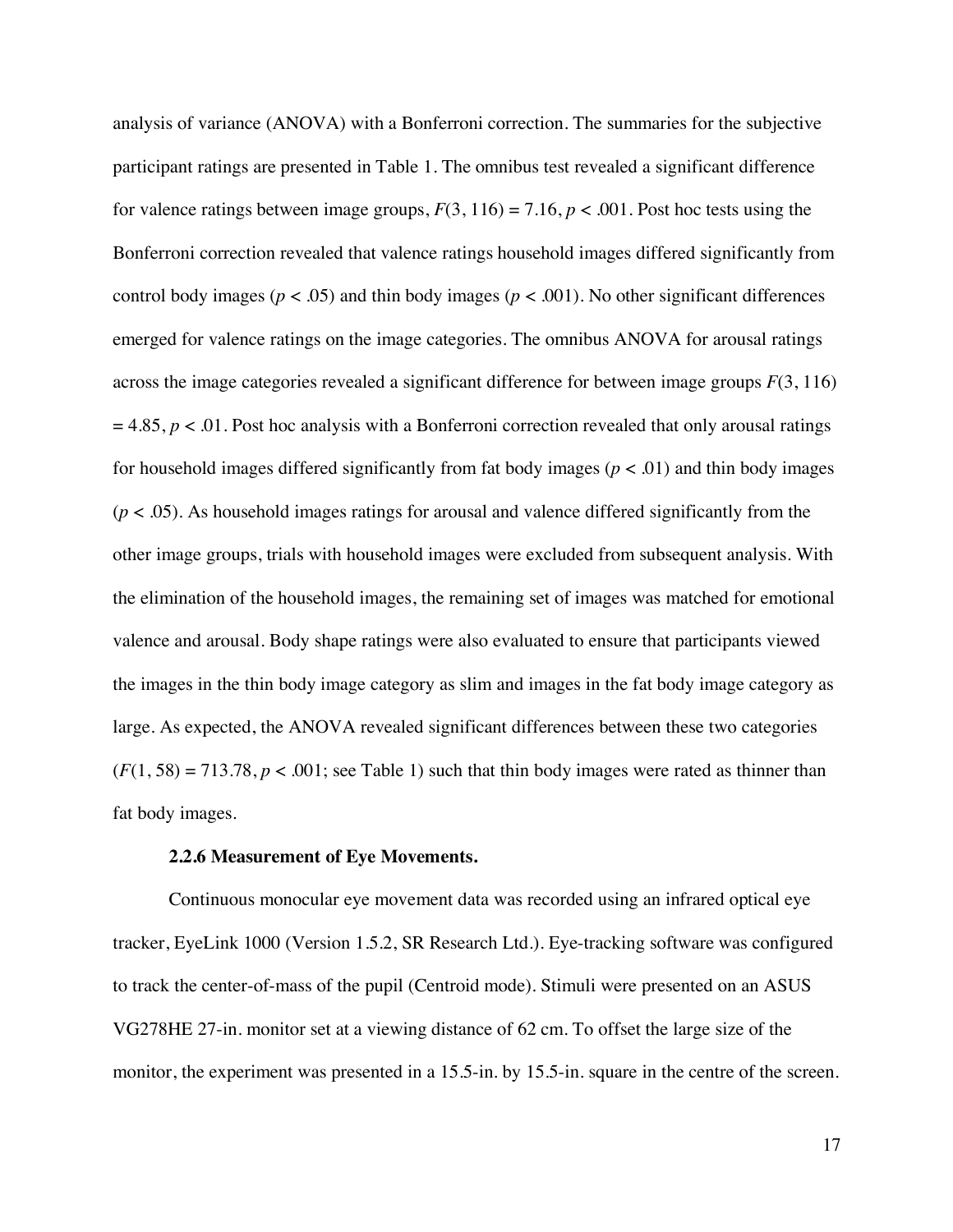In order to minimize head movements to increase eye data precision, participants placed their chin on a chinrest and leaned forward into a forehead rest. This also allowed for continuity of head placement across participants.

## **2.2.7 The Modified Spatial Cueing Paradigm.**

The modified spatial cueing paradigm was programmed with Experiment Builder (Version 2.1.45, SR Research, Ltd.). Participants were instructed to watch the computer screen and press the "O" or the "C" key on the keyboard as quickly as possible once the respective letter appeared. Following the protocol from Gao et al., (2013; see Figure 1), each trial began with a fixation point and two empty boxes to the left and right of the fixation point for 800 ms. Then, a body shape image, control body image, or household image cue was presented in either the left or right box for 300 ms. The next screen displayed two empty boxes for 200 ms, followed by the addition of the bold fixation point for 100 ms (indicating a SOA of 760 ms) or 500 ms (indicating a SOA of 1160 ms). The fixation point then appeared in regular type for 160 ms. For the response screen, the target stimuli (either the letter "O" or "C") appeared in either the same box as the image cue (termed a valid trial) or the box in which the image cue did not appear (termed invalid trials). Selections were made using the keyboard (e.g., selecting either the "O" key with their right index finger or the "C" key with their left index finger). The target stimuli remained on the screen until the participant responded by selecting which letter was displayed in the trial, or until 5 seconds passed with no response. Finally, the fixation point was presented in regular type once again for 2000 ms. This concluded the trial. Each participant was presented with 24 practice trials and 480 experimental trials. Half of the trials presented were valid and half were invalid (240 trials each condition). The experimental portion of the task contained four blocks, each composed of 120 trials, followed by short breaks to mitigate participant fatigue.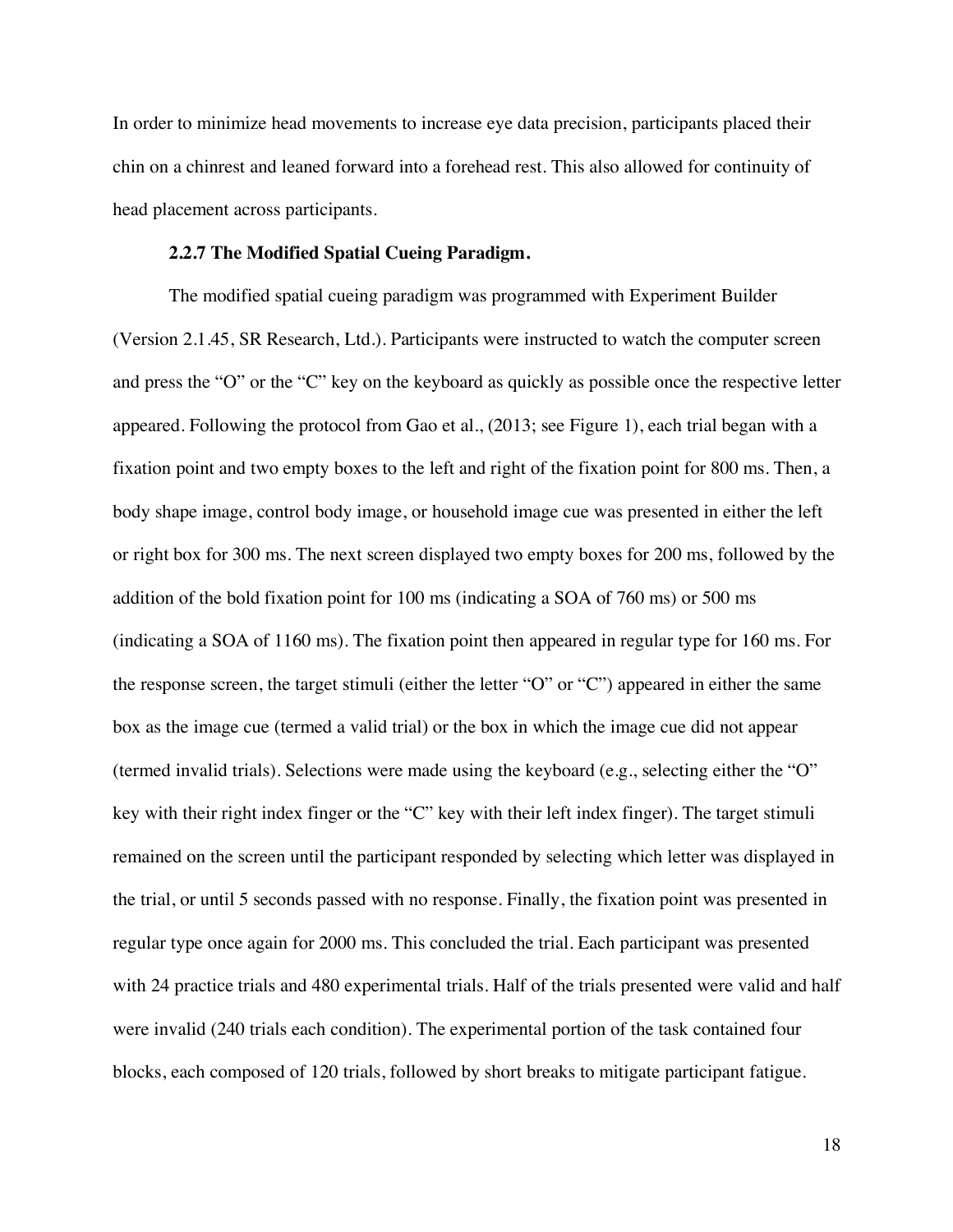Two of the four blocks presented a 760 ms SOA and the remaining two blocks presented a 1160 ms SOA. Practice trials presented a 1010 ms SOA to orient the participant to the experimental task. Each of the of the four blocks included valid and invalid trials of each fat body cues, thin body cues, control body cues, and household cues each appearing 15 times each block (60 times valid and 60 times invalid for each category across the entire task). Each image cue appeared four times total, once in each short SOA block and once in each long SOA block. Order of trial presentation within each block was randomized and the order of presentation of the blocks was counterbalanced across participants.

#### **2.3 Procedure**

Participants were greeted by the research assistant upon arrival. The researcher then provided participants with the consent form (Appendix A), which outlined the study's procedures, purpose, and researcher contact information. Once informed consent was obtained, the researcher calibrated the Eyelink system to the participant's gaze. For calibration, participants were instructed to follow a white dot with their eyes as it moved across the screen. Monocular eye positions were recorded for each of the 5 points presented. The calibration procedure also required a validation, which followed the same 5-point pattern, to optimize accuracy. If the validation produced an average error value of  $> 0.5^{\circ}$  or a maximum error value of  $> 1.0^{\circ}$  the calibration procedure was repeated until acceptable values were achieved. Once the Eyelink system was successfully calibrated to the participant's gaze, the task instructions were explained to the participant. Participants were directed to indicate which letter (e.g., "O" or "C"), using the computer keyboard, was displayed on the screen. The researcher encouraged participants to respond as quickly and as accurately as possible. Participants completed the 24 practice trials before a brief break, at which time the researcher ensured that the participant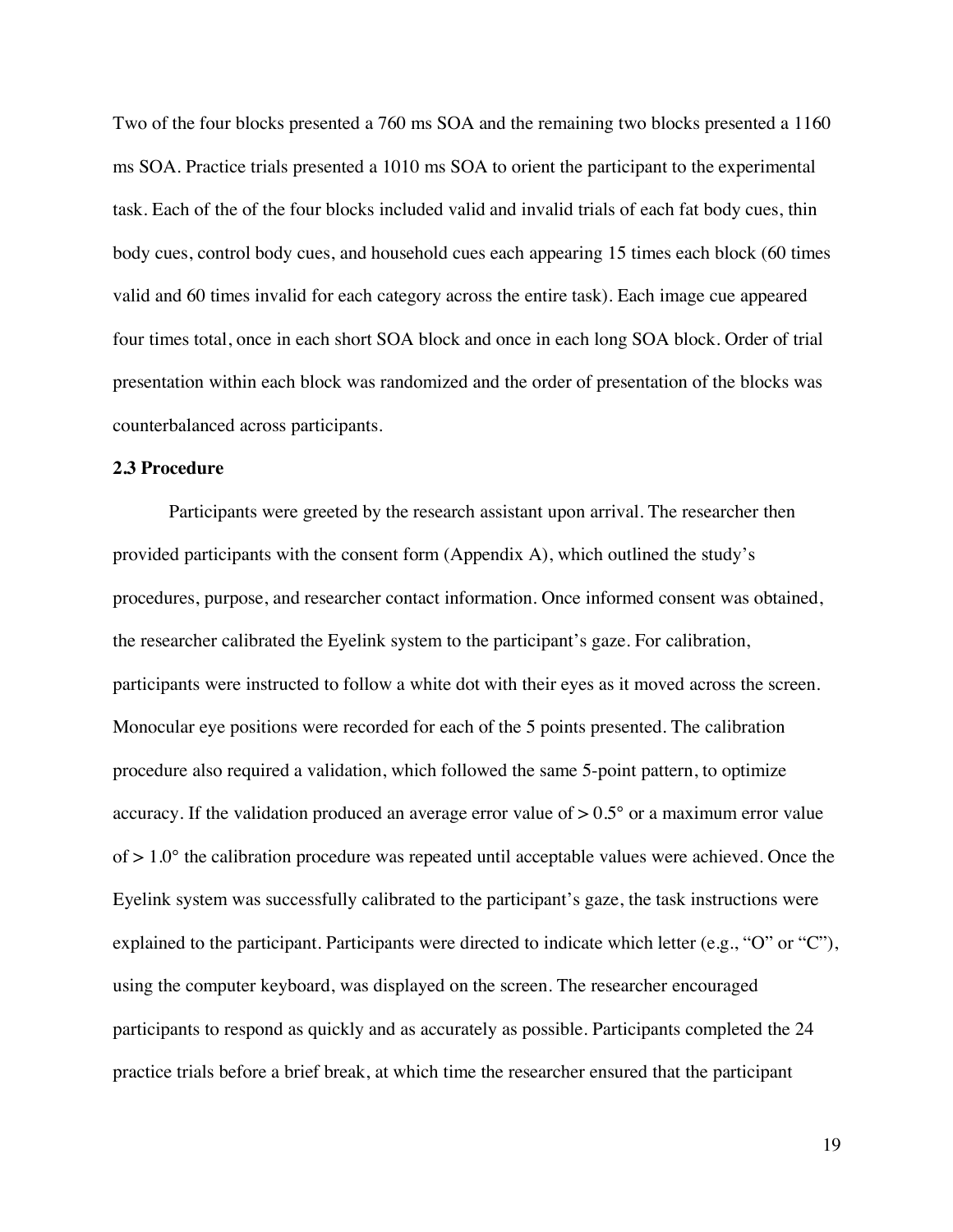understood the task. Participants then completed the four experimental blocks. After each experimental block, the calibration accuracy was verified. If necessary, the research assistant recalibrated the participant according to the aforementioned procedure. After completing the modified spatial cueing task, participants proceeded to the battery of questionnaires: a demographics questionnaire, the NPSS (Chen et al., 2006), the BSQ-34 (Cooper et al., 1987), and the EDE-Q 6.0 (Fairburn & Belgin, 2008; see Appendices B through E). Participants' responses were provided via Qualtrics, an online survey software (Qualtrics Lab Inc., 2005). After completing the survey, the research assistant measured each participant's height and weight for the purpose of computing BMI. Participants were not required to see their weight. Finally, participants were provided with a debriefing form (see Appendix F), which explained the purpose of the study and included the author's contact information for further questions.

## **2.4 Design**

This study originally employed a 2 (Validity: valid/invalid) x 2 (SOA: long/short) x 4 (Image: household/control body/thin body/fat body) within-subjects design. As noted above, household images were excluded from analysis due to their valence and arousal ratings differing from the other image categories. The resulting design was a 2 (Validity: valid/invalid) x 2 (SOA: long/short) x 3 (Image: control body/thin body/fat body) within-subjects design. The dependent variables for this study were reaction time and first run dwell time for experimental trials. The current study also investigated whether body dissatisfaction, BMI, or the interaction of these variables moderated the reaction time or first run dwell time results.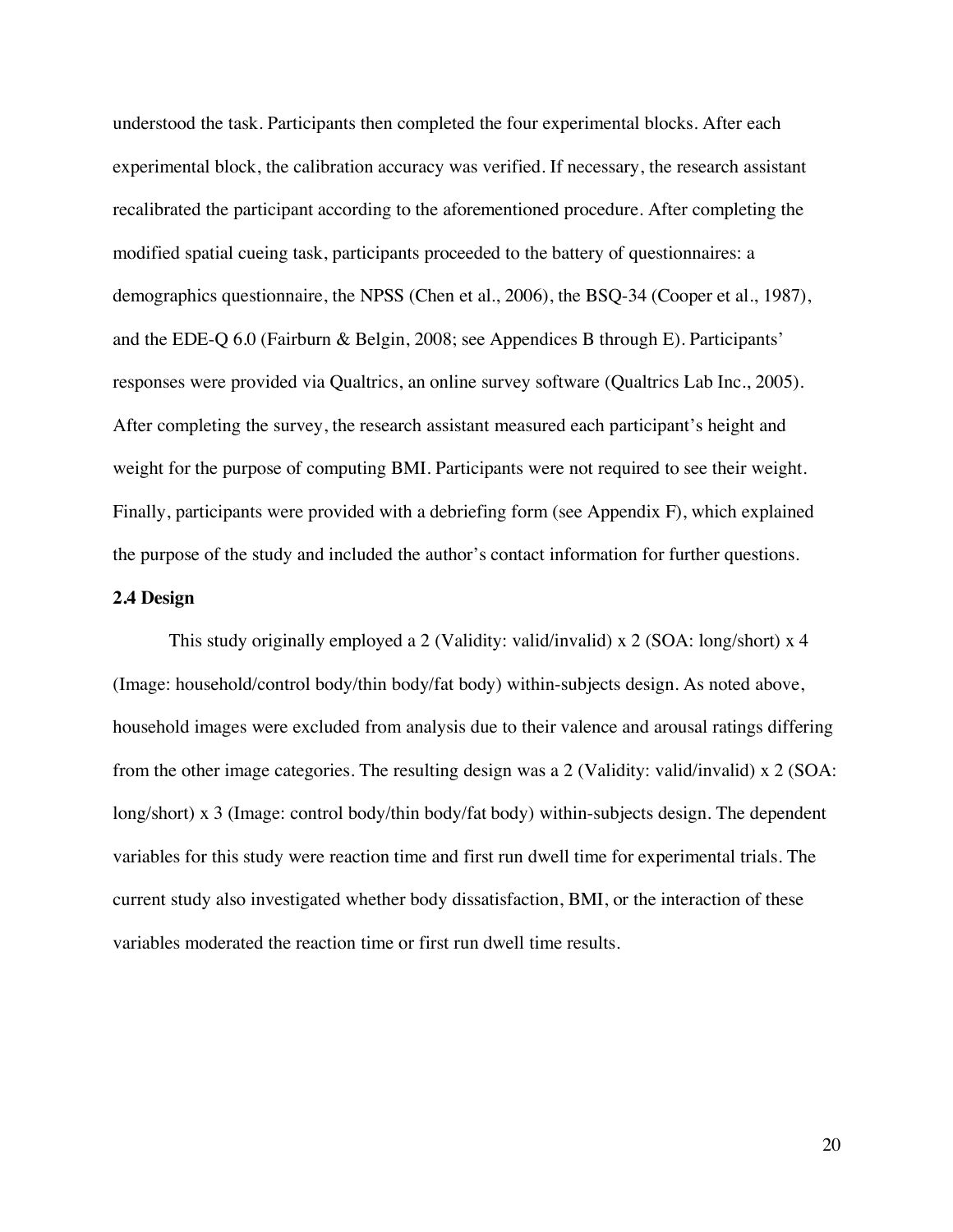#### **Chapter 3: Results**

#### **3.1 Data Preparation**

Although 234 undergraduates participated in the experiment, a total of 37 were removed, with the resulting sample consisting of 197 participants. First, 16 participants were removed as their EyeLink data was not saved due to a technical difficulty. An additional two participants were removed as their Qualtrics survey data was not saved. The analysis also excluded one participant who did not complete the Qualtrics survey and one participant who reported their age as 34 years. Further, 11 participants were removed due to missing EyeLink data. Finally, two participants were removed due to accuracy rates below 85% on the spatial cuing paradigm. Of the remaining 201 participants, four produced an EDE-Q total score above the recommended clinical cut of  $(\geq 4.0;$  Luce, Crowther, & Pole, 2008). As the number of clinically significant participants was small relative to the sample size, they were not included in the analyses reported below. As such, the following results are based on a truly non-clinical sample, composed of 197 undergraduate females.

#### **3.2 Statistical Analysis**

EyeLink data were processed using standard DataViewer software (SR Research, Ltd.). The following statistical analyses were performed using the Statistical Package for the Social Sciences SPSS, version 23. Repeated measures Analyses of Variances (ANOVAs) were run on each dependent variable (reaction time and first run dwell time). Follow-up repeated measures Analyses of Covariances (ANCOVAs) were run to examine the role of body dissatisfaction and BMI in relation to reaction time and first run dwell durations. Significant interactions were explored using linear regressions. Finally, a Pearson correlation was conducted to explore the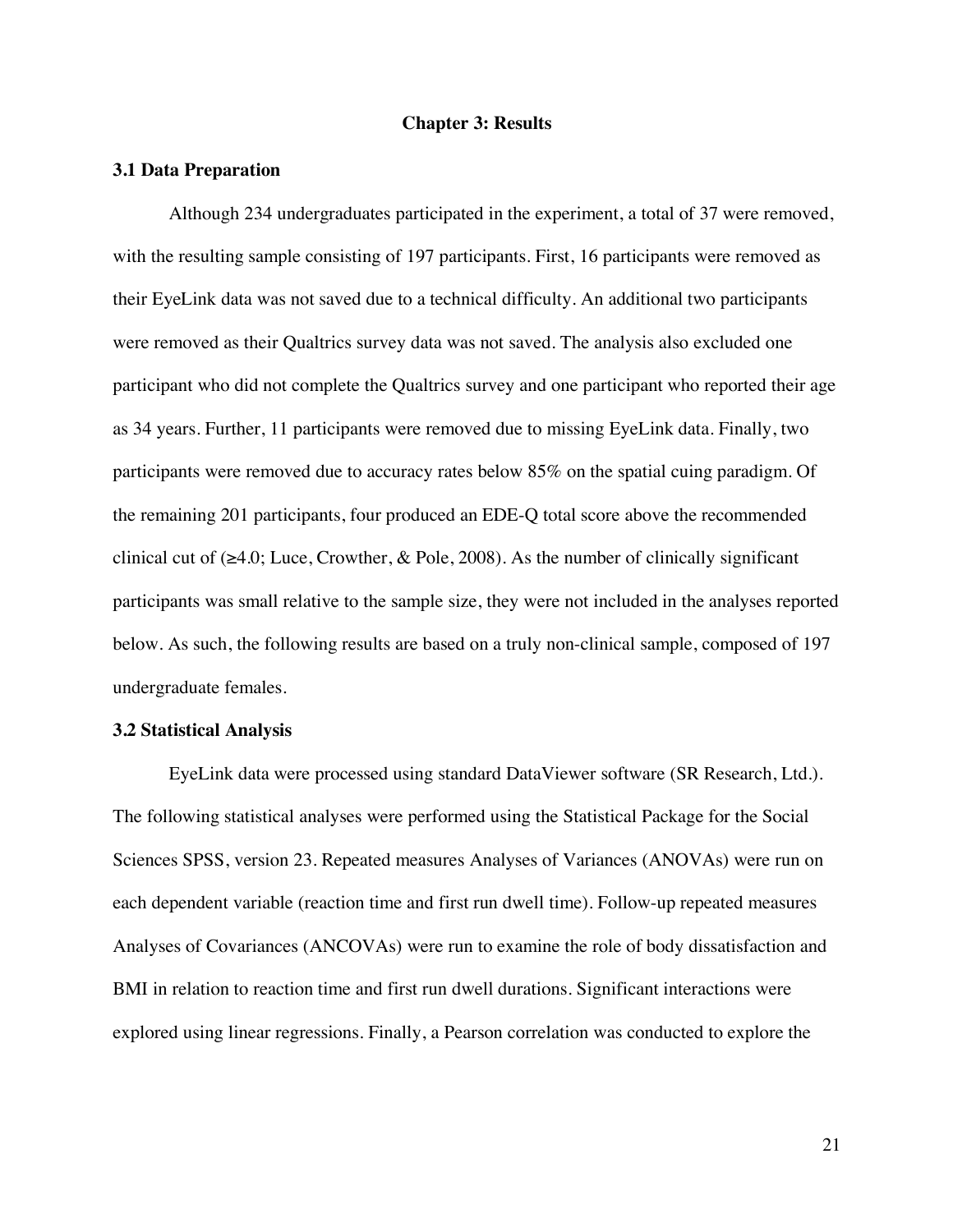relationship between the translated version of the Fatness concern subscale of the NPPSS and the BSQ.

#### **3.3 Sample Characteristics**

Sample characteristics are presented in Table 2. BMI ranged from 15.88 to 36.03, with 16 individuals categorized as underweight, 135 normal weight, 32 overweight, and 11 obese. BSQ scores were within the expected range for undergraduate females (e.g., Rosen, et al., 1996 report a mean of 96.3 (*SD* = 32.8)). Total scores on the EDE-Q were also comparable to other nonclinical samples of young adult females (e.g., Mond, Hay, Rodgers, & Owen, 2006 found a mean of 1.59 (*SD* = 1.32)). Scores on the Fatness Concern subscale of the NPSS were similar to the scores obtained from the sample employed by Gao and colleagues  $(2013; M = 1.31, SD = 0.79)$ .

## **3.4 Dependent Variable Reaction Time**

As is standard for reaction time (RT) analysis, only trials with correct responses and RT within  $\pm 2$  standard deviations of each participant's average RT were analyzed (Ratcliff, 1993). Descriptive statistics of RT data from the modified spatial cueing paradigm are presented in Table 3. A 3 (Image) X 2 (Validity) X 2 (SOA) repeated measures ANOVA on RT revealed a significant main effect of Validity,  $F(1, 196) = 22.67$ ,  $p < .001$ , partial  $\eta^2 = .104$  (see Table 4). A significant main effect also emerged for SOA,  $F(1, 196) = 93.84$ ,  $p < .001$ , partial  $\eta^2 = .324$ . These significant main effects were qualified by a significant interaction between Validity and SOA,  $F(1, 196) = 8.24$ ,  $p < .01$ , partial  $\eta^2 = .040$ . No other significant main effects or interactions emerged from the repeated measures ANOVA on RT.

To further explore the Validity by SOA interaction, we conducted a paired samples t-test with Bonferroni adjusted alpha levels of .025 per test (.05/2) to protect for Type I error. Effect sizes were calculated using Cohen's *d*. On short SOA trials, RTs were significantly longer for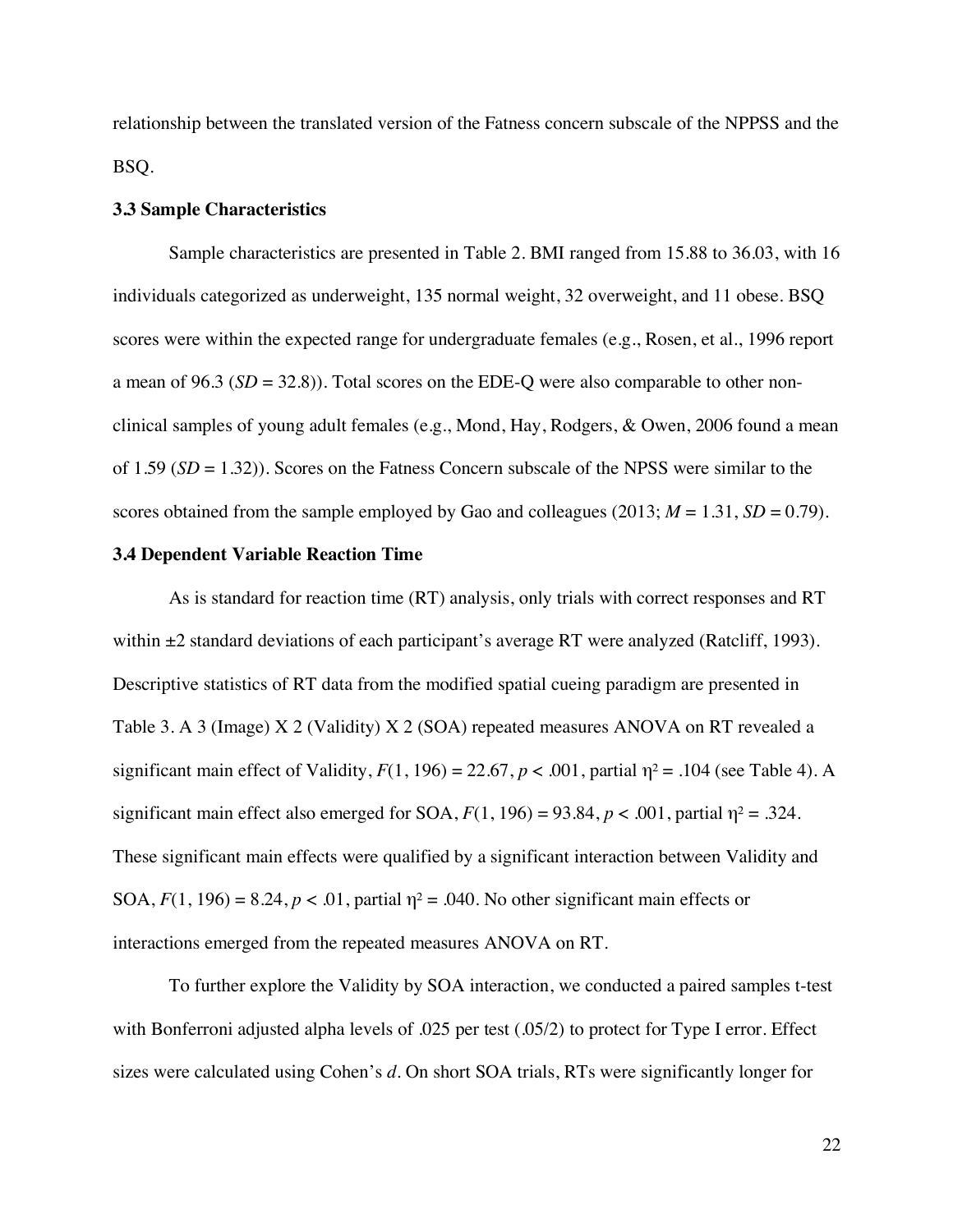invalid trials ( $M = 494.04$  ms,  $SD = 55.18$ ) than valid trials ( $M = 486.56$  ms,  $SD = 55.48$ ),  $t(196)$  $= 5.36, p < .001, d = .38$ . Similarly, on long SOA trials, RTs were longer for invalid trials (*M* = 506.97, *SD* = 58.12), than for valid trials (*M* = 503.13, *SD* = 58.86), *t*(196) = 3.02, *p* < .01, *d* = .22, although the magnitude of this difference was greater on short SOA trials.

#### **3.4.1 Body Dissatisfaction on Reaction Time**

To simplify the analysis, and to focus on disengagement difficulty in relation to body dissatisfaction and across time, the Validity factor was removed from analysis (see Gao et al., 2013 for similar analytic procedure). Subsequent analysis examined only invalid trials (i.e. where the response target was presented in a disparate position from the body image). To examine the influence of body dissatisfaction on RTs, we conducted a 3 (Image) X 2 (SOA) repeated measures ANCOVA with BSQ total score entered as the covariate.

In contrast to the repeated measures ANOVA described above, the ANCOVA including BSQ total score as covariate yielded a significant main effect for Image,  $F(2, 194) = 3.81$ ,  $p <$ .05, partial  $\eta^2$  = .038 (see Table 5). This was qualified by a significant interaction between Image and BSQ,  $F(2, 194) = 3.85$ ,  $p < .05$ , partial  $\eta^2 = .038$ . No other effects reached significance.

To explore the Image by BSQ interaction, we conducted three linear regression analyses with RT difference scores as the outcome variables, and BSQ total score entered as the independent variable (Table 6). Fat and thin difference scores were computed by subtracting RTs from invalid trails displaying fat and thin images from RTs from invalid trials displaying control images, respectively (i.e., control RT – fat RT; control RT – thin RT). A positive value on the resulting difference scores reflected facilitated disengagement (i.e., shorter RTs) of fat or thin body images. Conversely, a negative value on the resulting difference scores reflected disengagement difficulty (i.e., longer RTs) from fat or thin body images. For the purpose of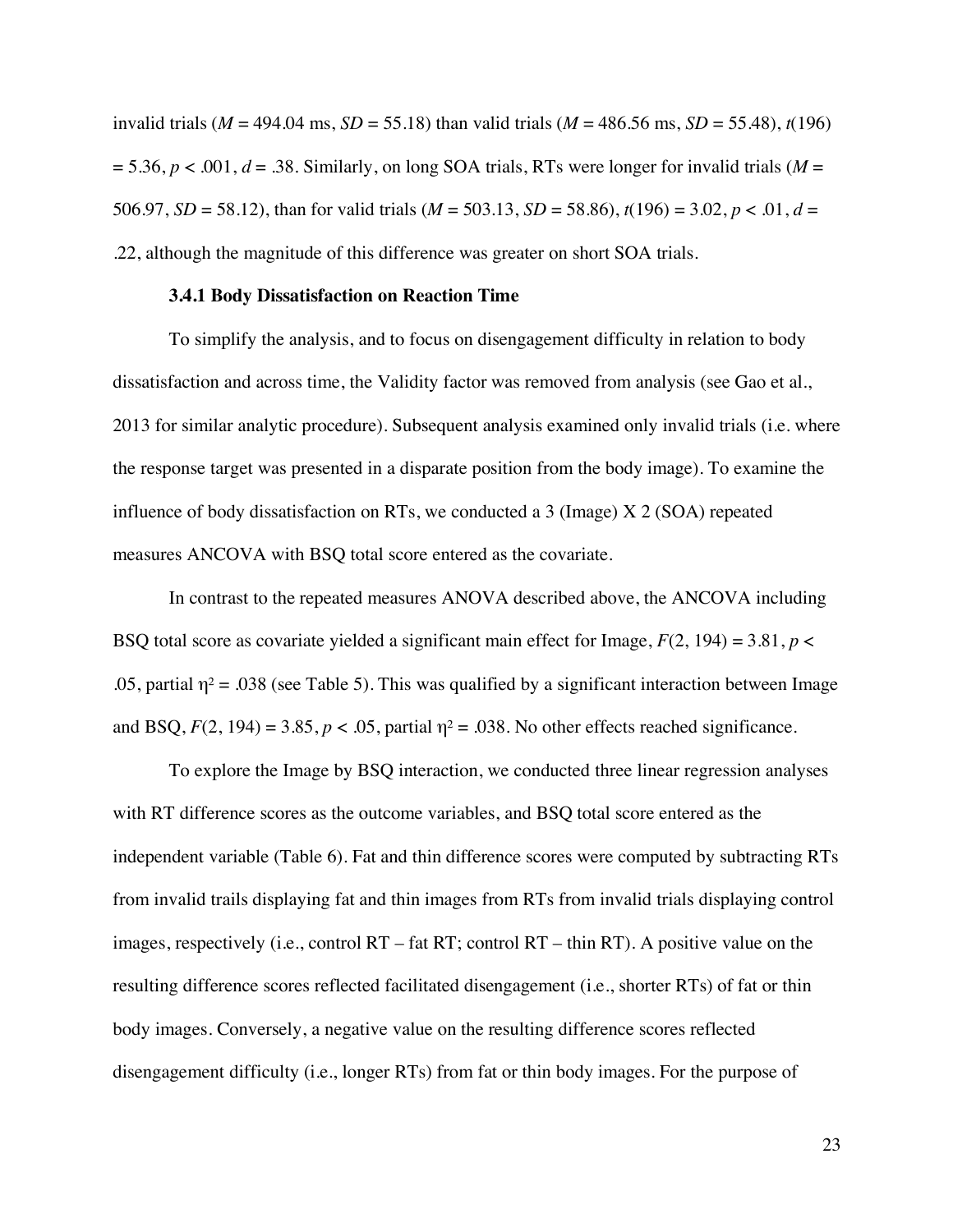comparing disengagement from fat and thin body images directly, a third difference score was computed by subtracting RTs for invalid trials displaying fat body images from RTs for invalid trials displaying thin body images (i.e., thin RT – fat RT). For this thin-fat difference score, positive values indicate disengagement difficulty (i.e., longer RTs) for thin body images compared to fat body images, while negative values reflect the opposite.

As depicted in Table 6, BSQ scores significantly accounted for the variance in both thin and thin-fat difference scores. Specifically, as body dissatisfaction increased, participants demonstrated facilitated disengagement (i.e., shorter RTs) from thin body stimuli compared to control stimuli as well as disengagement difficulty (i.e., longer RTs) from fat body images compared to thin body images. Results were not significant for fat image difference scores.

In summary, our results did not support Hypothesis 1. That is, body dissatisfaction was not associated with disengagement difficulty from thin and fat body images compared to control images, as indicated by RT. On the contrary, body dissatisfaction was associated with shorter RTs (inferring facilitated disengagement) for thin body images relative to control body images. Further, disengagement difficulty from fat body images (i.e., longer RTs) was only demonstrated when compared to thin body images, not control body images as was hypothesized. Finally, no significant differences between short or long trials for RTs related to body dissatisfaction were discerned from the analysis. As such, Hypothesis 2 was not supported.

#### **3.4.2 BMI on Reaction Time**

To examine whether BMI moderated the relationship between body dissatisfaction and RTs for invalid trials, we conducted a 3 (Image) X 2 (SOA) repeated measures ANCOVA with BMI and a BMI X BSQ interaction term entered as covariates. The analysis yielded no main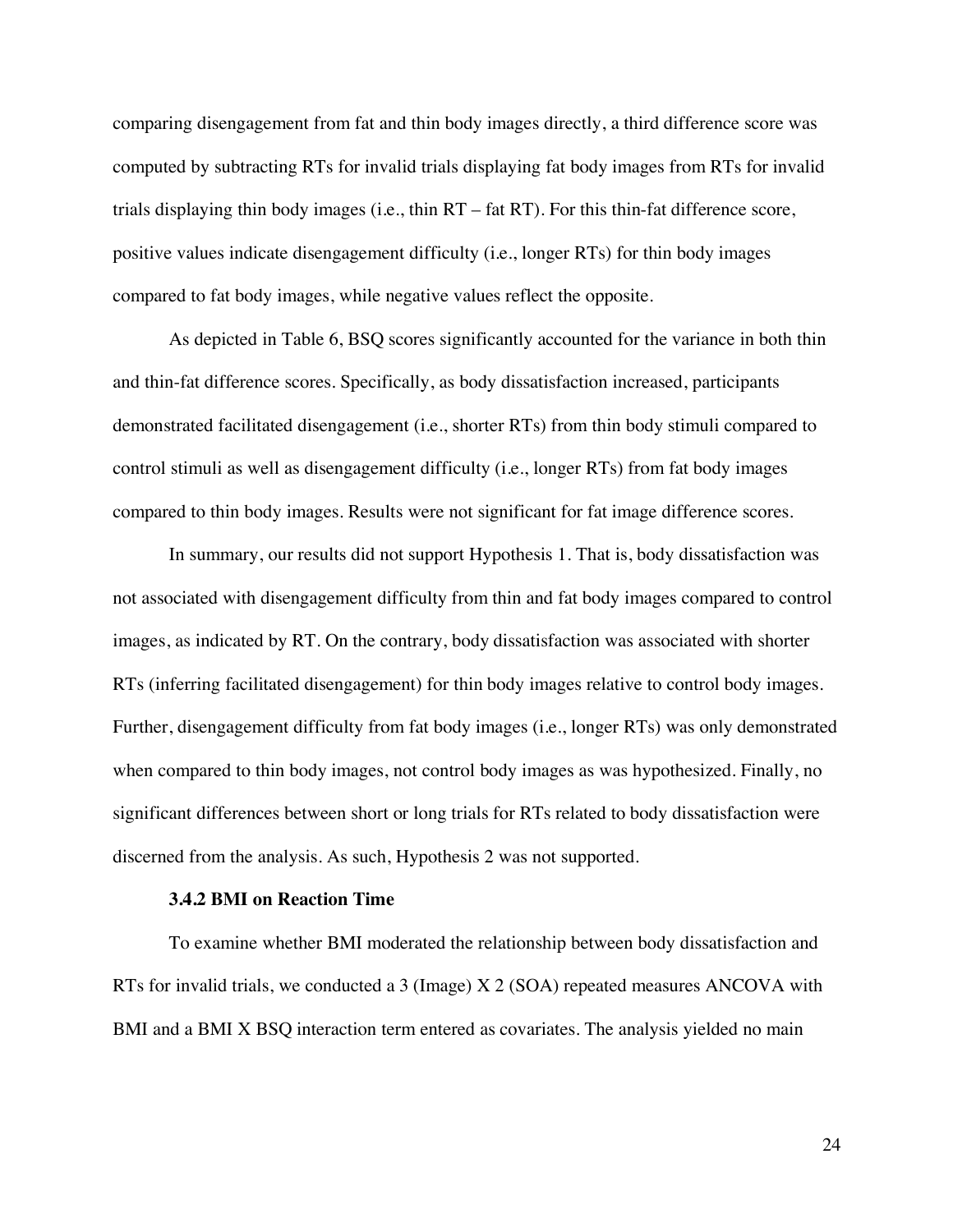effects or significant interactions (see Table 7). As neither BMI nor the BMI X BSQ interaction term were significantly related to RTs across image types, Hypothesis 3 was not supported.

#### **3.5 Dependent Variable First Run Dwell Time**

For the first run dwell (FRD) time analysis, only trials with correct responses and image fixations greater than 50 ms were included (Cundall & Guo, 2017). Descriptive statistics of FRD data from the modified spatial cueing paradigm are presented in Table 8. To simplify the analysis and focus on the dependent variables of interest, valid trials were excluded from the analysis (see Gao et al. 2013 for similar analytic procedure). A 3 (Image) X 2 (SOA) repeated measures ANOVA on FRD revealed a significant main effect of SOA,  $F(1, 196) = 116.04$ ,  $p < .001$ , partial  $\eta^2$  = .372 (see Table 9), such that FRDs were longer for long SOA trials ( $M = 473.59$  ms,  $SD =$ 174.47) than short trials ( $M = 387.20$  ms,  $SD = 100.04$ ). The analysis also yielded a main effect for Image type,  $F(2, 195) = 4.21$ ,  $p < .05$ , partial  $\eta^2 = .041$ . Planned comparisons revealed that FRDs were significantly longer for control body images ( $M = 436.92$  ms,  $SD = 135.07$ ) than fat body images ( $M = 424.05$  ms,  $SD = 123.51$ ;  $p < .05$ ), with a Bonferroni correction for multiple comparisons. That is, participants overall spent more time viewing control body images than fat body images on their first visual engagement with the stimuli. The comparison revealed no significant differences in FRDs for thin body images ( $M = 431.05$  ms,  $SD = 136.33$ ) compared to fat or control body images ( $p > .05$ ) after a Bonferroni correction. No significant interactions resulted from the analysis.

### **3.5.1 Body Dissatisfaction on First Run Dwell Time.**

To examine the influence of body dissatisfaction on FRDs, we conducted a 3 (Image) X 2 (SOA) repeated measures ANCOVA, with BSQ total score term entered as the covariate. The significant main effect for SOA found above was preserved,  $F(1, 195) = 5.88$ ,  $p < .05$ , partial  $\eta^2$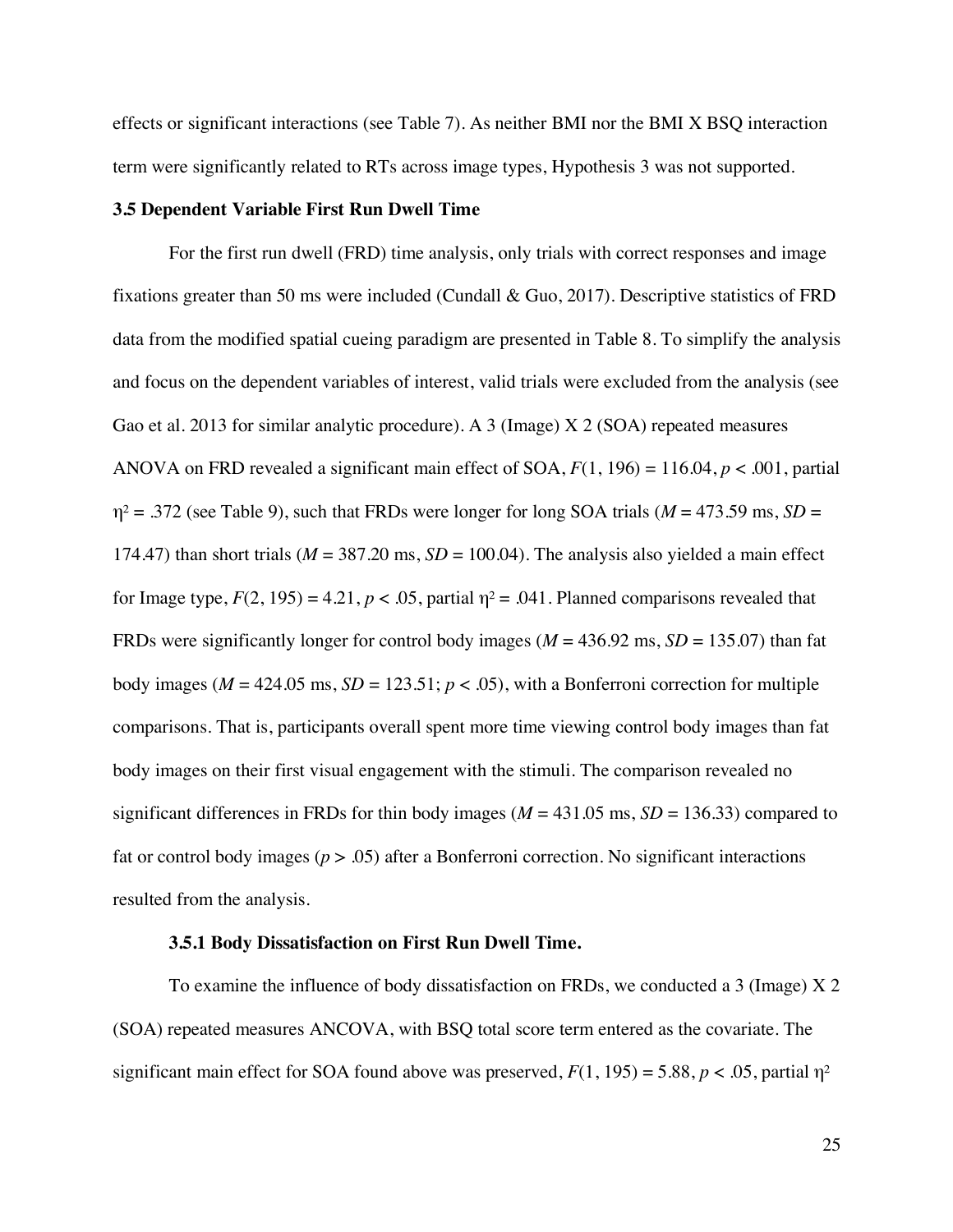= .029 (see Table 10), where FRDs were longer on long SOA trials than on short SOA trials. The interaction for Image X SOA X BSQ score was trending towards significance,  $F(2, 194) = 2.44$ ,  $p = .09$ , partial  $\eta^2 = .025$ . No other effects reached significance.

As the Image by SOA by BSQ interaction approached significance, and is of particular interest to the current study, it was investigated through a series of linear regressions on FRD difference scores (see Table 11). As this interaction included SOA, difference scores were calculated separately for short and long trials. Fat and thin difference scores were computed by subtracting FRDs for fat and thin images from control images (control FRD – fat FRD; control FRD – thin FRD). Just as with the RT difference scores, a positive difference score indicated facilitated disengagement (i.e., eyes do not remain on the post-image location) of fat or thin body images. In contrast, a negative value reflected disengagement difficulty from fat or thin body images (i.e., eyes perseverate on the post-image location). A third difference score was calculated by subtracting FRDs for trials displaying fat body images from FRDs for trials displaying thin body images. For this thin-fat difference score, positive values indicate faster disengagement from fat body images compared to thin body images.

As summarized in Table 11, BSQ significantly predicted thin FRD difference scores in the long SOA condition. As body dissatisfaction increased, participants demonstrated increased disengagement difficulty from thin body stimuli compared to control stimuli on long SOA trials. No other effects reached significance. Therefore, Hypothesis 5 was partially supported. That is, body dissatisfaction was related to disengagement difficulty from only thin body images, not fat body images, on long trials. This is in contrast to the findings from the RT thin difference score analysis, which demonstrated that body dissatisfaction was associated with faster disengagement from thin body images compared to control body images across both trial lengths.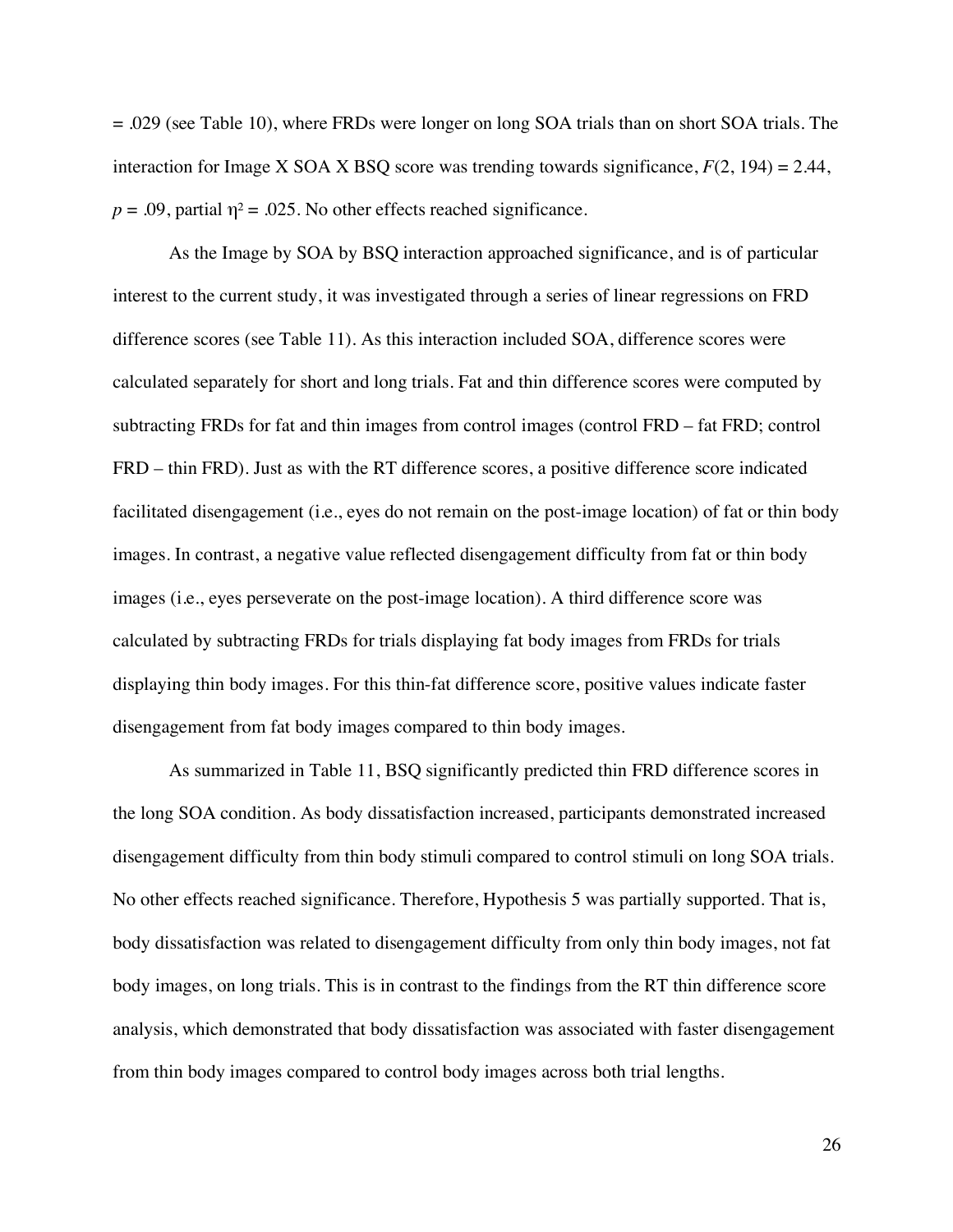#### **3.5.2 BMI on First Run Dwell Time.**

A 3 (Image) X 2 (SOA) repeated measures ANCOVA on FRD with BMI and the BMI X BSQ interaction term entered as covariates to investigate the whether BMI moderated the relationship between body dissatisfaction and FRDs. The analysis yielded no main effects for BMI, the BMI X BSQ interaction and no significant interactions (see Table 12). As neither BMI nor the BMI X BSQ interaction term were significantly related to FRDs across image types, Hypothesis 6 was not supported.

#### **3.6 BSQ and Fatness Concern Subscale of the NPSS**

To investigate whether scores on the translated version of the Fatness Concern subscale of the NPSS were positively related to total scores on the BSQ, we ran a one-tailed Pearson correlation. As predicted, the analysis revealed that BSQ scores were positively related to Fatness Concern subscale scores,  $r(195) = .85$ ,  $p < .001$ . Therefore, Hypothesis 7 was supported.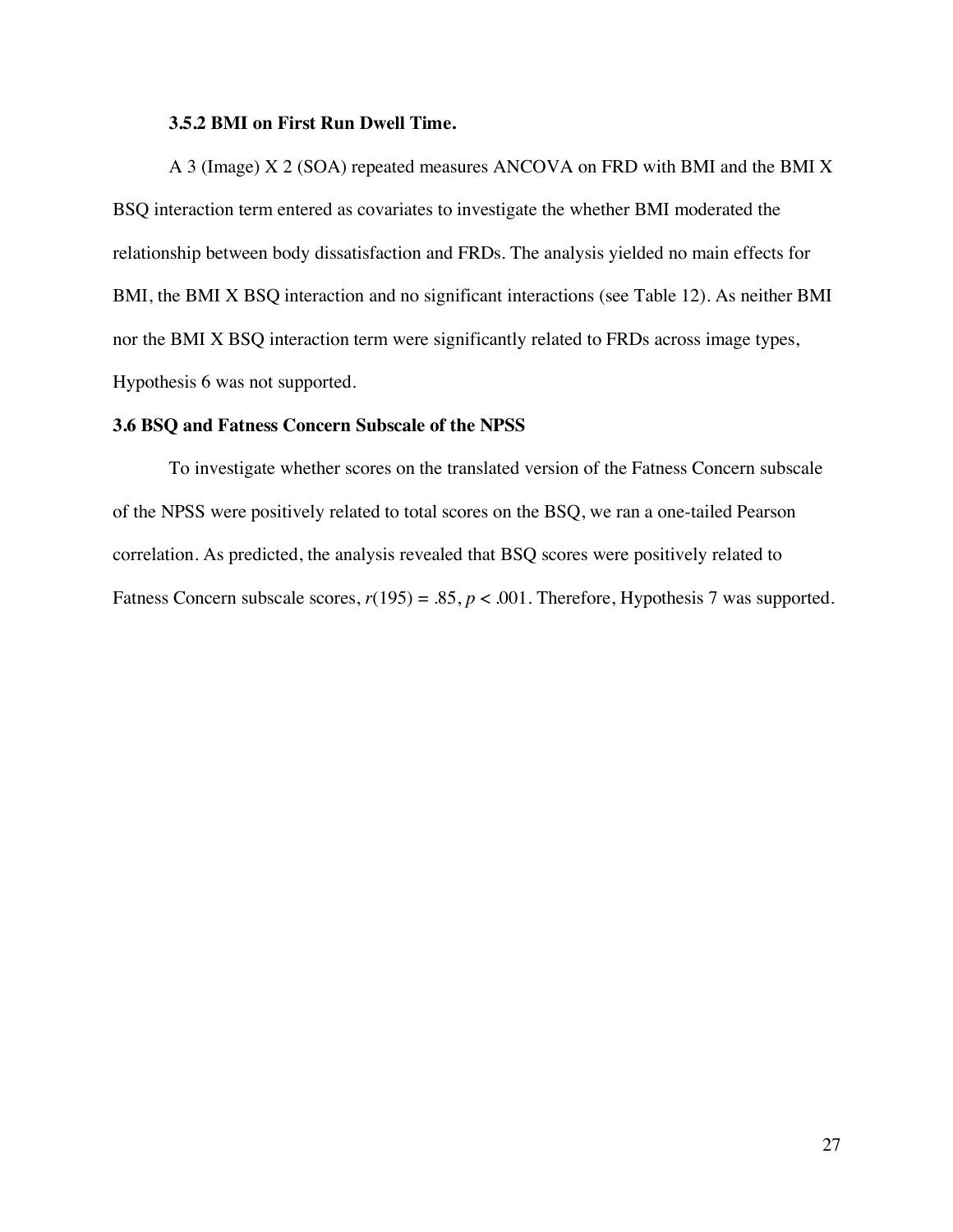#### **Chapter 4: Discussion**

#### **4.1 Explanation of Findings**

The current study is the first to explore the relationship between body dissatisfaction and attentional biases to body images by employing eye-tracking technology in tandem with a cognitive task. The inclusion of both eye-tracking and the modified spatial cueing paradigm allowed the authors to investigate the temporal aspects of attentional biases and compare eyetracking data to reaction time (RT) findings. A primary goal of this study was to investigate whether patterns of attention inferred from RT results corresponded to eye-tracking data from real-time image viewing. In contrast to previous findings (e.g., Gao et al. 2013), RT results suggested that increased body dissatisfaction, independent of BMI, was associated with facilitated disengagement from thin body stimuli compared to control stimuli. Further, RT data revealed a relationship between body dissatisfaction and disengagement difficulty from fat body stimuli only when compared to thin body stimuli. Interestingly, analysis of first run dwell times revealed that body dissatisfaction was associated with longer viewing times in the post-thin body image location, compared to control images, only for long stimulus onset asynchrony (SOA) trials. Thus, RT results suggest that body dissatisfaction was associated with *facilitated* disengagement from thin body images, independent of SOA, while eye-tracking results suggest an association with disengagement *difficulty* from thin body stimuli at long SOAs. Finally, the translated version of the Fatness Concern subscale of the Negative Physical Self Scale was strongly correlated with the Body Shape Questionnaire, a widely used North American measure of body dissatisfaction.

The current RT results suggest that body dissatisfaction was associated with facilitated disengagement from thin body images (i.e., shorter RTs) compared to control images, and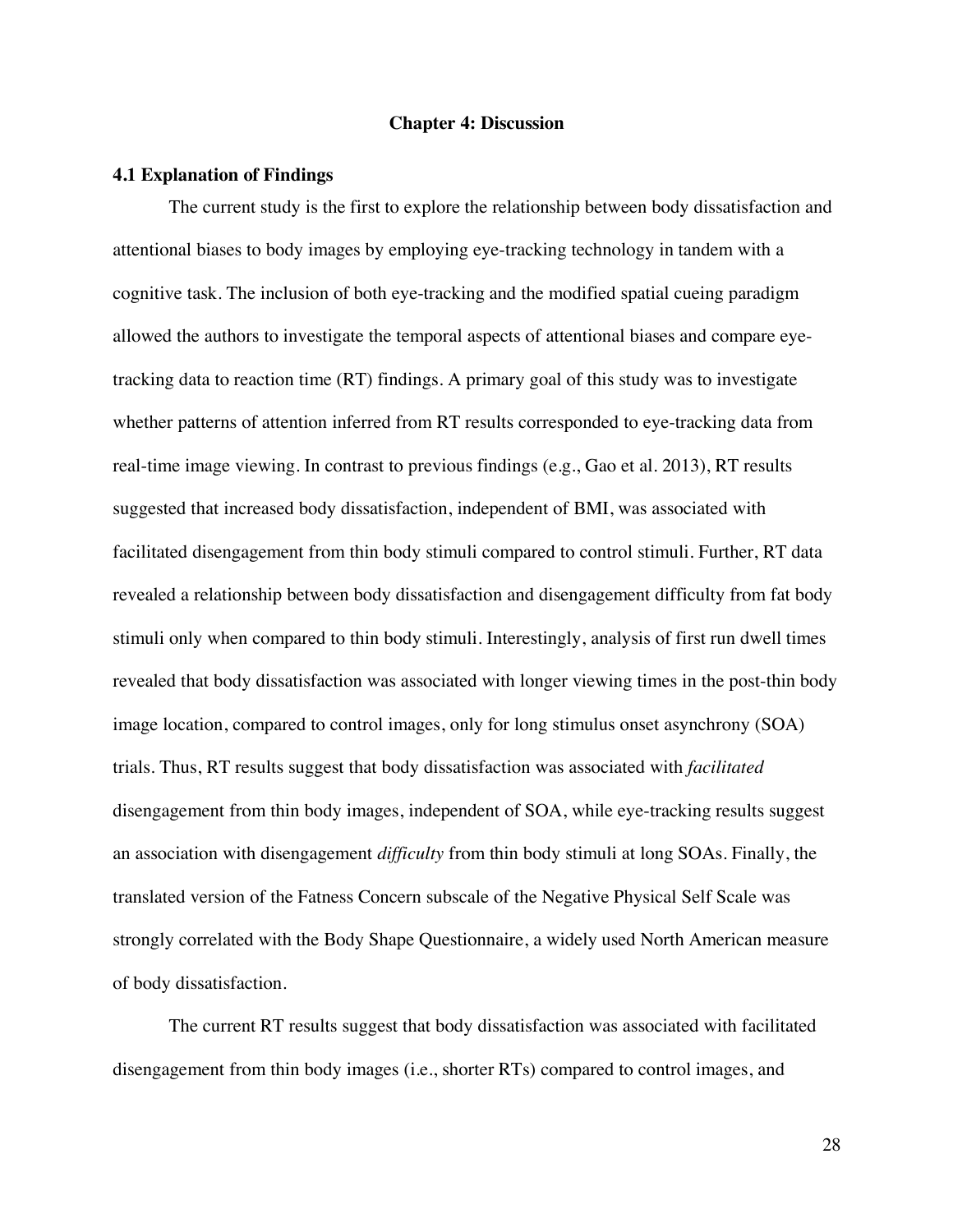disengagement difficulty from fat images (i.e., longer RTs) compared to thin images. Worded differently, we can infer that increased body dissatisfaction was associated with facilitated disengagement from thin body stimuli relative to both control and fat body stimuli, in contrast to Hypothesis 1. As no differences were demonstrated across trial lengths, the aforementioned attentional biases were not found to differ between early and late stage attentional processing. As such, Hypothesis 2 was not supported.

These findings contrast those obtained by Gao and colleagues (2013), who demonstrated that body dissatisfaction was associated with a difficulty disengaging from thin body stimuli and that BMI moderated the relationship between disengagement difficulty from fat body images and body dissatisfaction. Contrary to Hypotheses 3 and 6, RT results from the current study did not suggest that BMI influenced the relationship between attentional biases and body dissatisfaction. However, it is important to highlight some differences between Gao et al.'s study and the current investigation.

First, and perhaps most importantly, the modified spatial cueing task employed by the current study included control body images (e.g., images of ears, hands, and feet) while Gao and colleagues (2013) used household images (e.g., images of a table or chairs) as their control stimuli. As such, their difference scores compared ability to disengage from body images to ability to disengage from household images. On the contrary, the current study's difference scores compared ability to disengage from fat and thin body images compared to control body images. As such, difference in the direction and significance of findings from RT data between the two studies may be the result of the different comparison conditions. For example, Gao and colleagues (2013) results may demonstrate that individuals with high body dissatisfaction have difficulty disengaging from body stimuli overall, regardless of the body shape, when compared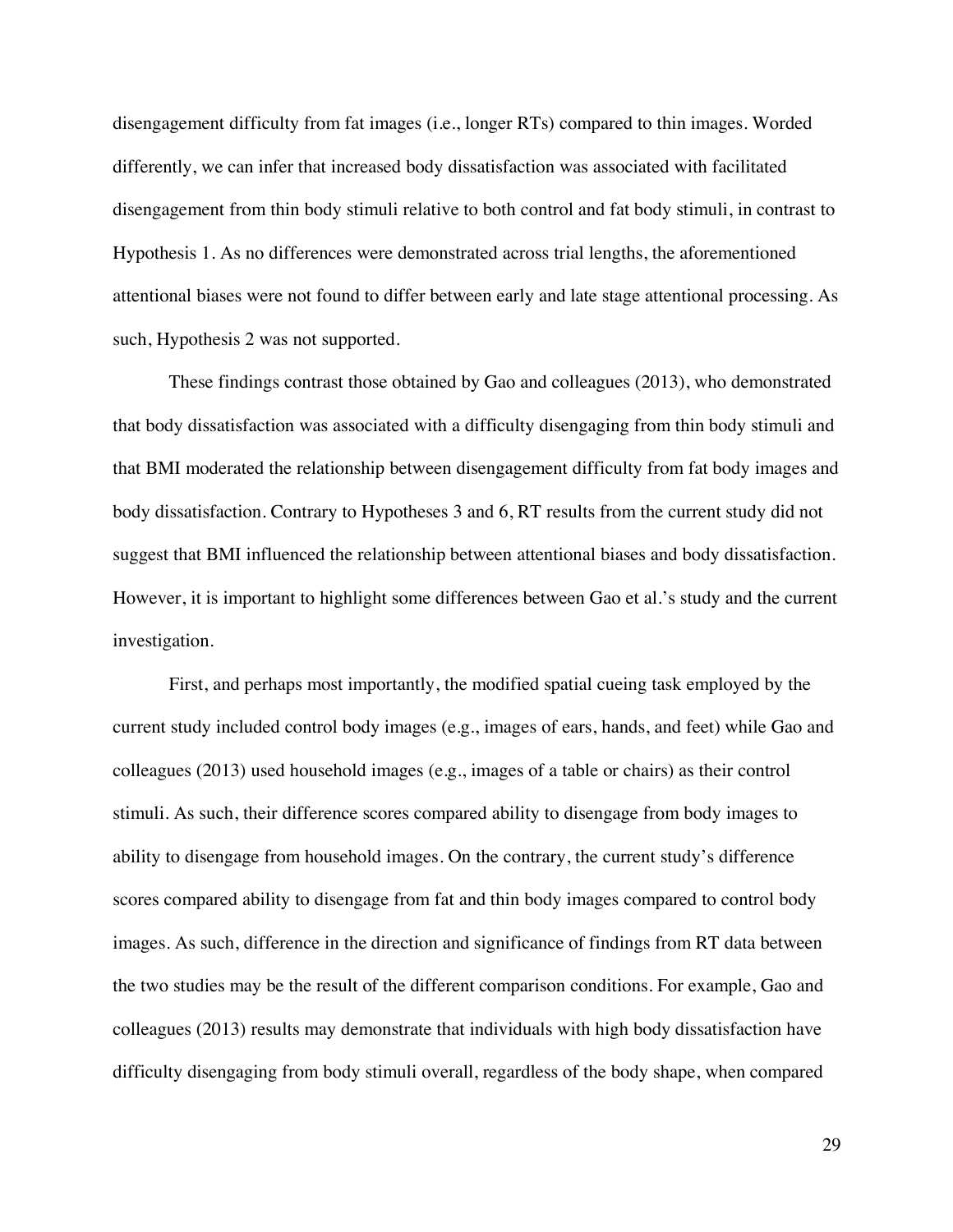to non-body stimuli. However, the current study's results demonstrate that when fat and thin body images are compared to control body stimuli, body dissatisfaction is not associated with disengagement difficulty from thin bodies. Conversely, participants in the current study demonstrated a facilitated ability to disengage from thin body stimuli compared to control body stimuli as measured by RT.

Secondly, the Gao and colleague's sample consisted of participants with a restricted BMI range  $(16.02 - 26.17, M = 19.99, SD = 2.08)$ . In contrast, the BMI range from the current study was much wider  $(15.88 - 36.03, M = 22.92, SD = 3.61)$ , similar to ranges reported in other Western studies of body dissatisfaction (Glauert et al., 2010; Smeets et al., 2011). Gao and colleagues (2013) reported that the inability to disengage from fat body images was only related to body dissatisfaction when BMI was low or medium. As such, the current study's increased proportion of individuals with high BMI may have obscured any potential moderation by BMI.

Finally, the current study was conducted with a North American sample, while Gao and colleagues (2013) investigated attentional biases in a Chinese sample. It may be that body dissatisfied Chinese female undergraduates demonstrate disengagement difficulty from thin and fat body images, while North American female undergraduates do not. Indeed, Western examinations of attentional biases related to body dissatisfaction report conflicting findings (e.g., Glauert et al., 2010 and Joseph et al., 2016). For example, Glauert and colleagues (2010) found that facilitated attentional bias towards thin body stimuli (as measured by RT) was weakest in women with high body dissatisfaction. However, Glauert and colleagues (2010) and Joseph and colleagues (2016) investigated facilitated attentional bias (e.g., how quickly attention is drawn to stimuli), while the current study investigated disengagement difficulty (e.g., inability to shift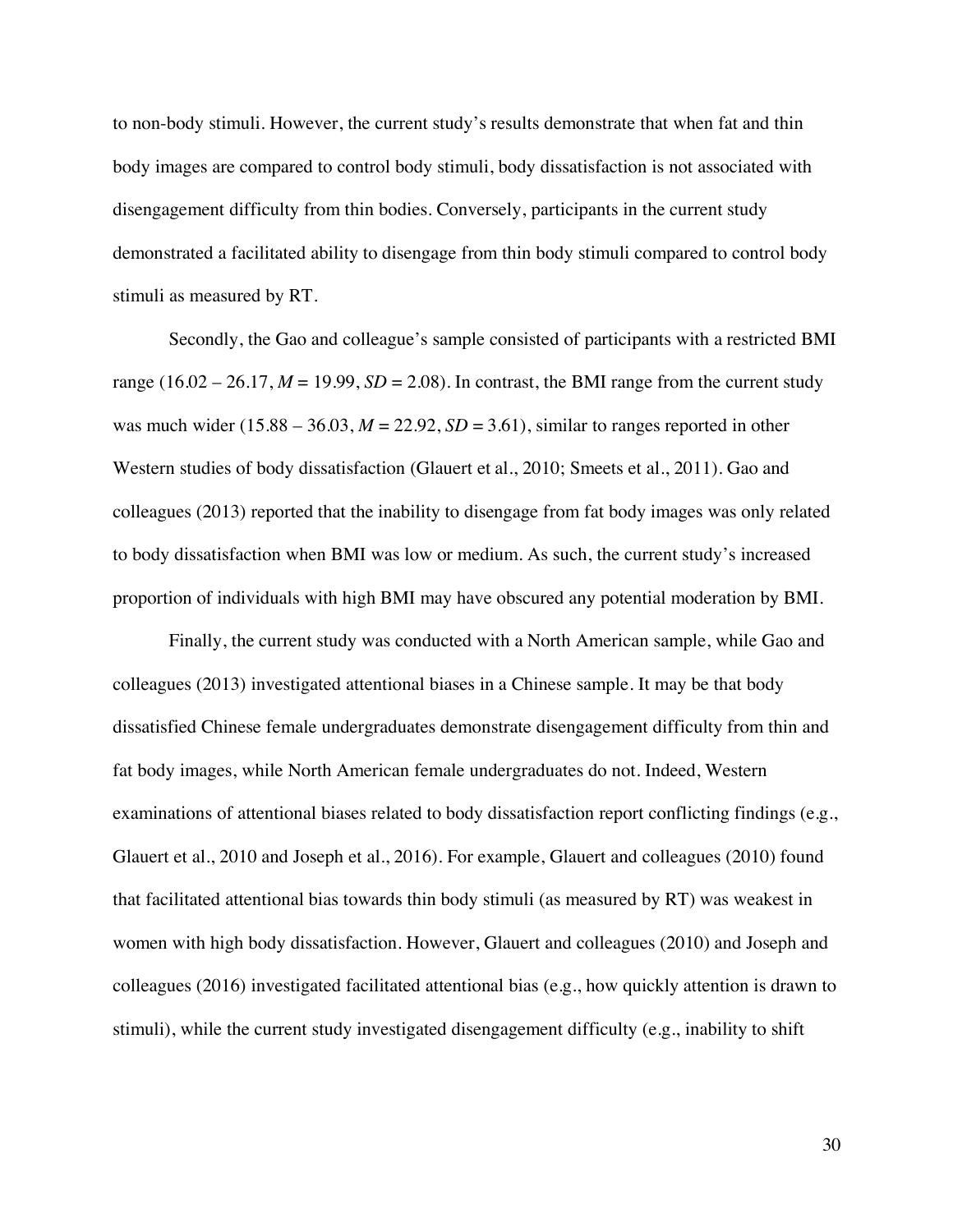attention from stimuli) by nature of the modified spatial cueing paradigm and the chosen eyetracking variable.

The current eye-tracking results provide an interesting contrast to the findings suggested by the RT results, and highlight the need for multi-modal methodology in cognitive research. Previous studies (e.g., Gao et al. 2013; Glauert et al., 2010; Joseph et al., 2016) used speeded RTs to infer the nature of attentional patterns during stimulus processing. Our study incorporated eye-tracking, and first run dwell time in particular, to specifically examine the viewing patterns following different body images in real time. As outlined above, our RT results suggest that body dissatisfaction was associated with an increased ability to disengage from thin stimuli at both long and short SOAs. That is, faster RTs to the probe were taken as evidence that the participant was looking away from thin images when prompted to make a speeded response to the probe. As previously mentioned, eye-tracking allows us to examine whether this was truly the case, and interestingly our results suggest a different pattern of behaviour.

Eye-tracking results from the current study suggest no relationship between body dissatisfaction and time spent viewing body images on short SOA trials, in contrast to Hypothesis 4. However, examination of first run dwell times on long SOA trials demonstrated significantly longer viewing times at post-thin body image locations with increased body dissatisfaction. That is, when given more time (i.e., long SOA trials) body dissatisfaction was associated with difficulty disengaging the eyes from the thin body image location. Interestingly, this was coupled with faster button-press responses to cue stimuli presented in a disparate position from the thin image. We explain our contrasting findings by suggesting that body dissatisfied participants exhibited a perseveration of attention at the location of thin images (when provided with sufficient time to do so). Despite spending more at the thin image location,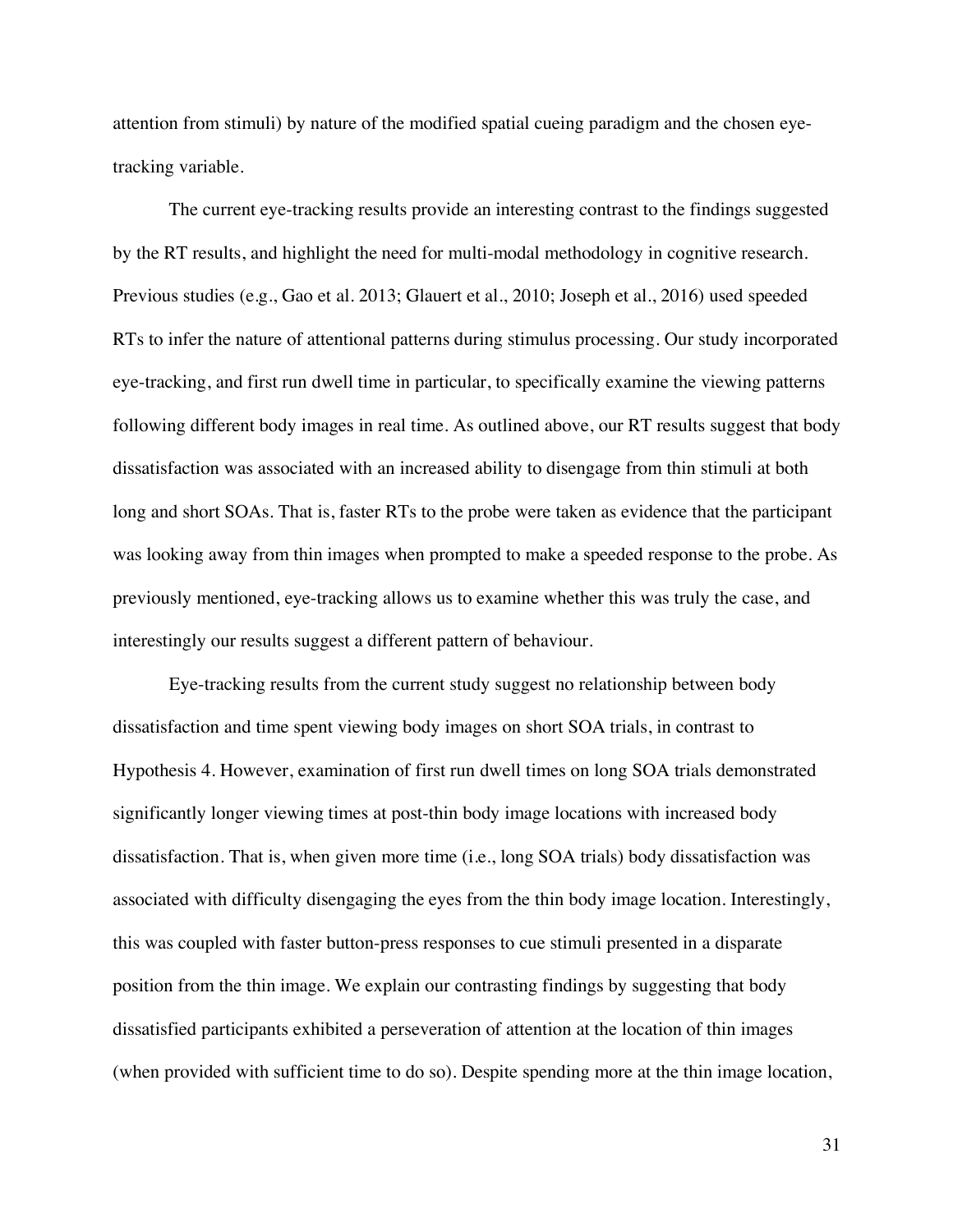by the end of the SOA, participants were able to disengage from the location, thus producing faster response times. In other words, disengagement difficulty was present, but behavioural responses to the probe occurred too late in the processing stream to detect it. Continued investigations are necessary to confirm this hypothesis, however, regardless of the mechanism, the current data suggest prudence in using late-stage responses to infer the attentional mechanisms that produce them. The contrasting results from the current study illuminate the important distinction between data obtained from a discreet "snapshot" and sensitive temporal measures. Further, they highlight the importance of using continuous temporal variables to draw conclusions about continuous attentional engagement as data from discrete time points may result in vastly different interpretations. The application of real-time measures such as eyetracking provide researchers with increased specificity in the ability to observe participant behaviour in real time.

Our observation (based on eye-tracking) that body dissatisfied participants have difficulty disengaging their attention from thin body images is in line with social comparison theory, which suggests that body dissatisfied individuals allocate attention to thin bodies to facilitate upward comparison from one's own body (Rodgers & Dubois, 2016; Tiggemann, & McGill, 2004). Further, this is supported by research indicating that body dissatisfied women fixate on selfidentified attractive body parts on other bodies and self-identified unattractive body parts on themselves (Jansen et al., 2005). Similarly, the relationship between body dissatisfaction and disengagement difficulty on long SOA trials was only demonstrated for thin bodies, not fat bodies, providing partial support for Hypothesis 5. This finding also corresponds with previous research by Jansen and colleagues (2005), which reported that body dissatisfied individuals fixated less on self-identified ugly body parts on other bodies when compared to control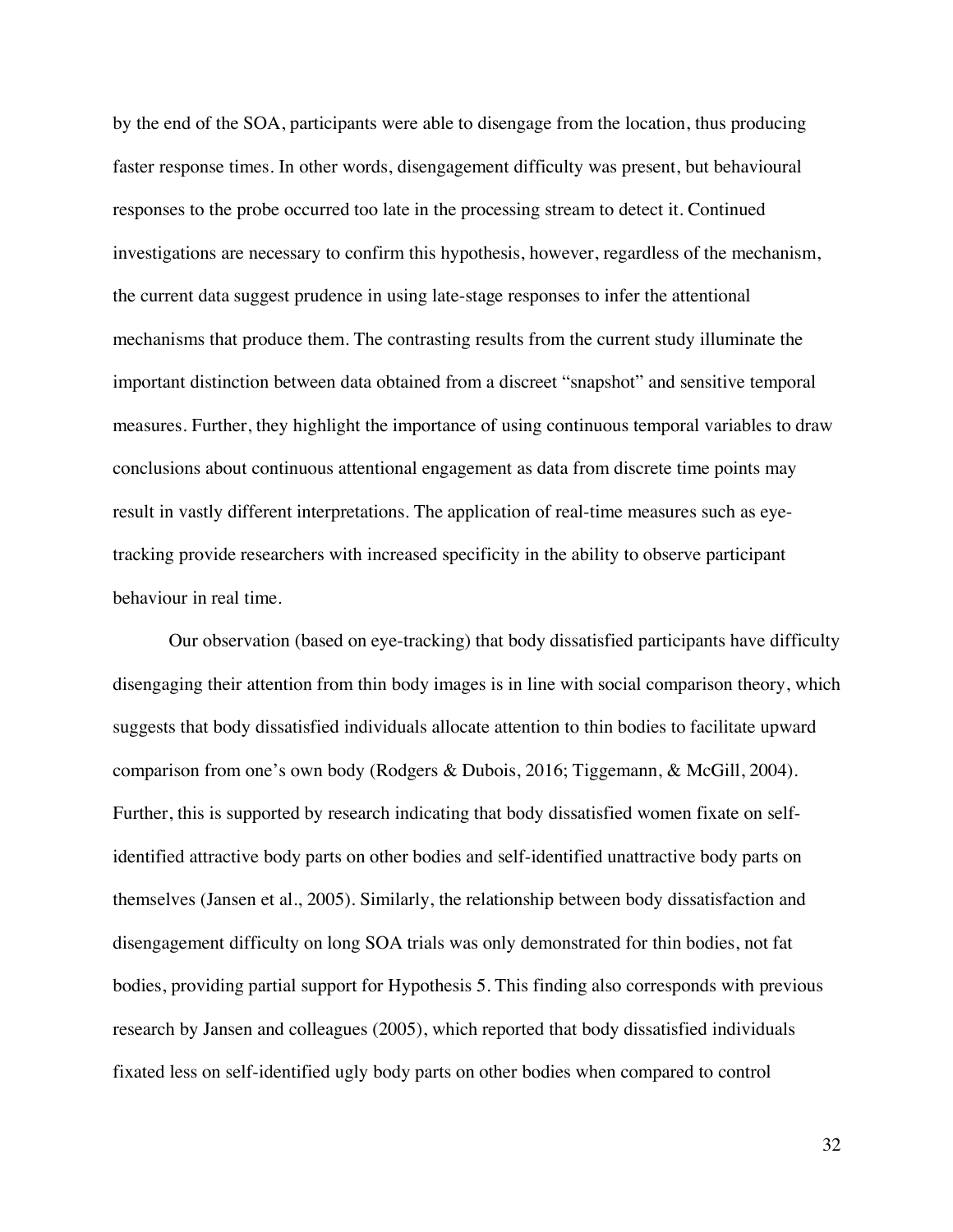participants. Further, the lack of significance for attentional biases to fat bodies in the current study is in line with results reported by Joseph and colleagues (2016) and Glauert and colleagues (2010). As such, the current finding not supporting a relationship between body dissatisfaction and disengagement difficulty from fat bodies, is consistent with Western literature on attentional biases.

In regard to the comparison of the Body Shape Questionnaire (BSQ; Cooper et al., 1987) and the translated version of the Fatness Concern subscale of the Negative Physical Self Scale (NPSS; Chen et al., 2006), a strong positive relationship between the two measures was supported. That is, the North American BSQ queries similar cognitive and behavioural aspects of body dissatisfaction to the Fatness Concern subscale, developed and normed in China. Thus, Hypothesis 7 was supported. This finding provides support the comparison of results across Eastern and Western studies employing these measures.

#### **4.2 Limitations and Future Directions**

To the author's knowledge, this study was the first to explore attentional biases related to body dissatisfaction by employing eye-tracking methodology in tandem with cognitive tasks measuring reaction time. While the current study provides several important conclusions, these findings should be interpreted in light of its limitations. First, it is important to note that the aforementioned cognitive bias demonstrated by first run dwell time was based on exploring an interaction that was trending toward significance. It is possible that the eye-tracking data loss may have decreased power in the current study. Specifically, the modified spatial cueing paradigm employed in the current study was quite long. While short breaks were provided in between presentation blocks to mitigate participant fatigue, it is possible that participants decreased their engagement with the task over the course of the experiment. As such, a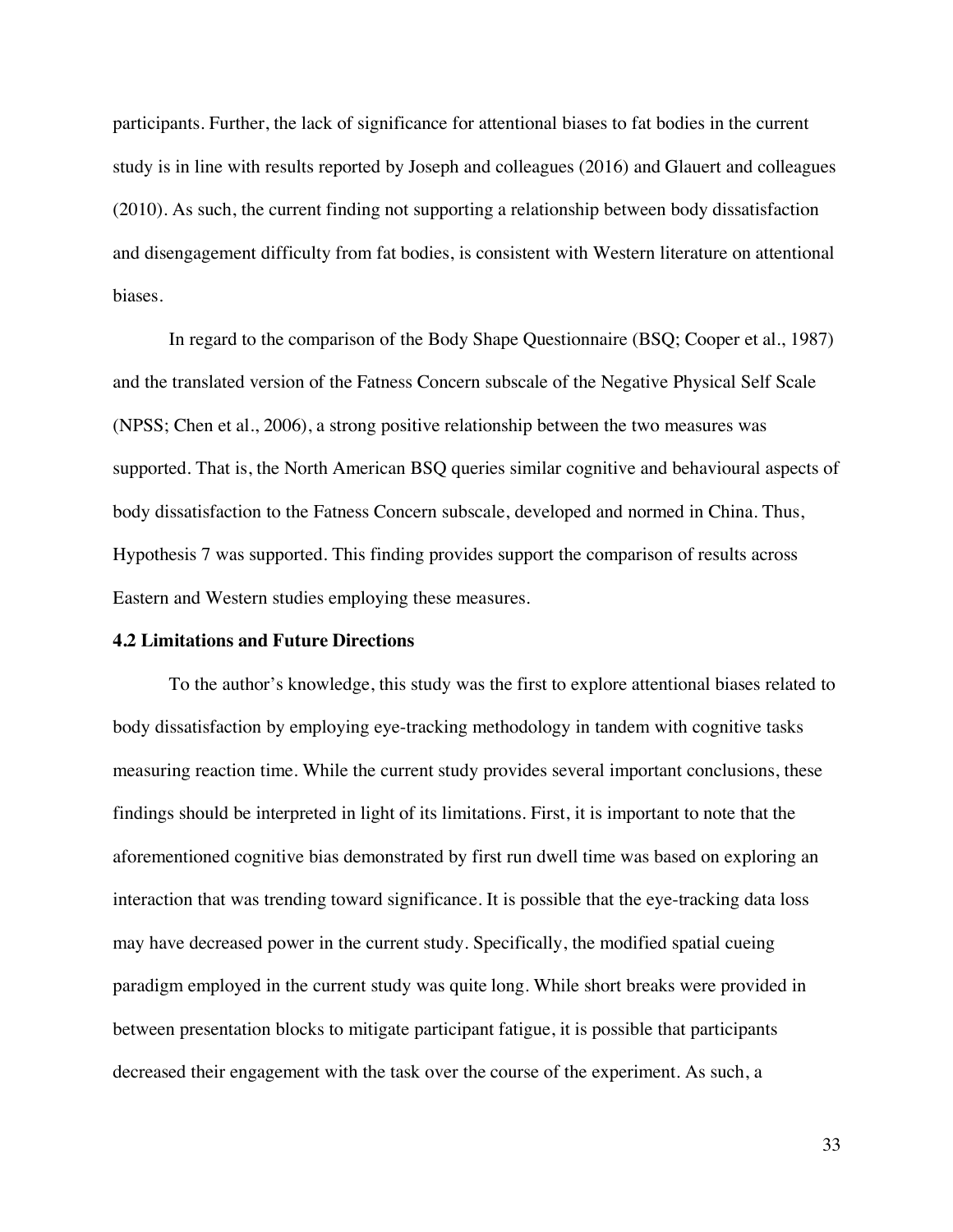condensed version of the paradigm may increase the likelihood of maintaining participant engagement throughout, resulting in decreased data loss and increased accuracy. Second, four participants who scored high on the body dissatisfaction measure were excluded from analysis as their scores on an eating disorder measure were in the clinically significant range. Although this resulted in a true non-clinical sample, the strength of the current study's findings may have been attenuated by limiting the sample. Third, the current study investigated attentional biases in females. As such, conclusions regarding attentional biases drawn from the current sample is not generalizable to males. Future investigations may wish to replicate the current study, employing images of male bodies and in a male sample. Fourth, the current sample was restricted to young adults. Future research may wish to use eye-tracking methodology to explore attentional biases in young children to elucidate when cognitive biases become solidified as body dissatisfaction has been reported in girls as young as 6 years of age (Ricciardelli & McCabe, (2001). Thus, important information may be ascertained about the role of attentional biases to body stimuli in the onset of body dissatisfaction from research focusing on younger individuals.

#### **4.3 Implications and Conclusions**

The current study examined attentional biases in relation to body dissatisfaction and across time by employing both RT and eye-tracking methodology. The findings from the current investigation of body dissatisfaction have several important implications. First, the results of this study suggest that previously identified cognitive biases to fat body images in body dissatisfied individuals (e.g., Gao et al., 2013), may not be as robust as thought previously. Second, cognitive biases related to thin body images in body dissatisfied individuals may also be less robust, given the conflicting findings within the present study. Third, the current study was not able to replicate the previously reported moderating effect of BMI on attentional biases to body images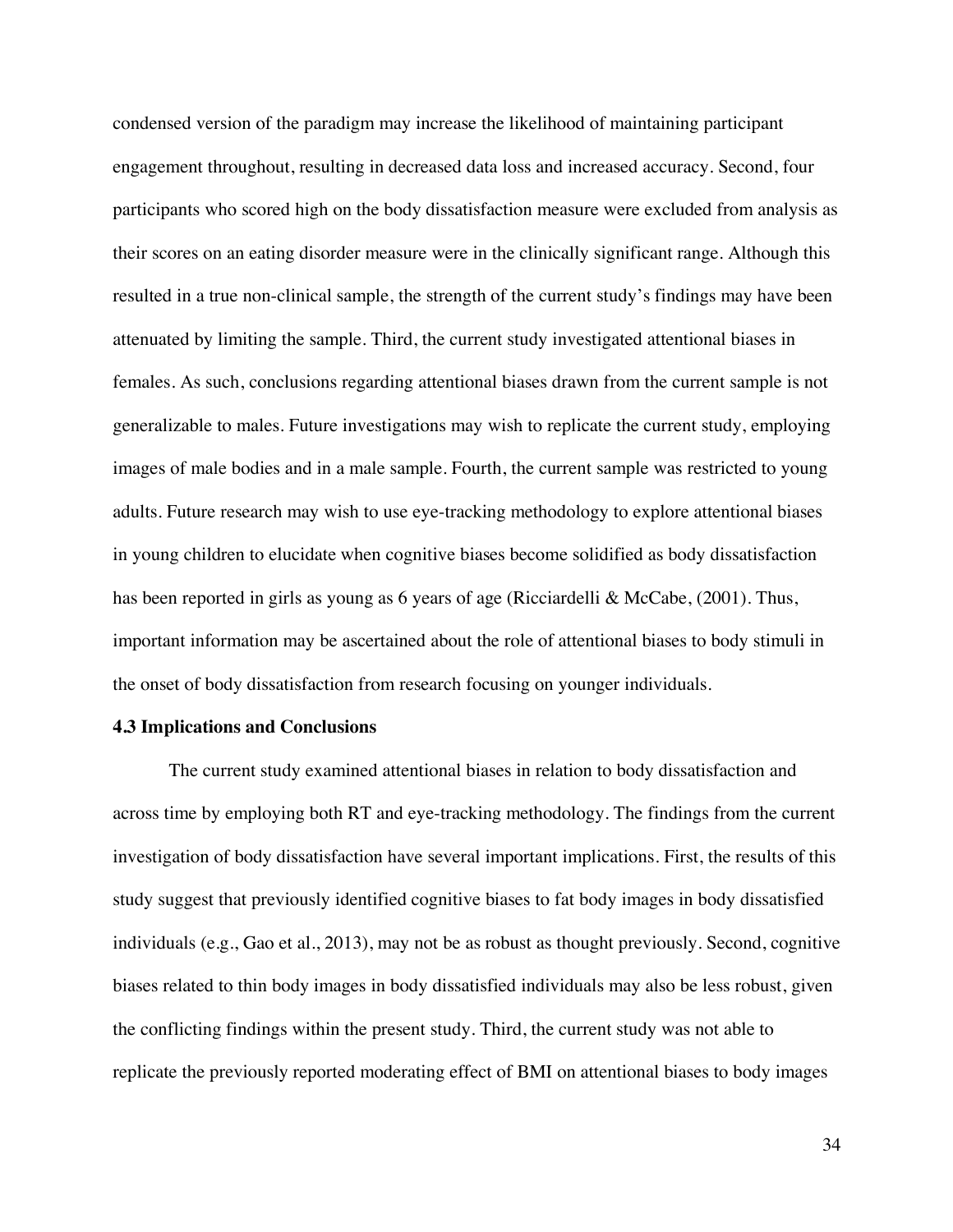(Gao et al., 2013). As such, this moderating effect may not be as clear as previously theorized. Further, the present study provided a comparison between RT data and continuous eye movement data. Specifically, while our RT results could be used to infer facilitated disengagement from thin body images, real-time eye-tracking data demonstrated that body dissatisfied individuals actually experienced disengagement difficulty during longer intervals. These findings are important for the broader cognitive research literature, as they demonstrate that post-operative behaviours may not always provide an accurate interpretation of real-time processing. Clearly, the relationship between body dissatisfaction and attentional biases to body images is not conclusive and warrants further investigation. As body comparisons have been demonstrated to predict increased levels of disordered eating cognitions (Fitzsimmons-Craft, Ciao, & Accurso, 2016), investigating the attentional processes that facilitate up-ward social comparison remains an important area of inquiry. The implications of this research involve informing future interventions for EDs and cognitive bias modification for treatment and relapse prevention by elucidating specific attentional processes that may be targeted to enhance efficacy. The goal of future research will be to identify which attentional biases are consistent in body dissatisfied individuals and present across cultures.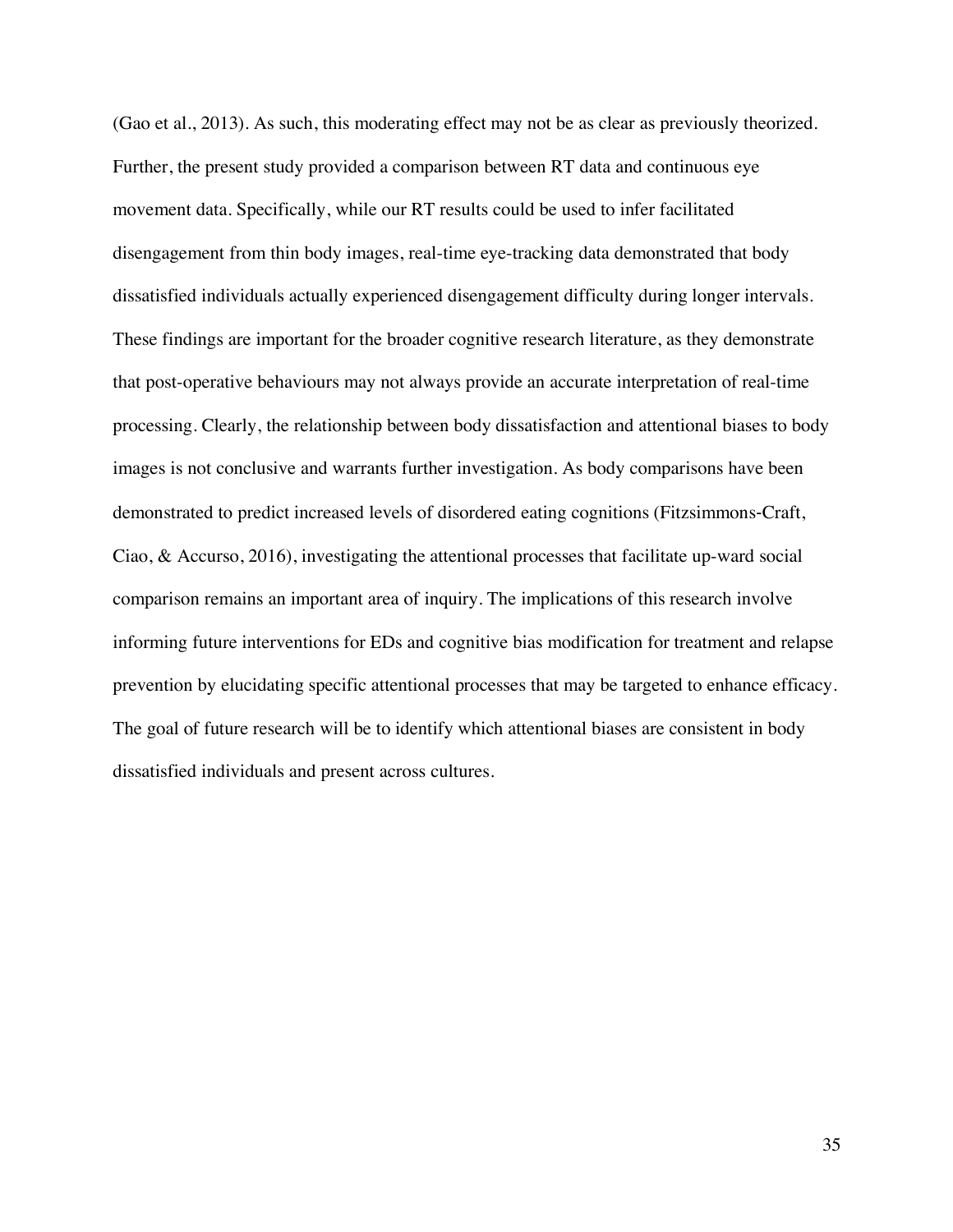## **Tables**

## Table 1.

*Summary of Participant Ratings Across the Categories of the Final Selection of Stimuli: Mean* 

*(Standard Deviation)*

|                           | Thin          | Fat        | Household  | Control Body | $\mathbf F$ |  |  |
|---------------------------|---------------|------------|------------|--------------|-------------|--|--|
| Valence                   | 0.18(0.36)    | 0.41(0.39) | 0.64(0.44) | 0.34(0.38)   | $7.16**$    |  |  |
| Arousal                   | 0.77(0.19)    | 0.72(0.21) | 0.94(0.27) | 0.80(0.25)   | $4.85*$     |  |  |
| <b>Body Shape</b>         | $-1.60(0.40)$ | 1.05(0.34) |            |              | 713.78**    |  |  |
| * $p < .01$ ** $p < .001$ |               |            |            |              |             |  |  |

*Note*. Valence ratings ranged from -3 (extremely negative) to 3 (extremely positive). Arousal ratings ranged from 0 (not excited at all) and 4 (extremely excited). Fat and thin body images were rated from -3 (extremely slim) to 3 (extremely fat).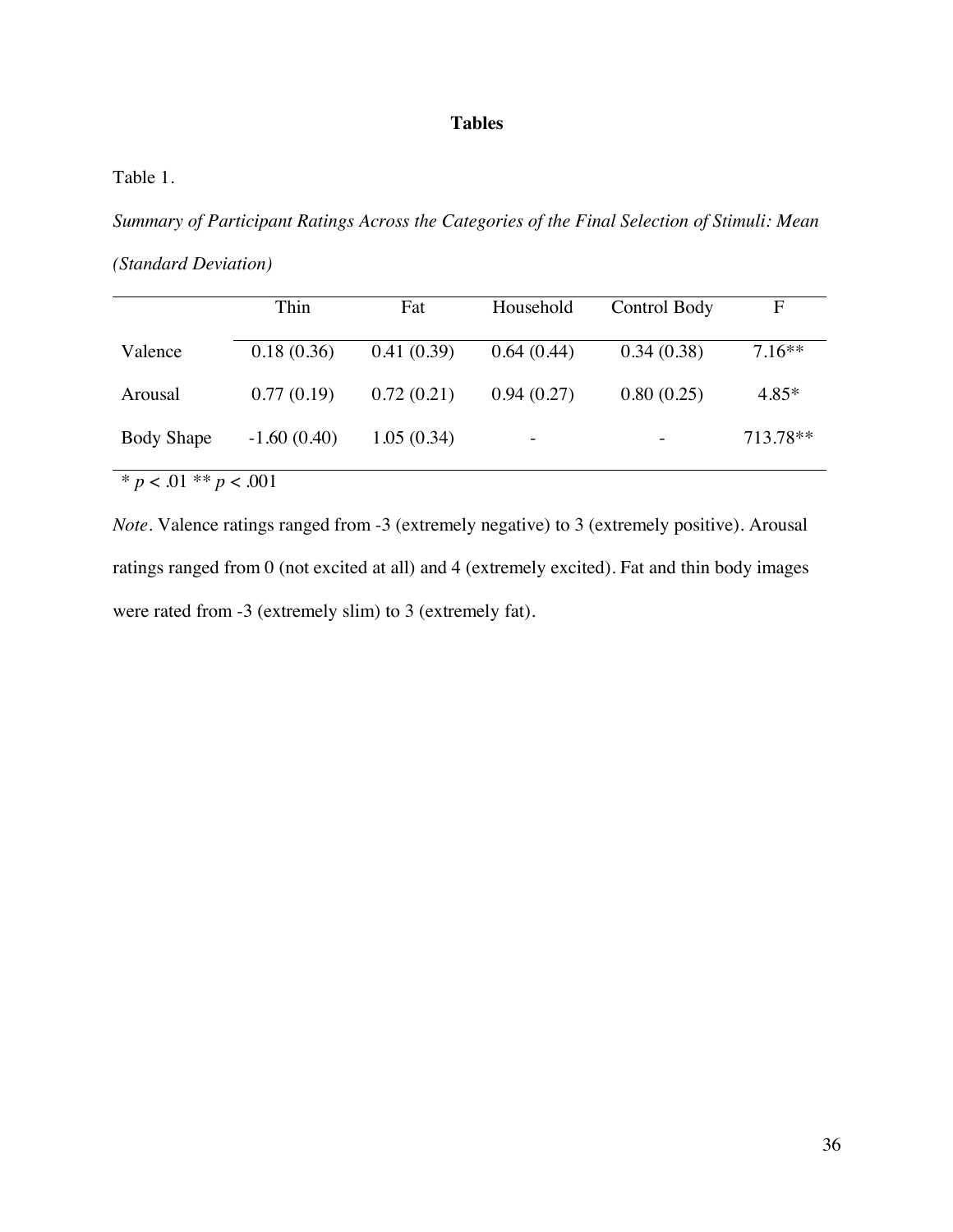## Table 2.

## *Sample Characteristics*

|                               | Mean (SD)     | Minimum | Maximum |
|-------------------------------|---------------|---------|---------|
| Age                           | 19.60 (1.39)  | 18      | 25      |
| <b>BMI</b>                    | 22.92(3.61)   | 15.88   | 36.03   |
| <b>BSQ</b>                    | 87.75 (27.71) | 34.00   | 168.00  |
| EDE-Q                         | 1.53(1.06)    | 0.00    | 3.89    |
| NPSS Fatness Concern Subscale | 1.26(0.81)    | 0.00    | 3.18    |

*Note.* BSQ scores can range from 34 to 204. EDE-Q scores can range from 0.0 to 5.0. NPSS

Fatness Concern Subscale scores can range from 0.0 to 4.0.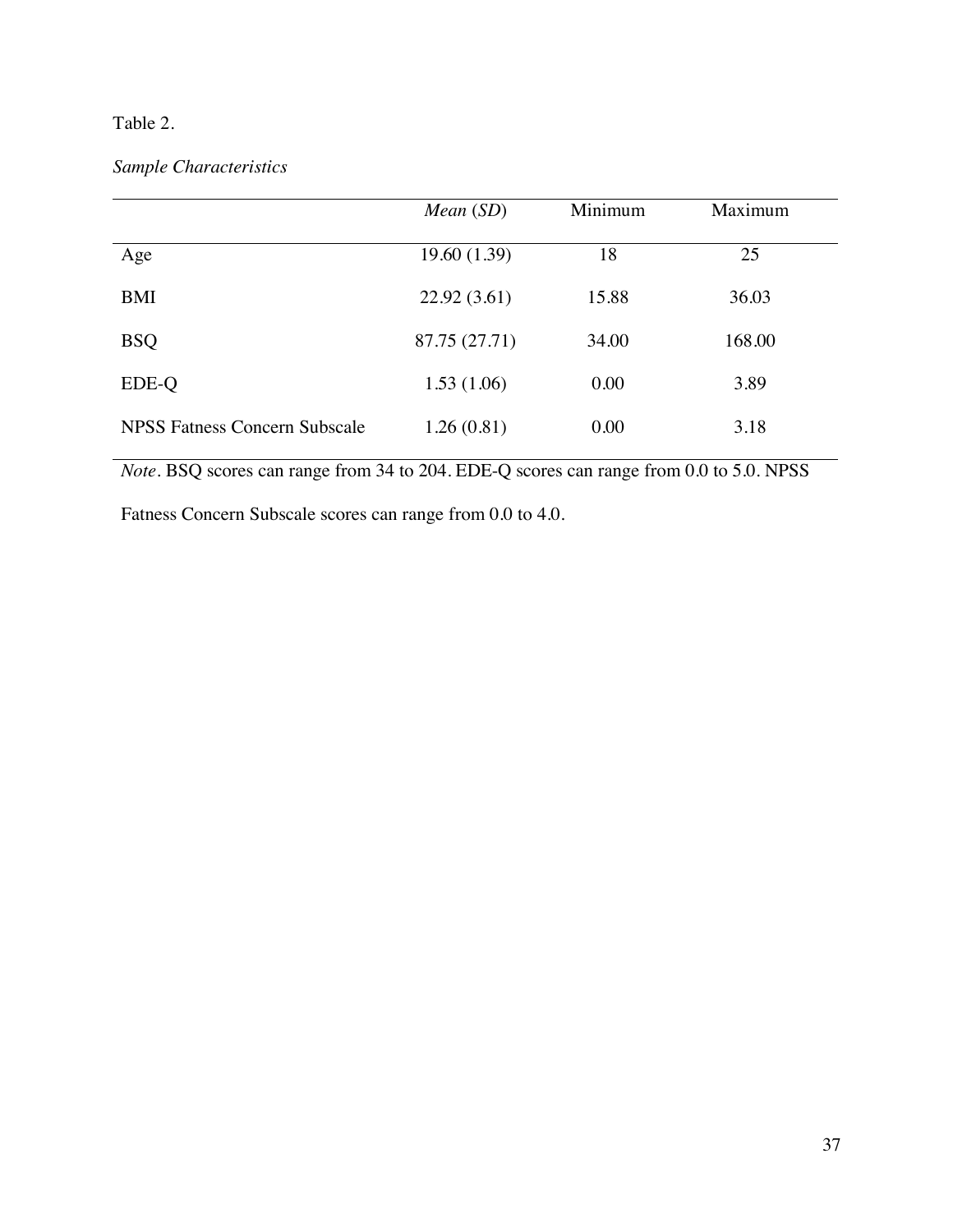Table 3.

# *Means and Standard Deviations (SD) in ms for Reaction Time for Each Condition on the*

| Validity | SOA   | Image   | $\cal M$ | $\boldsymbol{SD}$ |
|----------|-------|---------|----------|-------------------|
| Invalid  | Short | Control | 495.75   | 58.02             |
|          |       | Fat     | 492.50   | 57.34             |
|          |       | Thin    | 494.52   | 55.13             |
|          | Long  | Control | 506.28   | 59.56             |
|          |       | Fat     | 506.13   | 60.04             |
|          |       | Thin    | 507.25   | 58.64             |
| Valid    | Short | Control | 487.75   | 56.51             |
|          |       | Fat     | 485.84   | 56.93             |
|          |       | Thin    | 485.02   | 56.60             |
|          | Long  | Control | 503.14   | 59.91             |
|          |       | Fat     | 501.16   | 60.40             |
|          |       | Thin    | 502.73   | 60.75             |
|          |       |         |          |                   |

*Modified Spatial Cueing Task*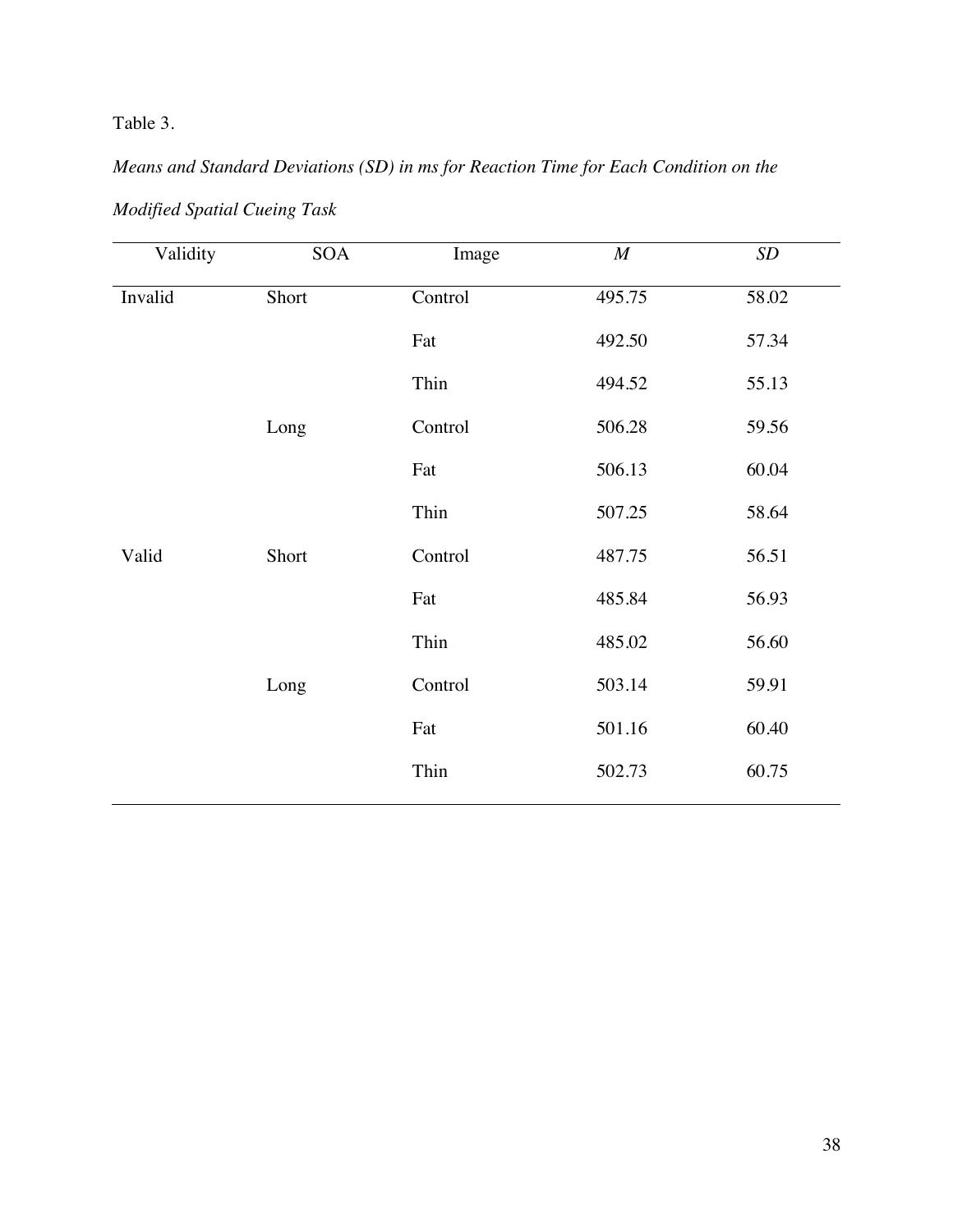Table 4.

| Variable               | df1            | df2 | $\overline{F}$ | Sig. | $\eta^2$ |
|------------------------|----------------|-----|----------------|------|----------|
| Validity               | 1              | 196 | 22.67          | .000 | .104     |
| <b>SOA</b>             | $\mathbf{1}$   | 196 | 93.84          | .000 | .324     |
| Image                  | $\overline{2}$ | 195 | 2.66           | .072 | .027     |
| Validity * SOA         | $\mathbf{1}$   | 196 | 8.24           | .005 | .040     |
| Validity * Image       | $\overline{2}$ | 195 | 0.60           | .548 | .006     |
| $SOA * Image$          | $\overline{2}$ | 195 | 1.18           | .310 | .012     |
| Validity * Image * SOA | $\overline{2}$ | 195 | 0.97           | .380 | .010     |

*The Results of the 3 (Image Type: Control Vs. Fat Vs. Thin) X 2 (Validity: Valid vs. Invalid) X 2 (SOA: Short Vs. Long) Repeated Measures Analysis of Variance for Reaction Time*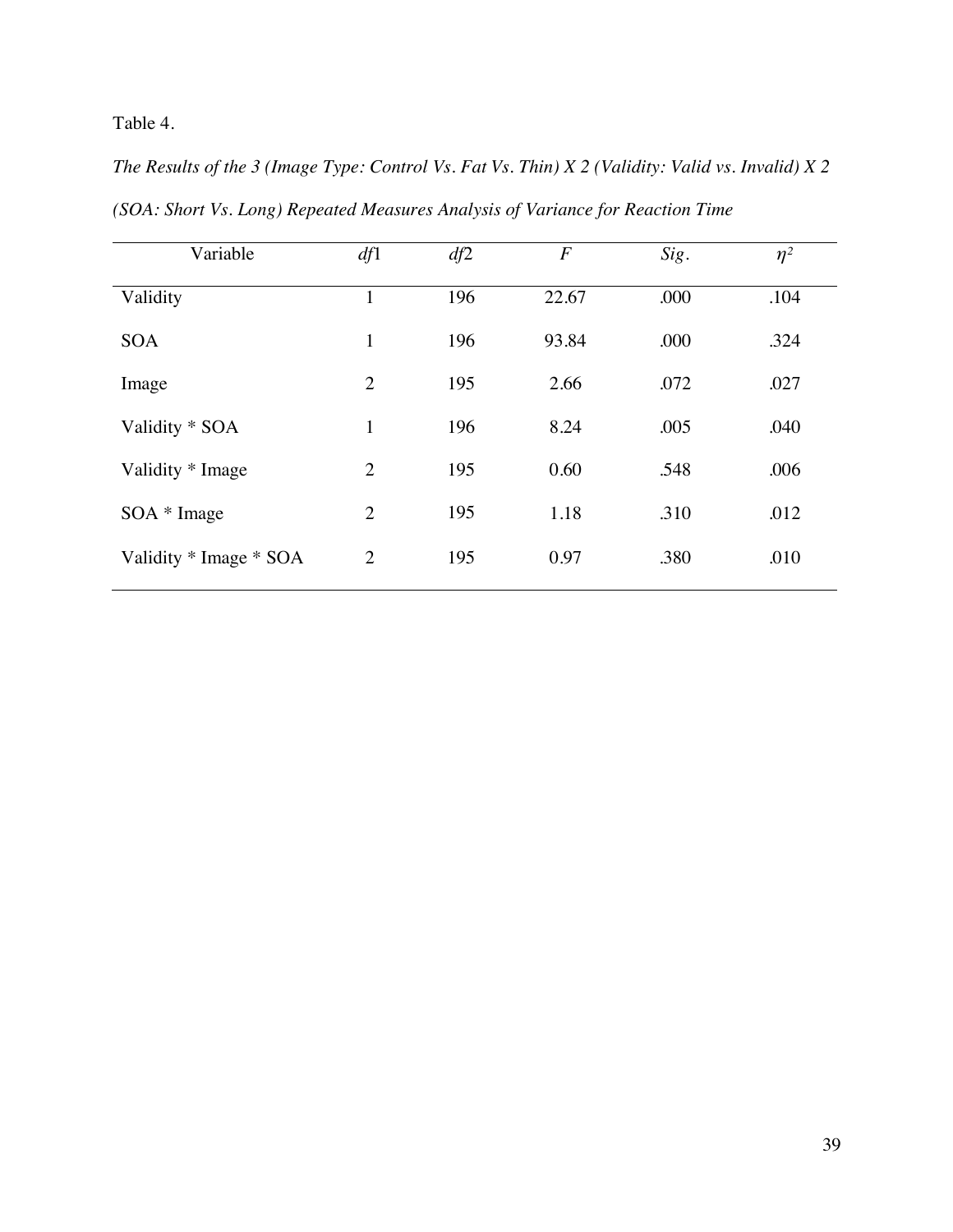Table 5.

*The Results of the 3 (Image Type: Control Vs. Fat Vs. Thin) X 2 (SOA: Short Vs. Long) Repeated Measures Analysis of Covariance for Reaction Time on Invalid Trials with Body Shape Questionnaire (BSQ) as Covariate*

| Variable          | df1            | df2 | $\overline{F}$ | Sig. | $\eta^2$ |
|-------------------|----------------|-----|----------------|------|----------|
| <b>SOA</b>        | 1              | 195 | 2.82           | .095 | .014     |
| Image             | $\overline{2}$ | 194 | 3.82           | .024 | .038     |
| <b>BSQ</b>        | $\mathbf{1}$   | 195 | 0.02           | .898 | .000     |
| SOA * BSQ         | $\mathbf{1}$   | 195 | 0.40           | .527 | .002     |
| Image * BSQ       | $\overline{2}$ | 194 | 3.47           | .033 | .035     |
| $SOA * Image$     | $\overline{2}$ | 194 | 1.26           | .285 | .013     |
| SOA * Image * BSQ | $\overline{2}$ | 194 | 1.20           | .302 | .012     |
|                   |                |     |                |      |          |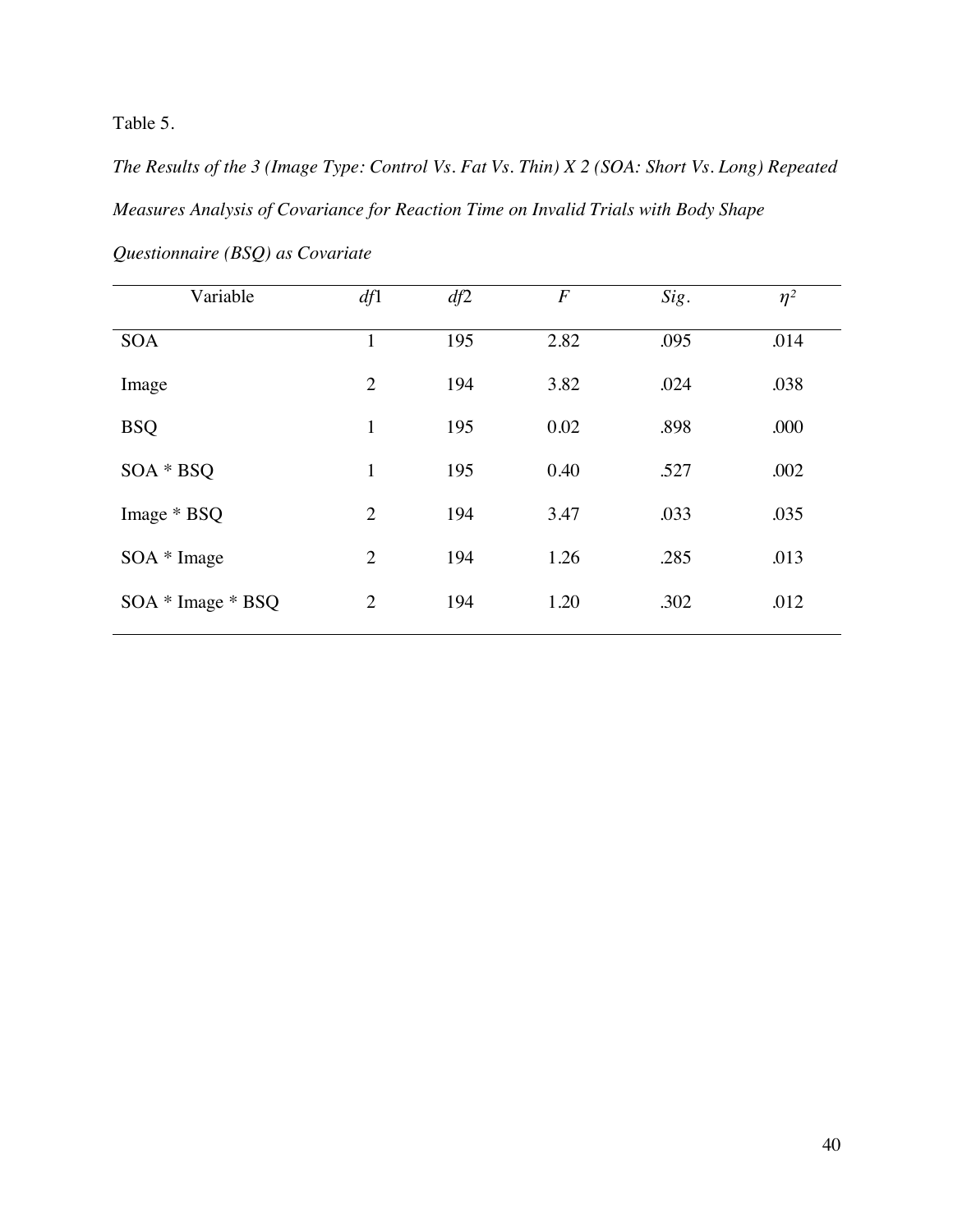Table 6.

*Linear Regression Analyses with Reaction Time Difference Scores (Ms) as the Outcome* 

*Variables and Body Shape Questionnaire (BSQ) Entered as the Independent Variable.*

| Dependent Measure                                    | $\boldsymbol{F}$ | df1          | df2 | $\beta$ value | $R^{\scriptscriptstyle 2}$ | Sig. |
|------------------------------------------------------|------------------|--------------|-----|---------------|----------------------------|------|
| Fat image RT difference score<br>$(control - fat)$   | 0.00             | $\mathbf{1}$ | 195 | 0.00          | 0.00                       | .995 |
| Thin image RT difference score<br>$(control - thin)$ | 6.31             | $\mathbf{1}$ | 195 | 0.18          | 0.03                       | .013 |
| Thin-Fat image RT difference<br>score $(thin-fat)$   | 5.28             | $\mathbf{1}$ | 195 | $-0.16$       | 0.03                       | .023 |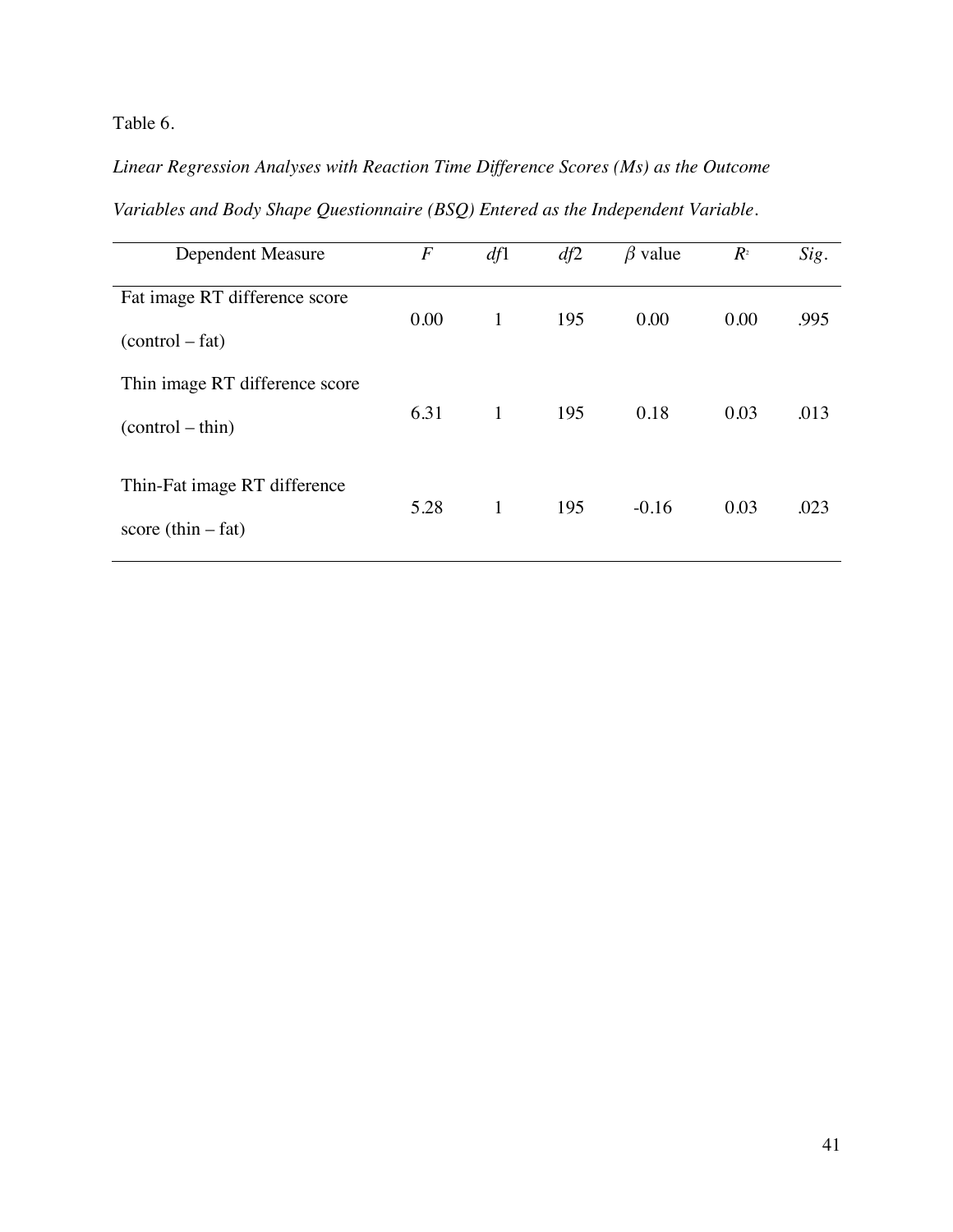Table 7.

*The Results of the 3 (Image Type: Control Vs. Fat Vs. Thin) X 2 (SOA: Short Vs. Long) Repeated Measures Analysis of Covariance for Reaction Time on invalid trials with BMI and BMI X BSQ Interaction Term as Covariates*

| Variable                | df1            | df2 | $\boldsymbol{F}$ | Sig. | $\eta^2$ |
|-------------------------|----------------|-----|------------------|------|----------|
| <b>SOA</b>              | $\mathbf{1}$   | 194 | 0.73             | .393 | .004     |
| Image                   | $\overline{2}$ | 193 | 0.67             | .513 | .007     |
| <b>BMI</b>              | $\mathbf{1}$   | 194 | 0.32             | .571 | .002     |
| BMI * BSQ               | $\mathbf{1}$   | 194 | 0.004            | .952 | .000     |
| SOA * BMI               | $\mathbf{1}$   | 194 | 0.01             | .918 | .000     |
| Image * BMI             | $\overline{2}$ | 193 | 0.58             | .562 | .006     |
| $SOA * Image$           | $\overline{2}$ | 193 | 0.01             | .994 | .000     |
| $SOA * Image * BMI$     | $\overline{2}$ | 193 | 0.18             | .834 | .002     |
| SOA * BMI * BSQ         | $\mathbf{1}$   | 194 | 0.41             | .525 | .002     |
| Image * BMI * BSQ       | $\overline{2}$ | 193 | 1.95             | .145 | .020     |
| SOA * Image * BMI * BSQ | $\overline{2}$ | 193 | 0.92             | .401 | .009     |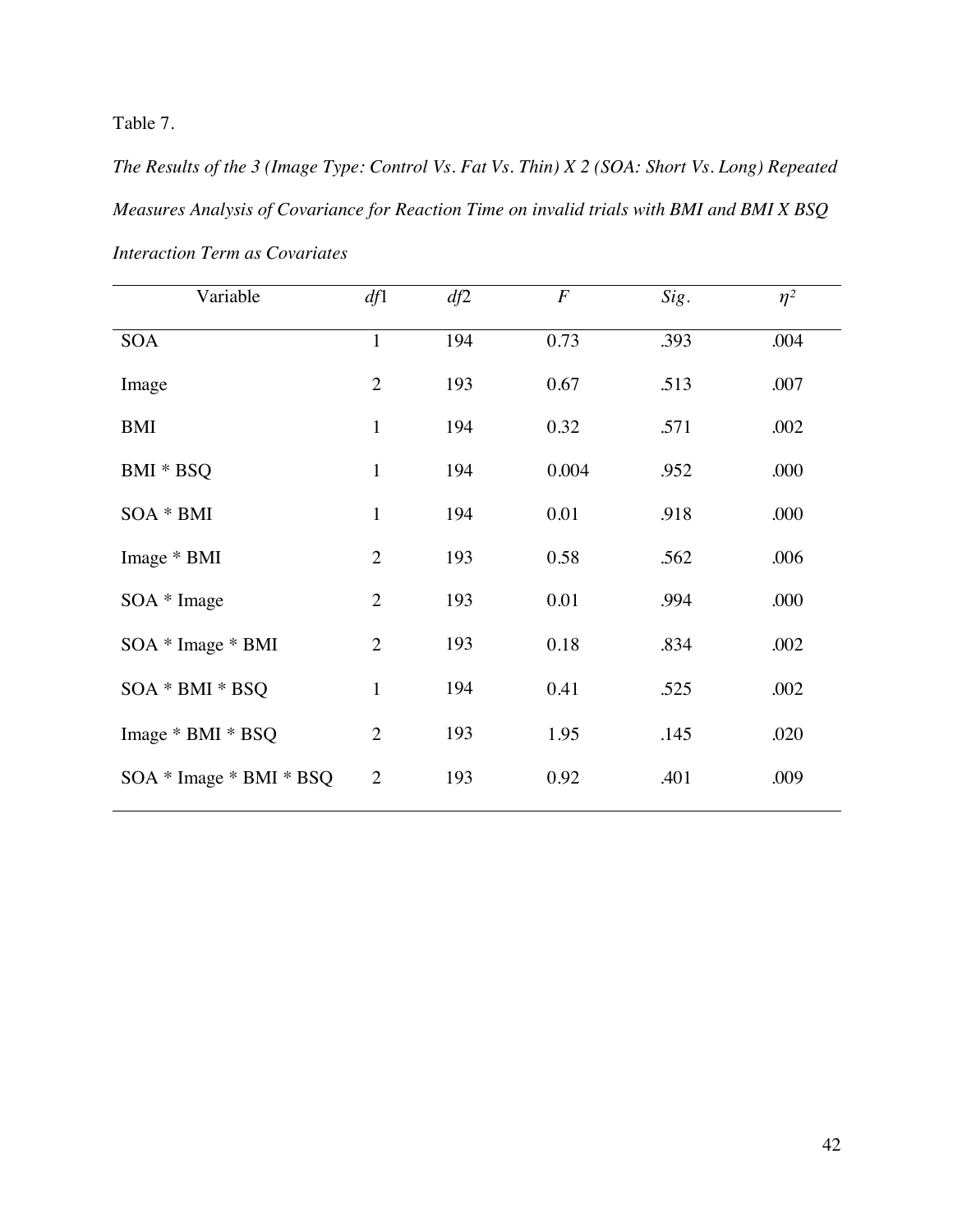Table 8.

*Means (M) and Standard Deviations (SD) in ms for First Run Dwell Time for Invalid Trials on the Modified Spatial Cueing Task*

| <b>SOA</b> | Image   | $\boldsymbol{M}$ | SD     |
|------------|---------|------------------|--------|
| Short      | Control | 390.21           | 107.20 |
|            | Fat     | 386.16           | 106.43 |
|            | Thin    | 386.83           | 108.67 |
| Long       | Control | 482.43           | 180.60 |
|            | Fat     | 462.63           | 185.70 |
|            | Thin    | 479.14           | 184.70 |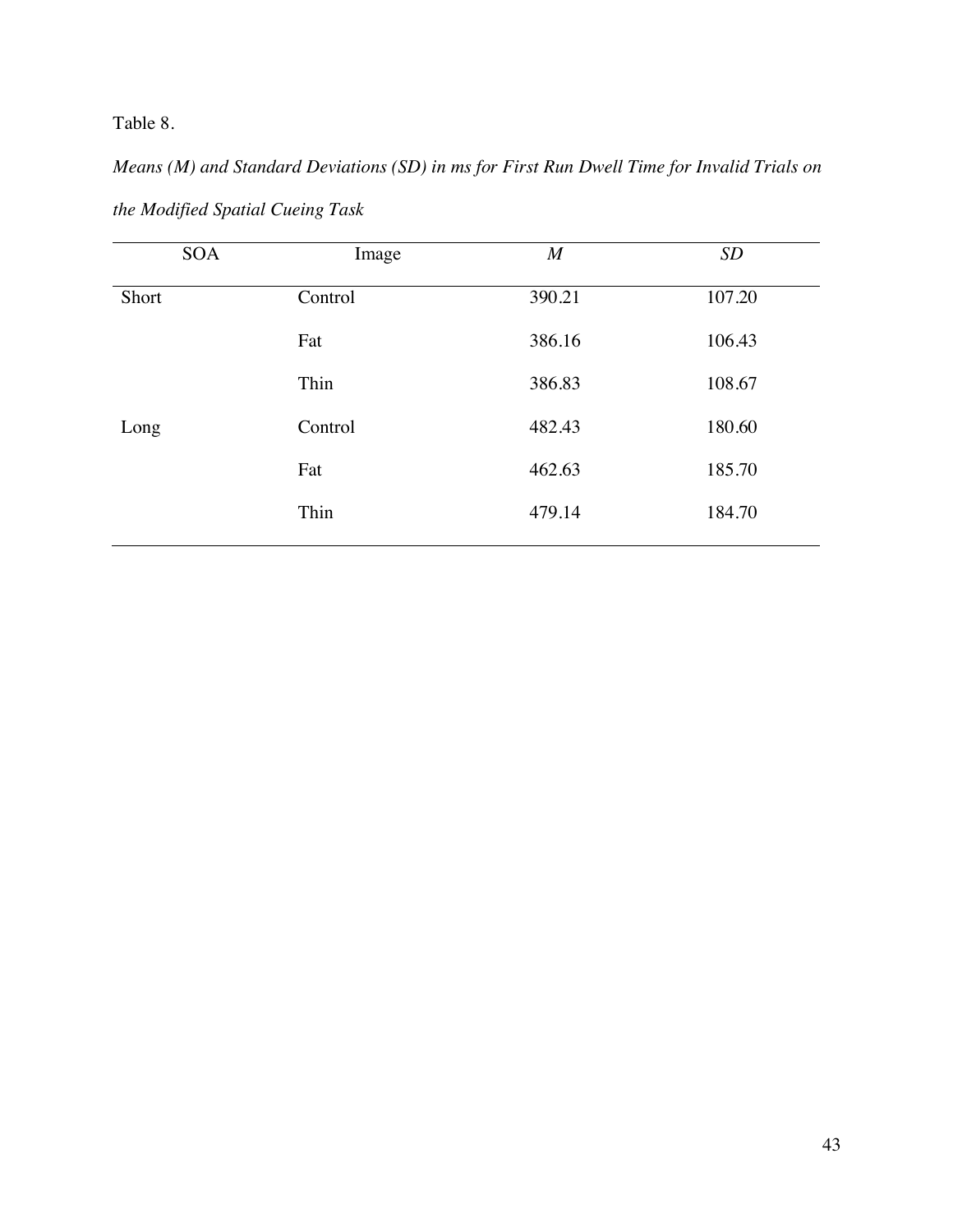Table 9.

*The Results of the 3 (Image Type: Control Vs. Fat Vs. Thin) X 2 (SOA: Short Vs. Long) Repeated Measures Analysis of Variance for First Run Dwell Time*

| Variable      | df1            | df2 | $\,F$  | Sig. | $\eta$ <sup>2</sup> |
|---------------|----------------|-----|--------|------|---------------------|
| <b>SOA</b>    |                | 196 | 116.04 | .000 | .372                |
| Image         | $\overline{2}$ | 195 | 4.21   | .016 | .041                |
| $SOA * Image$ | $\overline{2}$ | 195 | 2.17   | .117 | .022                |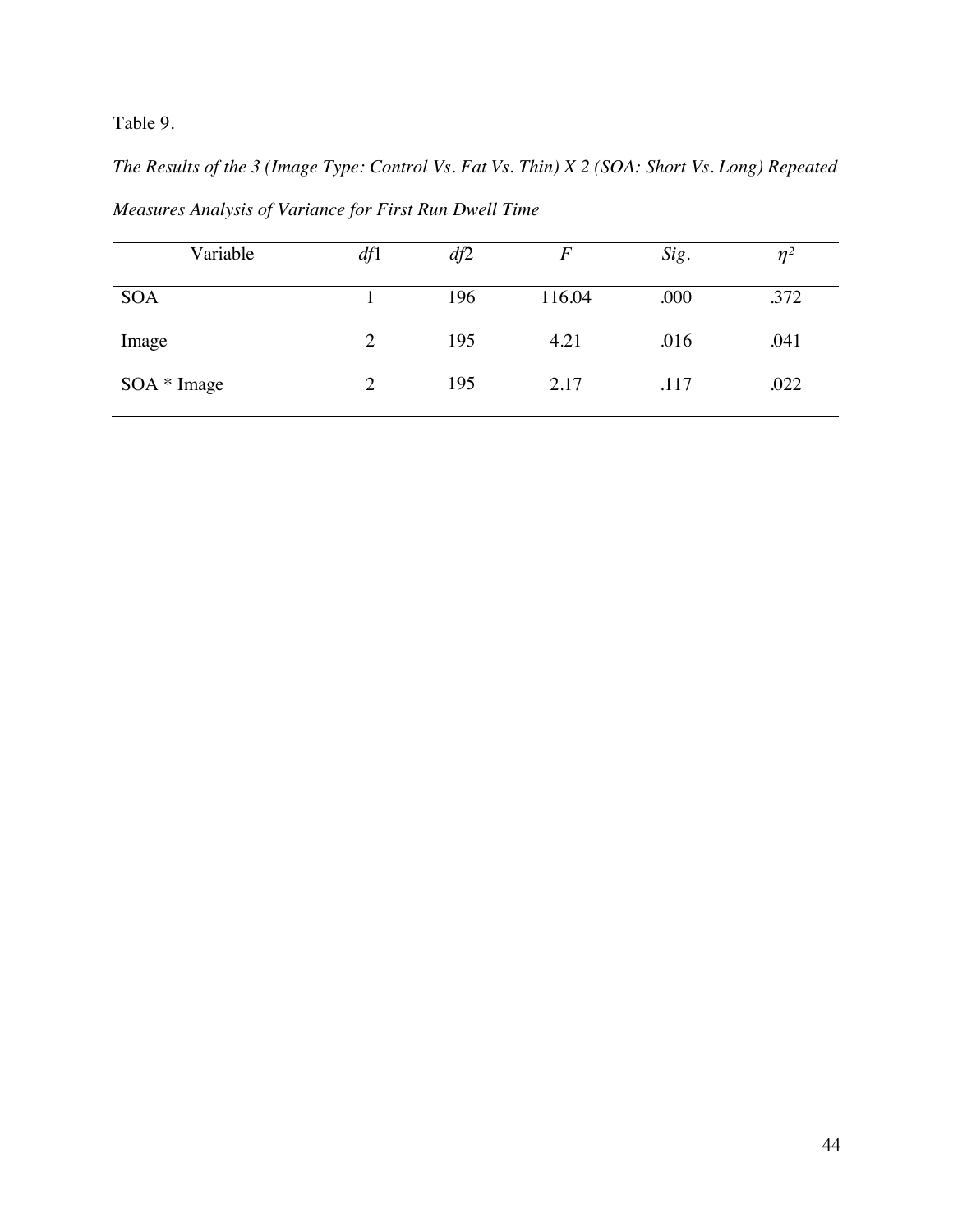Table 10.

*The Results of the 3 (Image Type: Control Vs. Fat Vs. Thin) X 2 (SOA: Short Vs. Long) Repeated Measures Analysis of Covariance for First Run Dwell Time on Invalid Trials with Body Shape Questionnaire (BSQ) as Covariate*

| Variable            | df1            | df2 | $\boldsymbol{F}$ | Sig. | $\eta^2$ |
|---------------------|----------------|-----|------------------|------|----------|
| <b>SOA</b>          | $\mathbf{1}$   | 195 | 5.88             | .016 | .029     |
| Image               | $\overline{2}$ | 194 | 0.66             | .520 | .007     |
| <b>BSQ</b>          | 1              | 195 | 0.281            | .596 | .001     |
| SOA * BSQ           | $\mathbf{1}$   | 195 | 0.72             | .397 | .004     |
| Image * BSQ         | $\overline{2}$ | 194 | 0.71             | .493 | .007     |
| SOA * Image         | $\overline{2}$ | 194 | 2.38             | .096 | .024     |
| $SOA * Image * BSQ$ | $\overline{2}$ | 194 | 2.44             | .090 | .025     |
|                     |                |     |                  |      |          |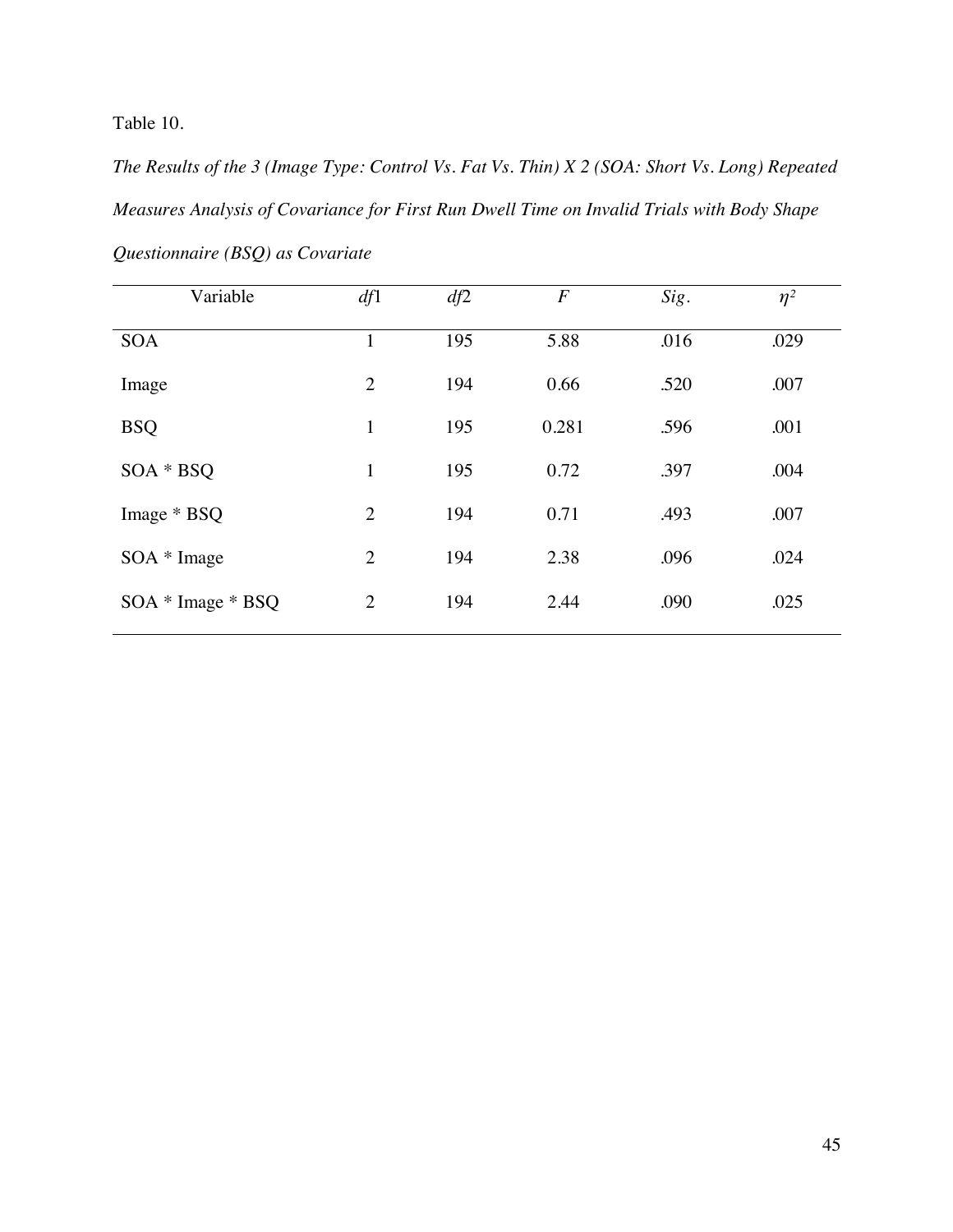Table 11.

*Linear Regression Analyses with First Run Dwell Times Difference Scores (Ms) as the Outcome* 

| <b>SOA</b> | Dependent<br>Measure                                     | $\cal F$ | df1          | df2 | $\beta$ value | $R^{\scriptscriptstyle 2}$ | Sig. |
|------------|----------------------------------------------------------|----------|--------------|-----|---------------|----------------------------|------|
| Short      | Fat image FRD<br>difference score<br>$(control - fat)$   | 0.81     | $\mathbf{1}$ | 195 | 0.06          | 0.00                       | .368 |
|            | Thin image FRD<br>difference score<br>$(control - thin)$ | 1.14     | $\mathbf{1}$ | 195 | 0.08          | 0.01                       | .287 |
|            | Thin-Fat image<br>FRD difference<br>score $(thin-fat)$   | 0.02     | $\mathbf{1}$ | 195 | $-0.01$       | 0.00                       | .890 |
| Long       | Fat Image FRD<br>difference score<br>$(control - fat)$   | 0.12     | $\mathbf{1}$ | 195 | $-0.03$       | 0.00                       | .728 |
|            | Thin image FRD<br>difference score<br>$(control - thin)$ | 3.86     | $\mathbf{1}$ | 195 | $-0.14$       | 0.02                       | .051 |
|            | Thin-Fat image<br>FRD difference<br>score $(thin-fat)$   | 0.85     | $\mathbf{1}$ | 195 | 0.07          | 0.00                       | .357 |

*Variables and Body Shape Questionnaire (BSQ) Entered as the Independent Variable.*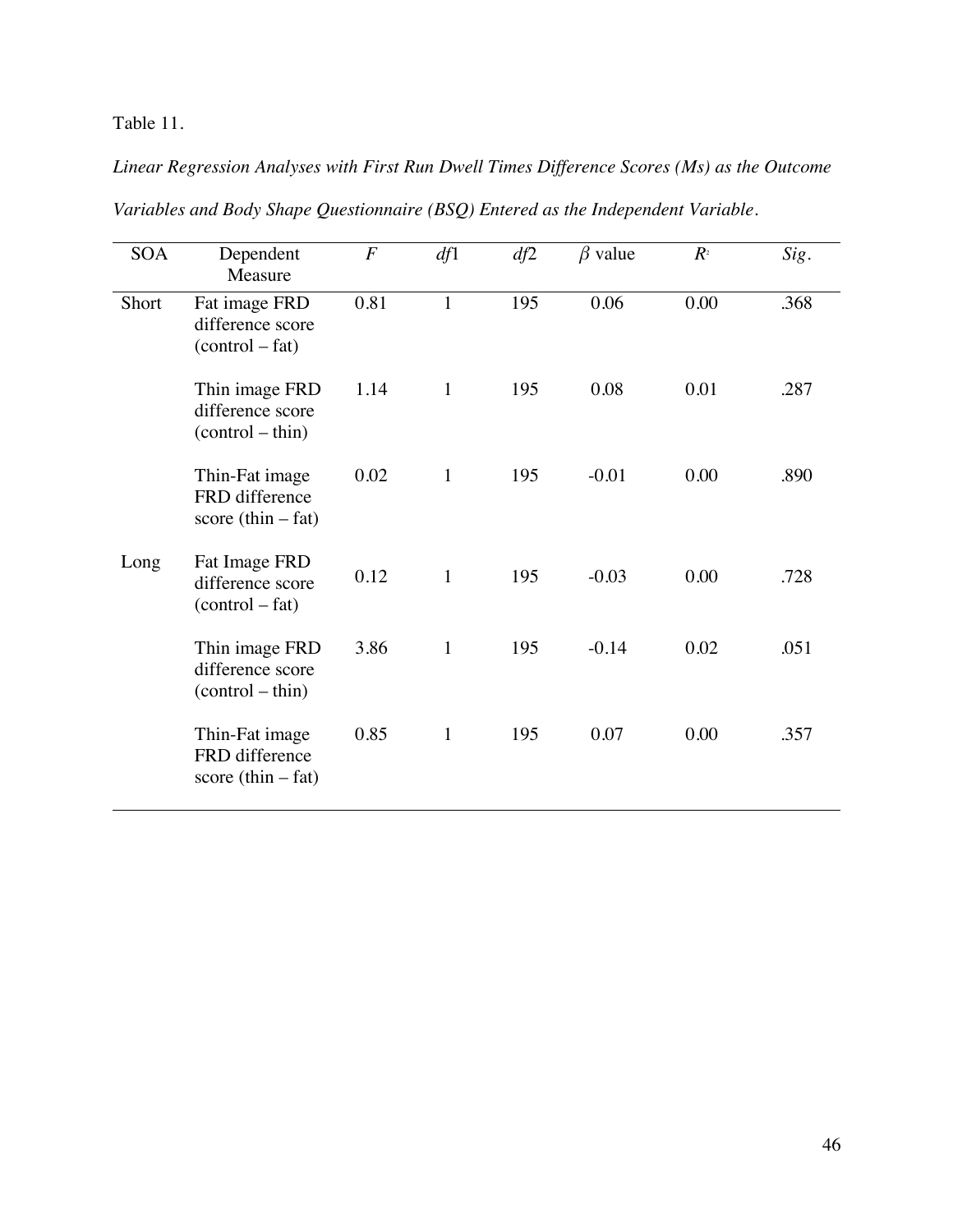Table 12.

*The Results of the 3 (Image Type: Control Vs. Fat Vs. Thin) X 2 (SOA: Short Vs. Long) Repeated Measures Analysis of Covariance for First Run Dwell Time on Invalid Trials with BMI and BMI X BSQ Interaction Term as Covariates*

| Variable                | df1            | df2 | $\boldsymbol{F}$ | Sig. | $\eta^2$ |
|-------------------------|----------------|-----|------------------|------|----------|
| <b>SOA</b>              | $\mathbf{1}$   | 194 | 4.58             | .034 | .023     |
| Image                   | $\overline{2}$ | 193 | 0.27             | .765 | .003     |
| <b>BMI</b>              | $\mathbf{1}$   | 194 | 0.92             | .339 | .005     |
| BMI * BSQ               | $\mathbf{1}$   | 193 | 0.69             | .407 | .004     |
| SOA * BMI               | $\mathbf{1}$   | 194 | 0.78             | .377 | .004     |
| Image * BMI             | $\overline{2}$ | 193 | 0.16             | .850 | .002     |
| $SOA * Image$           | $\overline{2}$ | 193 | 1.12             | .328 | .011     |
| SOA * Image * BMI       | $\overline{2}$ | 193 | 1.12             | .329 | .011     |
| SOA * BMI * BSQ         | $\mathbf{1}$   | 194 | 0.94             | .333 | .005     |
| Image * BMI * BSQ       | $\overline{2}$ | 193 | 0.14             | .873 | .001     |
| SOA * Image * BMI * BSQ | $\overline{2}$ | 193 | 2.21             | .113 | .022     |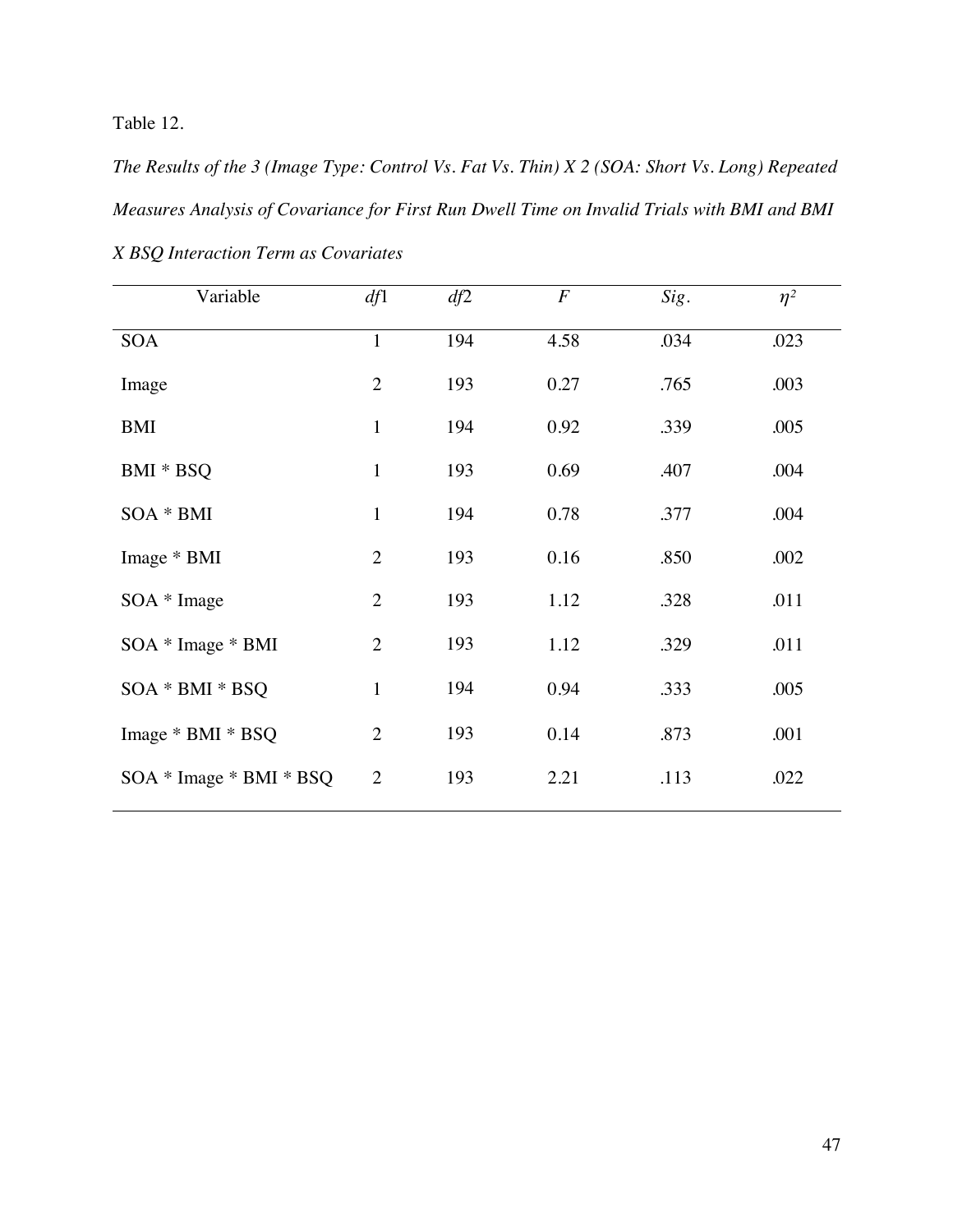## **Figures**



Figure 1. The modified spatial cueing paradigm (one complete invalid trial presenting a control body image). Long SOA trials involved a Bold Fixation of 500ms, short SOA trials involved a Bold Fixation of 100ms.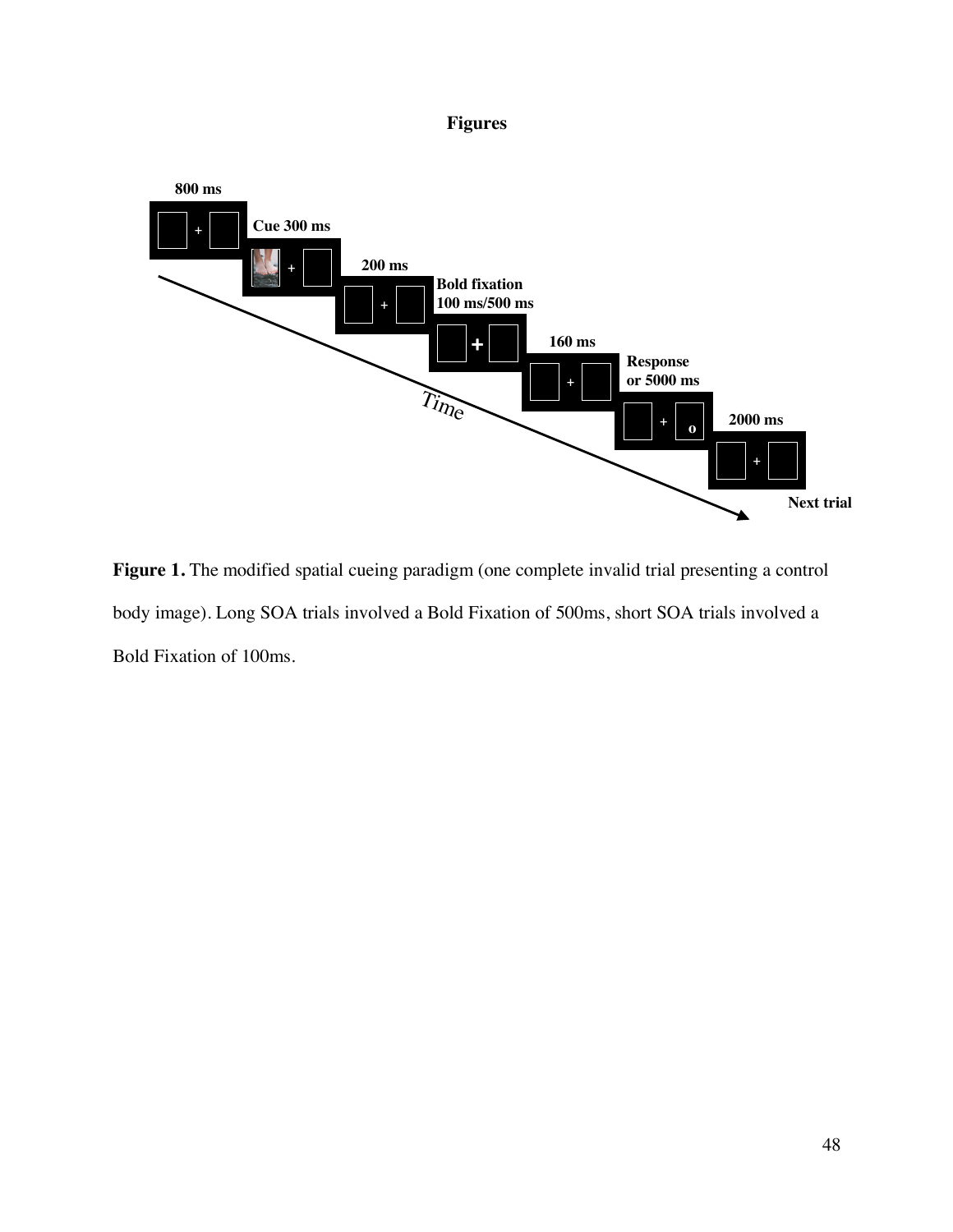

Figure 2. Ethnicity composition of the sample.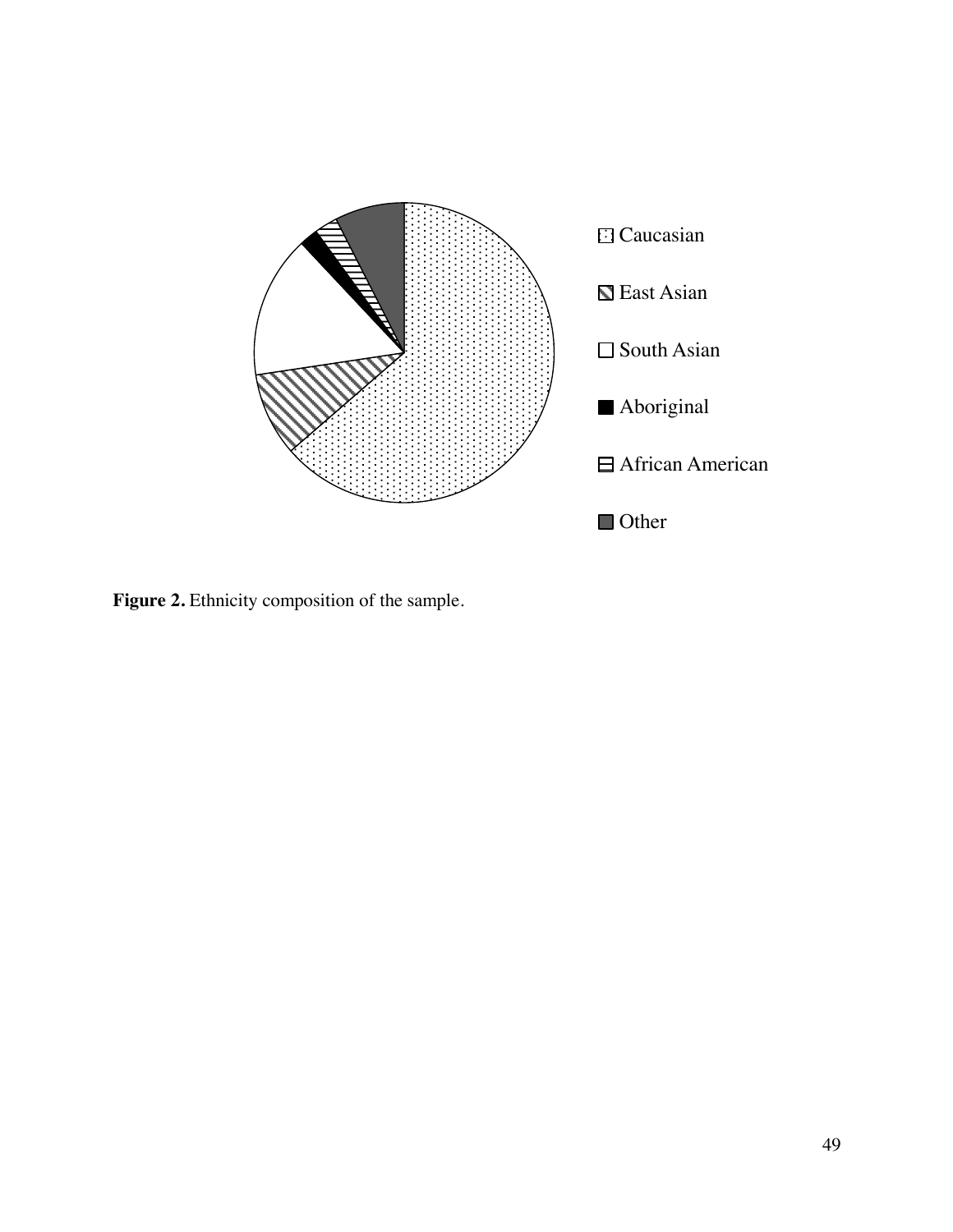#### **References**

- There Allen, K. L., Byrne, S. M., Oddy, W. H., & Crosby, R. D. (2013). DSM–IV–TR and DSM-5 eating disorders in adolescents: Prevalence, stability, and psychosocial correlates in a population-based sample of male and female adolescents. *Journal of Abnormal Psychology, 122*, 720-732. doi:10.1037/a0034004
- Bachrach, L., Guido, D., Katzman, D., Litt, I., & Marcus, R. (1990). Decreased bone-density in adolescent girls with anorexia-nervosa. *Pediatrics, 86,* 440-447. Retrieved from http://pediatrics.aappublications.org/
- Berkman, N. D., Lohr, K. N., & Bulik, C. M. (2007). Outcomes of eating disorders: A systematic review of the literature. *International Journal of Eating Disorders, 40*, 293-309. 10.1002/eat.20369
- Bissell, K. L., & Zhou, P. (2004). Must-see TV or ESPN: Entertainment and sports media exposure and body-image distortion in college women. *Journal of Communication, 54*, 5- 21. doi:10.1093/joc/54.1.5
- Ceballos, N., Komogortsev, O., & Turner, G. (2009). Ocular imaging of attentional bias among college students: Automatic and controlled processing of alcohol-related scenes. *Journal of Studies on Alcohol and Drugs, 70*, 652-659. doi:10.15288/jsad.2009.70.652
- Chen, H., Jackson, T., & Huang, X. (2006). Initial development and validation of the Negative Physical Self Scale among Chinese adolescents and young adults. *Body Image, 3*, 401– 412. doi:10.1016/j.bodyim.2006.07.005
- Chesney, E., Goodwin, G. M., & Fazel, S. (2014). Risks of all-cause and suicide mortality in mental disorders: A meta-review. *World Psychiatry, 13*, 153-160. doi:10.1002/wps.20128
- Cho, A., & Lee, J. (2013). Body dissatisfaction levels and gender differences in attentional biases toward idealized bodies. *Body Image, 10*, 95-102. doi:10.1016/j.bodyim.2012.09.005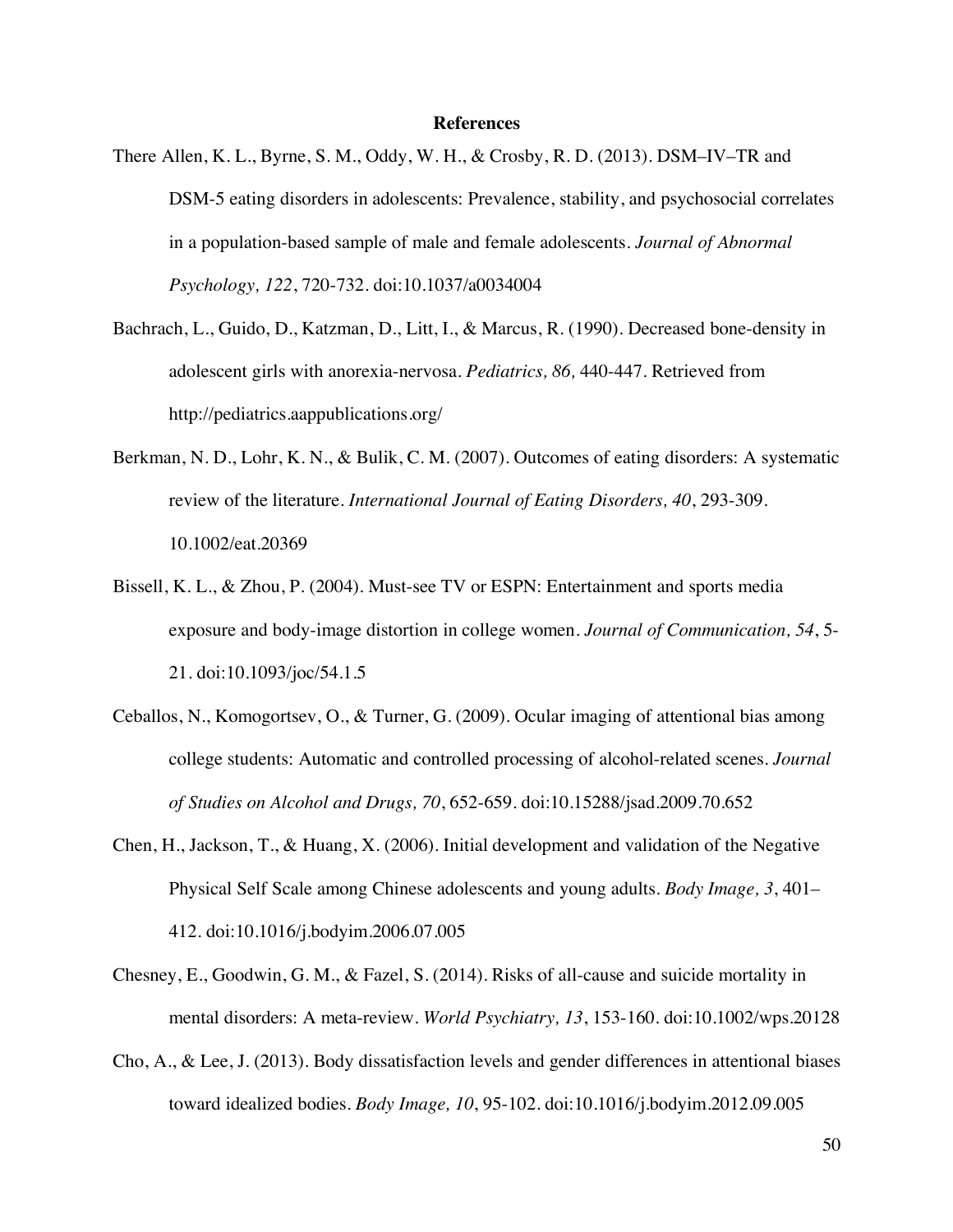Cisler, J. M., & Koster, E. H. W. (2010). Mechanisms of attentional biases towards threat in anxiety disorders: An integrative review. *Clinical Psychology Review, 30*, 203-216.

Cooley, E., & Toray, T. (2001). Disordered eating in college freshman women: A prospective study. *Journal of American College Health, 49*, 229-235. doi:10.1080/07448480109596308

- Cooper, P. J., Taylor, M. J., Cooper, Z., & Fairburn, C. G. (1987). The development and validation of the body shape questionnaire. *International Journal of Eating Disorders, 6*, 485-494. doi:10.1002/1098-108X(198707)6:4<485::AID-EAT2260060405>3.0.CO;2-O
- Cundall, A., & Guo, K. (2017). Women gaze behaviour in assessing female bodies: The effects of clothing, body size, own body composition and body satisfaction. *Psychological Research, 81*(1), 1-12. doi:10.1007/s00426-015-0726-1
- Dittmar, H. (2008). *Consumer culture, identity, and well-being: The search for the "good life" and "body perfect."* European monographs in social psychology (Series editor: Rupert Brown). London: Psychology Press.

Eyelink 1000 [Apparatus and software]. (2005). Mississauga, Ontario, Canada: SR Research Ltd.

- Fairburn C. & Beglin S. (2008). Eating Disorder Examination. In C. Fairburn (Eds.), *Cognitive Behavior Therapy and Eating Disorders* (pp. 265-308). New York: Guilford Press.
- Fitzsimmons-Craft, E. E., Ciao, A. C., & Accurso, E. C. (2016). A naturalistic examination of social comparisons and disordered eating thoughts, urges, and behaviors in college women. *International Journal of Eating Disorders, 49*, 143-152. doi:10.1002/eat.22486
- Fox, E. (2005). The role of visual processes in modulating social interactions. *Visual Cognition, 12*, 1-11. doi:10.1080/13506280444000067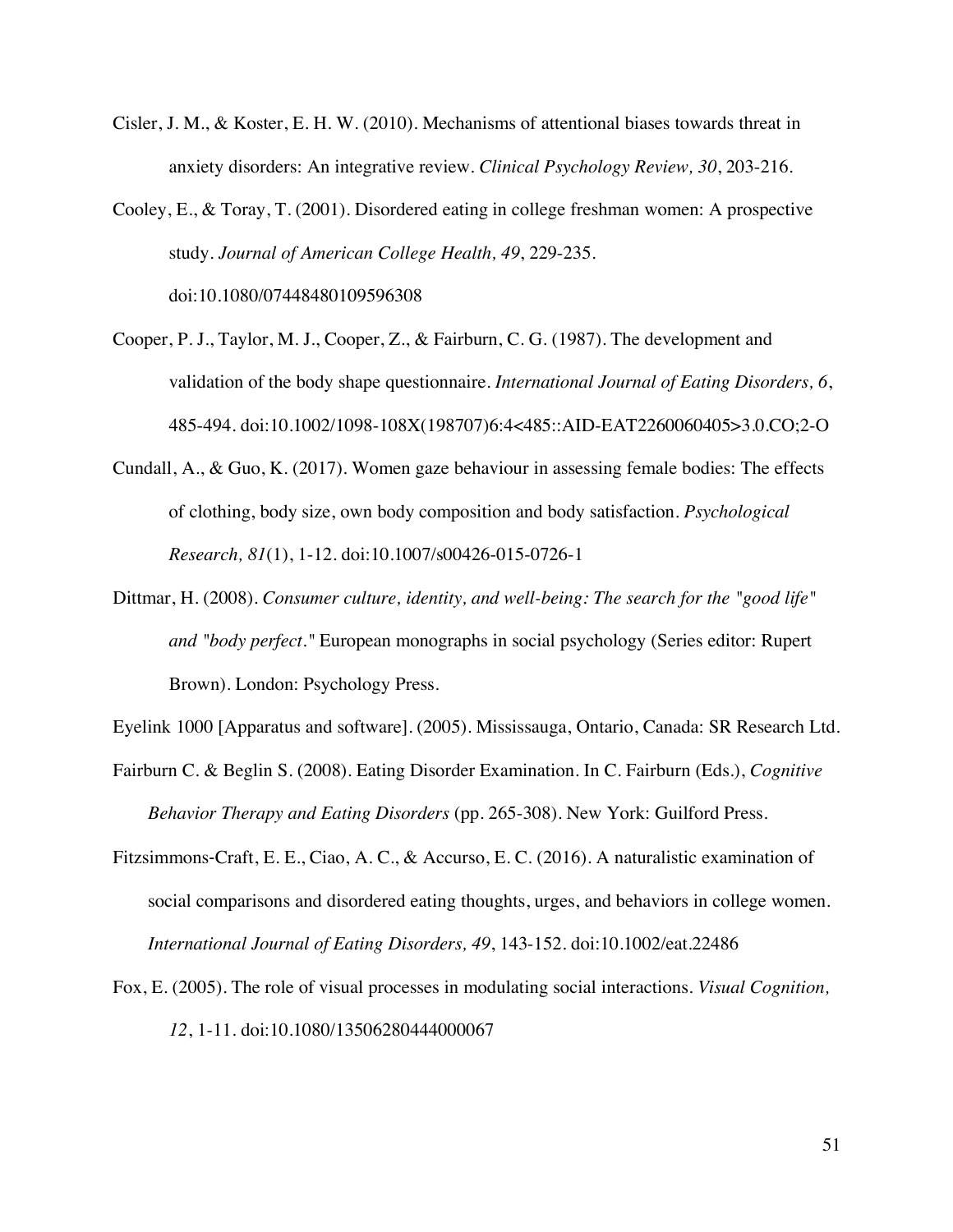- Frederick, D. A., Daniels, E. A., Bates, M. E., & Tylka, T. L. (2017). Exposure to thin-ideal media affect most, but not all, women: Results from the perceived effects of media exposure scale and open-ended responses. *Body Image, 23*, 188-205. doi:10.1016/j.bodyim.2017.10.006
- Gao, X., Deng, X., Yang, J., Liang, S., Liu, J., & Chen, H. (2014). Eyes on the bodies: An eye tracking study on deployment of visual attention among females with body dissatisfaction. *Eating Behaviors, 15*, 540-549. doi:10.1016/j.eatbeh.2014.08.001
- Gao, X., Li, X., Yang, X., Wang, Y., Jackson, T., & Chen, H. (2013). I can't stop looking at them: Interactive effects of body mass index and weight dissatisfaction on attention towards body shape photographs. *Body Image, 10*, 191-199. doi:10.1016/j.bodyim.2012.12.005
- Garner, D. M. (2002). Body image and anorexia nervosa. In T. F. Cash & T. Pruzinsky (Eds.), *Body image: A handbook of theory, research, and clinical practice* (pp. 295–303). New York, NY: Guilford Press.
- Garner, M., Mogg, K., & Bradley, B. P. (2006). Orienting and maintenance of gaze to facial expressions in social anxiety. *Journal of Abnormal Psychology, 115*, 760-770. doi:10.1037/0021-843X.115.4.760

Gibson, J. J. (1979). *The ecological approach to visual perception*. Boston: Houghton Mifflin.

Glashouwer, K. A., Jonker, N. C., Thomassen, K., & de Jong, P. J. (2016). Take a look at the bright side: Effects of positive body exposure on selective visual attention in women with high body dissatisfaction. *Behaviour Research and Therapy*, *83*, 19-25. doi:10.1016/j.brat.2016.05.006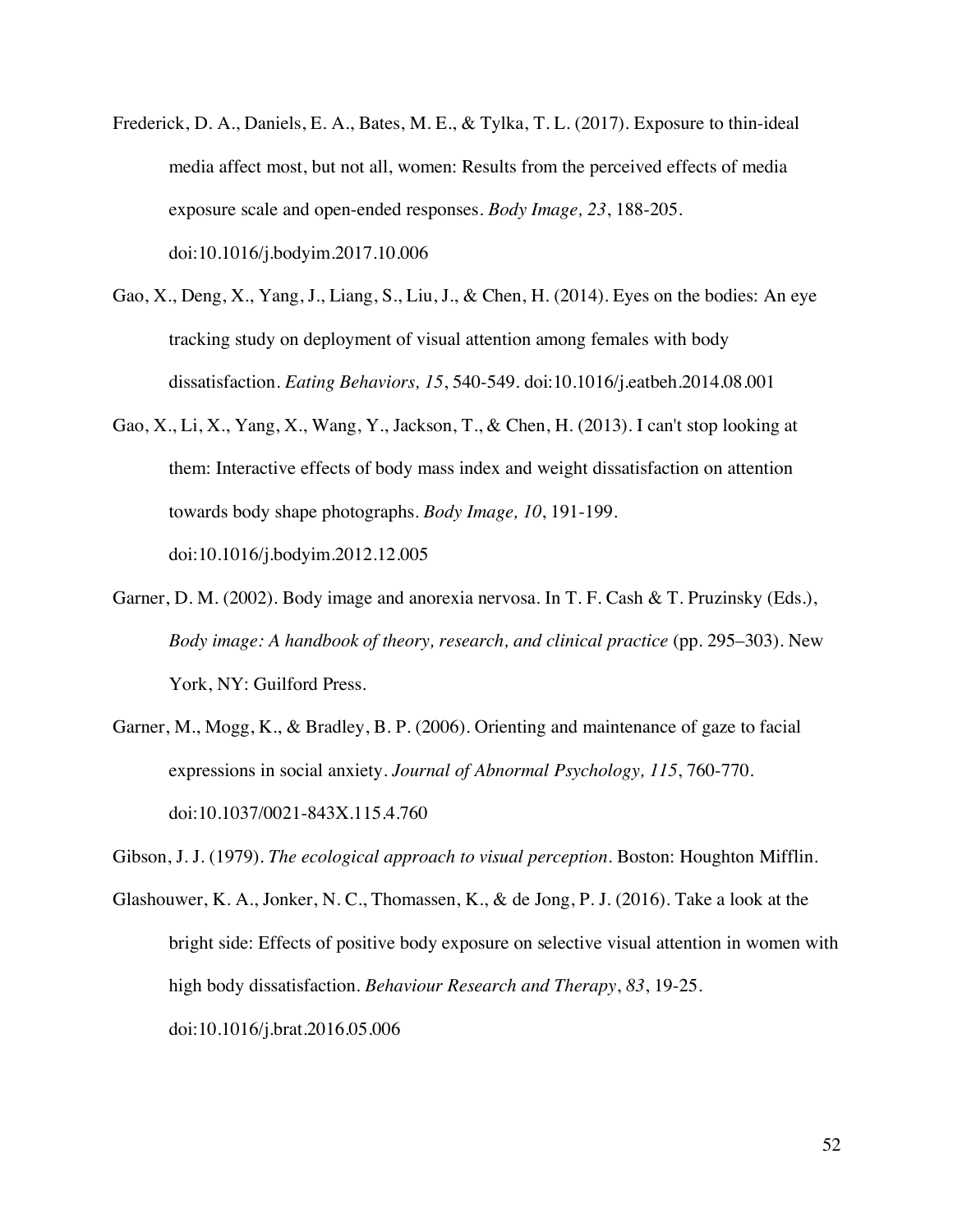- Glauert, R., Rhodes, G., Fink, B., & Grammer, K. (2010). Body dissatisfaction and attentional bias to thin bodies. *International Journal of Eating Disorders, 43*, 42-49. doi:10.1002/eat.20663
- Hart, L. M., Granillo, M. T., Jorm, A. F., & Paxton, S. J. (2011). Unmet need for treatment in the eating disorders: A systematic review of eating disorder specific treatment seeking among community cases. *Clinical Psychology Review*, 31, 727-735. doi:10.1016/j.cpr.2011.03.004
- Hoek, H. W., & van Hoeken, D. (2003). Review of the prevalence and incidence of eating disorders. *International Journal of Eating Disorders, 34*, 383-396. doi:10.1002/eat.10222 doi:10.1016/j.cpr.2009.11.003
- Jakatdar, T. A., Cash, T. F., & Engle, E. K. (2006). Body-image thought processes: The development and initial validation of the assessment of body-image cognitive distortions. *Body Image, 3*, 325-333. doi:10.1016/j.bodyim.2006.09.001
- Janelle, C. M., Hausenblas, H. A., Ellis, R., Coombes, S. A., & Duley, A. R. (2009). The time course of attentional allocation while women high and low in body dissatisfaction view self and model physiques. *Psychology & Health, 24*, 351-366. doi:10.1080/08870440701697367
- Jansen, A., Nederkoorn, C., & Mulkens, S. (2005). Selective visual attention for ugly and beautiful body parts in eating disorders. *Behaviour Research and Therapy*, *43*, 183-196. doi:10.1016/j.brat.2004.01.003
- Joseph, C., LoBue, V., Rivera, L., Irving, J., Savoy, S., & Shiffrar, M. (2016). An attentional bias for thin bodies and its relation to body dissatisfaction. *Body Image*, *19*, 216-223. doi:10.1016/j.bodyim.2016.10.006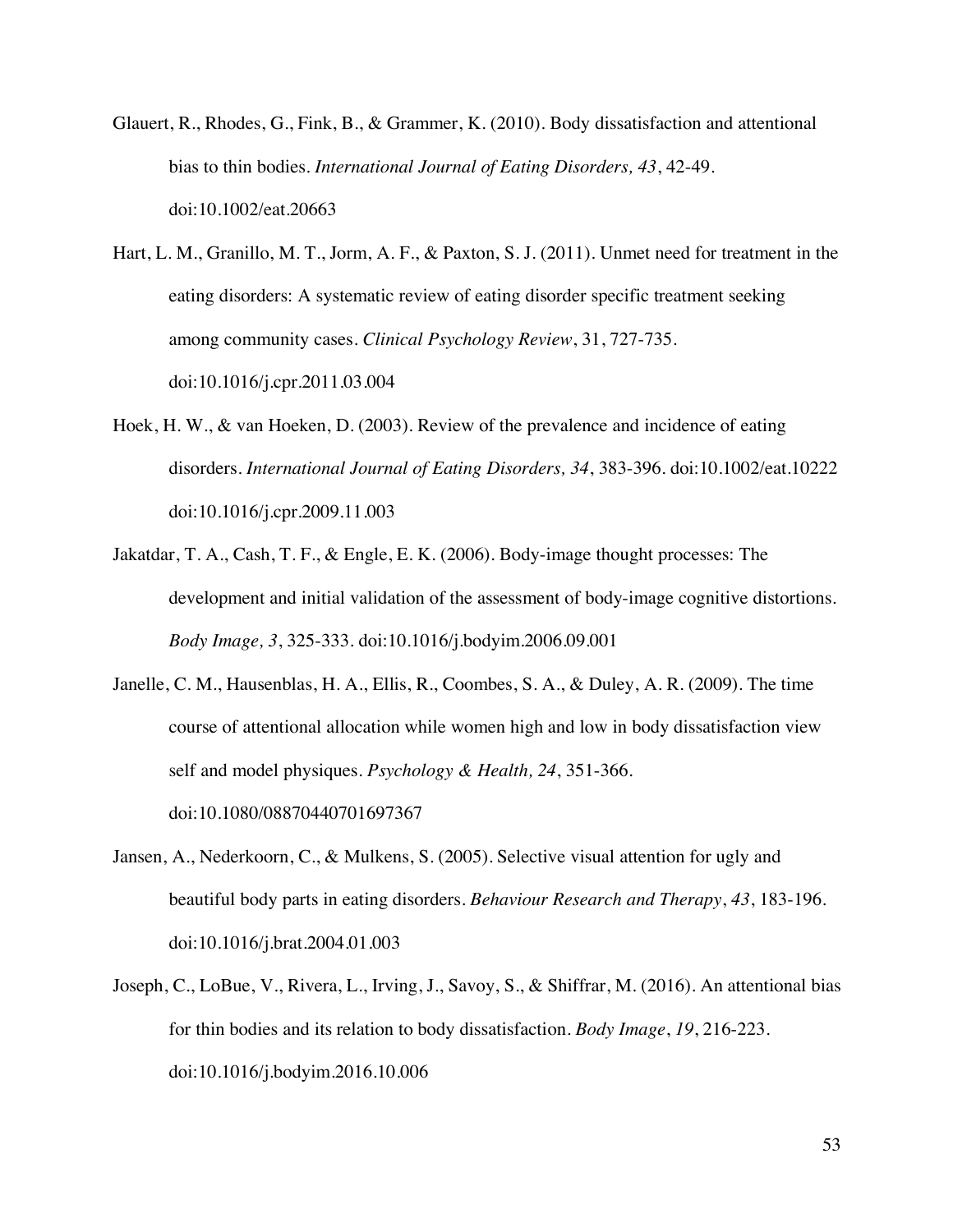- Keel, P. K., Dorer, D. J., Eddy, K. T., Franko, D., Charatan, D. L., & Herzog, D. B. (2003). Predictors of mortality in eating disorders. *Archives of General Psychiatry, 60*, 179-183. 10.1001/archpsyc.60.2.179
- Koster, E. H. W., Crombez, G., Verschuere, B., & De Houwer, J. (2004). Selective attention to threat in the dot probe paradigm: Differentiating vigilance and difficulty to disengage. *Behaviour Research and Therapy, 42*, 1183-1192. doi:10.1016/j.brat.2003.08.001
- Koster, E. H. W., Crombez, G., Verschuere, B., Van Damme, S., & Wiersema, J. R. (2006). Components of attentional bias to threat in high trait anxiety: Facilitated engagement, impaired disengagement, and attentional avoidance. *Behaviour Research and Therapy*, 44, 1757-1771. doi:10.1016/j.brat.2005.12.011
- Libben, M., & Titone, D. (2009). Bilingual lexical access in context: evidence from eye movements. *Journal of Experimental Psychology: Language Memory and Cognition, 35*, 381-390. doi:10.1037/a0014875
- Liossi, C., Schoth, D., Godwin, H., & Liversedge, S. (2014). Using eye movements to investigate selective attention in chronic daily headache. *Pain, 155*, 503-510. doi:10.1016/j.pain.2013.11.014
- Luce, K. H., & Crowther, J. H. (1999). The reliability of the eating disorder examination—Selfreport questionnaire version (EDE-Q). *International Journal of Eating Disorders, 25*, 349-351. 10.1002/(SICI)1098-108X(199904)25:3<349::AID-EAT15>3.0.CO;2-M
- Luce, K. H., Crowther, J. H., & Pole, M. (2008). Eating disorder examination questionnaire (EDE-Q): Norms for undergraduate women. *International Journal of Eating Disorders, 41*, 273-276. doi:10.1002/eat.20504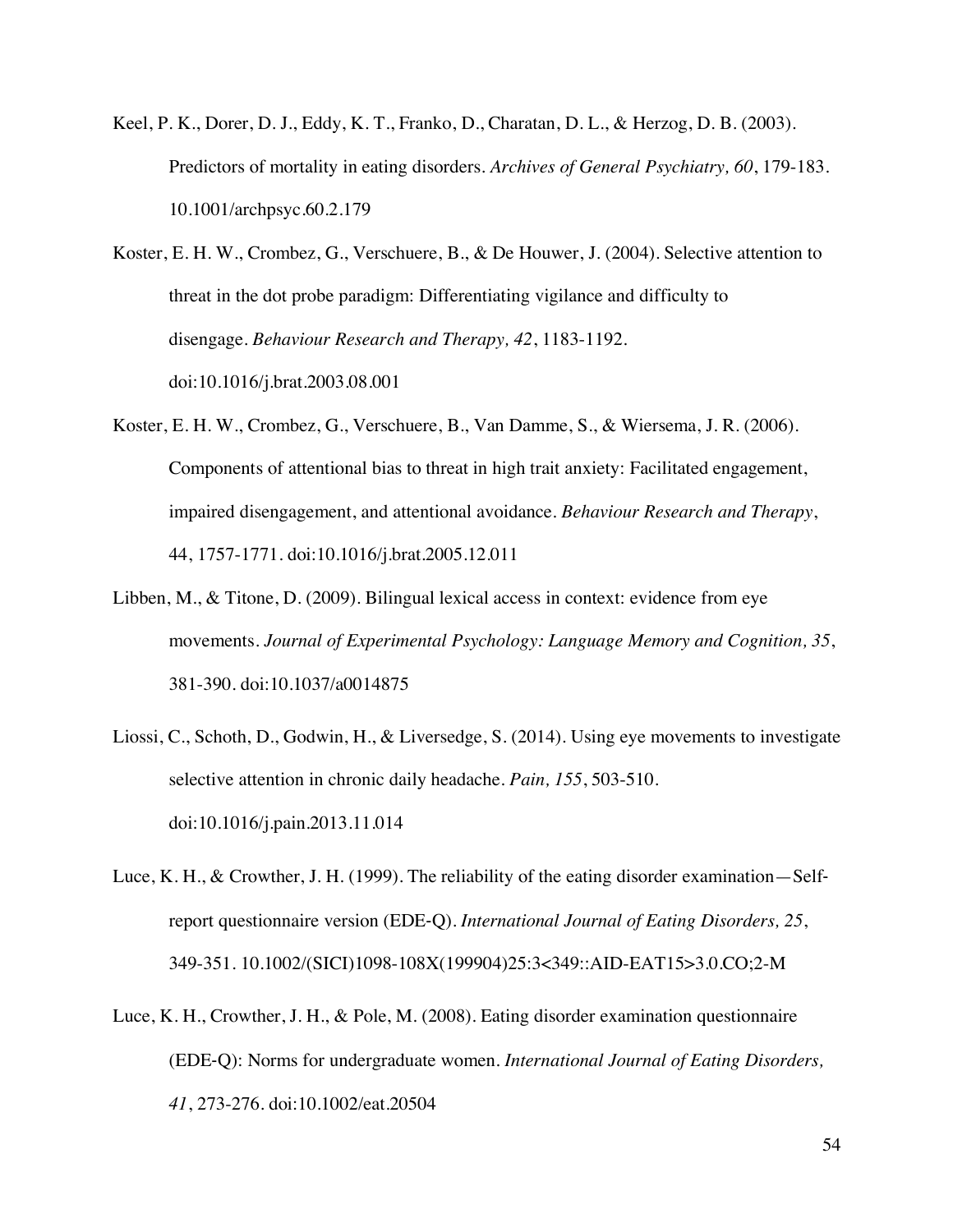- Ly, M., Misener, K., & Libben, M. (2018). *Validation of the Translated Negative Physical Self Scale*. Manuscript in preparation.
- MacLeod, C., Mathews, A., & Tata, P. (1986). Attentional bias in emotional disorders. *Journal of Abnormal Psychology, 95*, 15-20. doi:10.1037/0021-843X.95.1.15

Martinelli, M., Holzinger, J., & Chasson, G. (2014). Validation of an interpretation bias assessment for body dissatisfaction. *Body Image, 11*, 557-561. doi:10.1016/j.bodyim.2014.08.010

- Mahmoodi-Aghdam, M., Dehghani, M., Ahmadi, M., Banaraki, A. K., & Khatibi, A. (2017). Chronic pain and selective attention to pain arousing daily activity pictures: Evidence from an eye tracking study. *Basic and Clinical Neuroscience, 8*, 467-478. doi:10.29252/nirp.bcn.8.6.467
- Miller, M. A., & Fillmore, M. T. (2011). Persistence of attentional bias toward alcohol-related stimuli in intoxicated social drinkers. *Drug and Alcohol Dependence, 117*, 184-189. doi:10.1016/j.drugalcdep.2011.01.016
- Misener, K., & Libben, M. (2017). Risk for eating disorders modulates interpretation bias in a semantic priming task. *Body Image*, 21, 103–106. doi: 10.1016/j.bodyim.2017.03.004
- Mond, J. M., Hay, P. J., Rodgers, B., & Owen, C. (2006). Eating disorder examination questionnaire (EDE-Q): Norms for young adult women. *Behaviour Research and Therapy, 44*, 53-62. doi:10.1016/j.brat.2004.12.003
- Mond, J. M., Hay, P. J., Rodgers, B., Owen, C., & Beumont, P. J. V. (2004). Validity of the eating disorder examination questionnaire (EDE-Q) in screening for eating disorders in community samples. *Behaviour Research and Therapy, 42*, 551-567. doi:10.1016/S0005- 7967(03)00161-X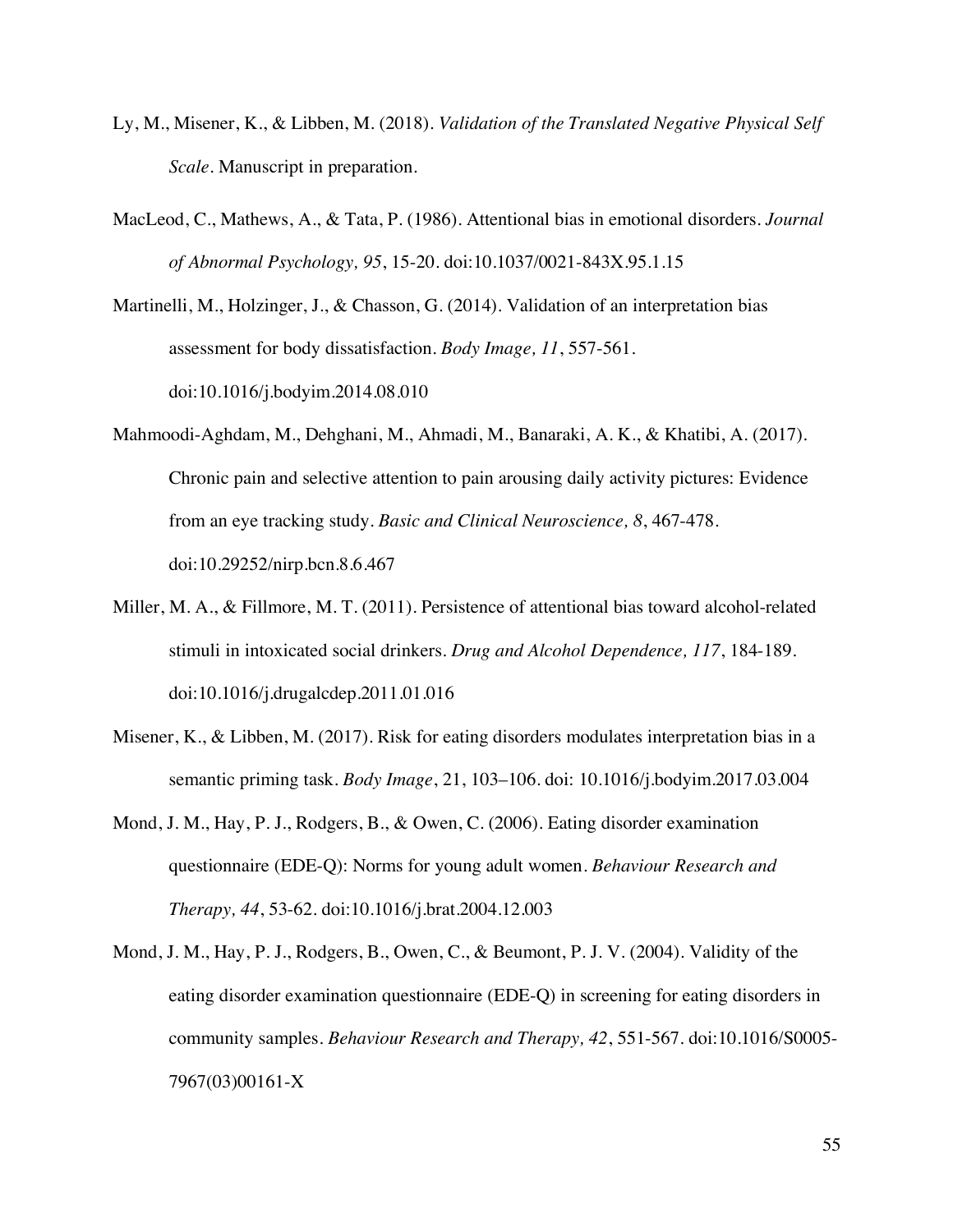National Eating Disorders Association. (2002). *Statistics: Eating disorders and their precursors*. Retrieved from

http://www.nationaleatingdisorders.org/nedaDir/files/documents/handouts/Stats.pdf

- Neighbors, L. A., & Sobal, J. (2007). Prevalence and magnitude of body weight and shape dissatisfaction among university students. *Eating Behaviors, 8*, 429-439. doi:10.1016/j.eatbeh.2007.03.003
- Nicholls, D. E., & Yi, I. (2012). Early intervention in eating disorders: A parent group approach: EI in eating disorders. *Early Intervention in Psychiatry*, *6*, 357-367. doi:10.1111/j.1751- 7893.2012.00373.x
- Neumark-Sztainer, D., Wall, M., Guo, J., Story, M., Haines, J., & Eisenberg, M. (2006). Obesity, disordered eating, and eating disorders in a longitudinal study of adolescents: How do dieters fare 5 years later? *Journal of the American Dietetic Association, 106*, 559-568. doi:10.1016/j.jada.2006.01.003
- O'Brien, K. M., Whelan, D. R., Sandler, D. P., Hall, J. E., & Weinberg, C. R. (2017). Predictors and long-term health outcomes of eating disorders. *PLoS ONE*, *12*: e0181104, 1-14. http://doi.org/10.1371/journal.pone.0181104
- Oakley Browne, M. A., Wells, J. E., & McGee, M. A. (2006). Twelve-month and lifetime health service use in Te Rau Hinengaro: The New Zealand Mental Health Survey. *Australian and New Zealand Journal of Psychiatry, 40*, 855-864. doi:10.1111/j.1440- 1614.2006.01904.x
- Owens, M., Harrison, A. J., Burkhouse, K. L., McGeary, J. E., Knopik, V. S., Palmer, R. H. C., & Gibb, B. E. (2016). Eye tracking indices of attentional bias in children of depressed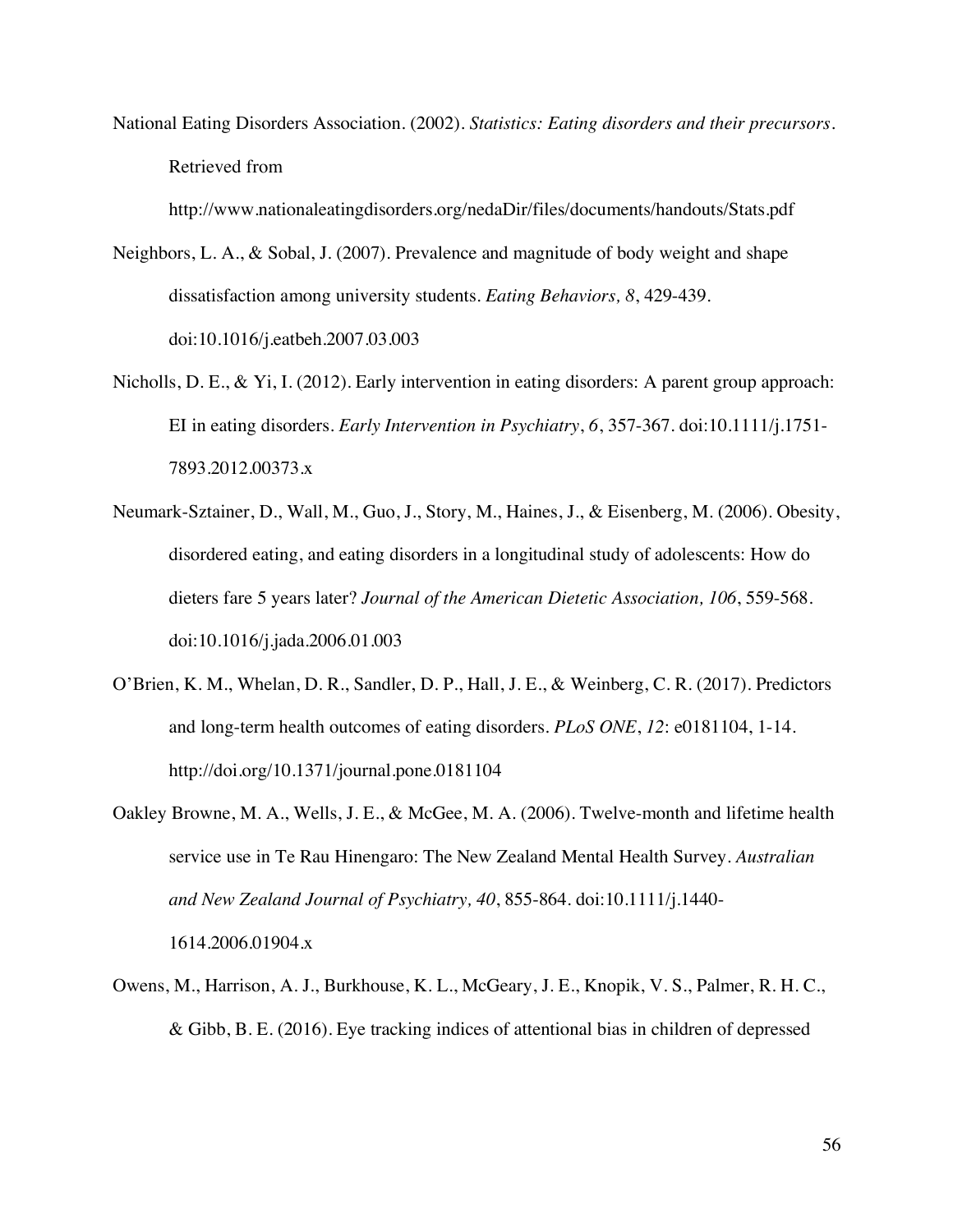mothers: Polygenic influences help to clarify previous mixed findings. *Development and Psychopathology, 28*, 385-13. doi:10.1017/S0954579415000462

- Paxton, S. J., Neumark-Sztainer, D., Hannan, P. J., & Eisenberg, M. E. (2006). Body dissatisfaction prospectively predicts depressive mood and low self-esteem in adolescent girls and boys. *Journal of Clinical Child & Adolescent Psychology, 35*, 539-549. doi:10.1207/s15374424jccp3504\_5
- Posner, M. I. (1980). Orienting of attention. *The Quarterly Journal of Experimental Psychology, 32*(10), 3-25. doi:10.1080/00335558008248231
- Qualtrics. (2005). *Qualtrics*. Available from https://www.qualtrics.com
- Ratcliff, R. (1993). Methods for dealing with reaction-time outliers. *Psychological Bulletin, 114*, 510-532. doi:10.1037//0033-2909.114.3.510
- Rayner, K. (1998). Eye movements in reading and information processing: 20 years of research. *Psychological Bulletin*, *124*, 372–422.
- Ricciardelli, L. A., & McCabe, M. P. (2001). Children's body image concerns and eating disturbance: A review of the literature. *Clinical Psychology Review, 21*, 325–344. http://dx.doi.org/10.1016/S0272-7358(99)00051-3
- Rodgers, R. F., & DuBois, R. H. (2016). Cognitive biases to appearance-related stimuli in body dissatisfaction: A systematic review. *Clinical Psychology Review, 46*, 1-11. doi:10.1016/j.cpr.2016.04.006
- Roefs, A., Jansen, A., Moresi, S., Willems, P., van Grootel, S., & van der Borgh, A. (2008). Looking good. BMI, attractiveness bias and visual attention. *Appetite, 51*, 552-555. doi:10.1016/j.appet.2008.04.008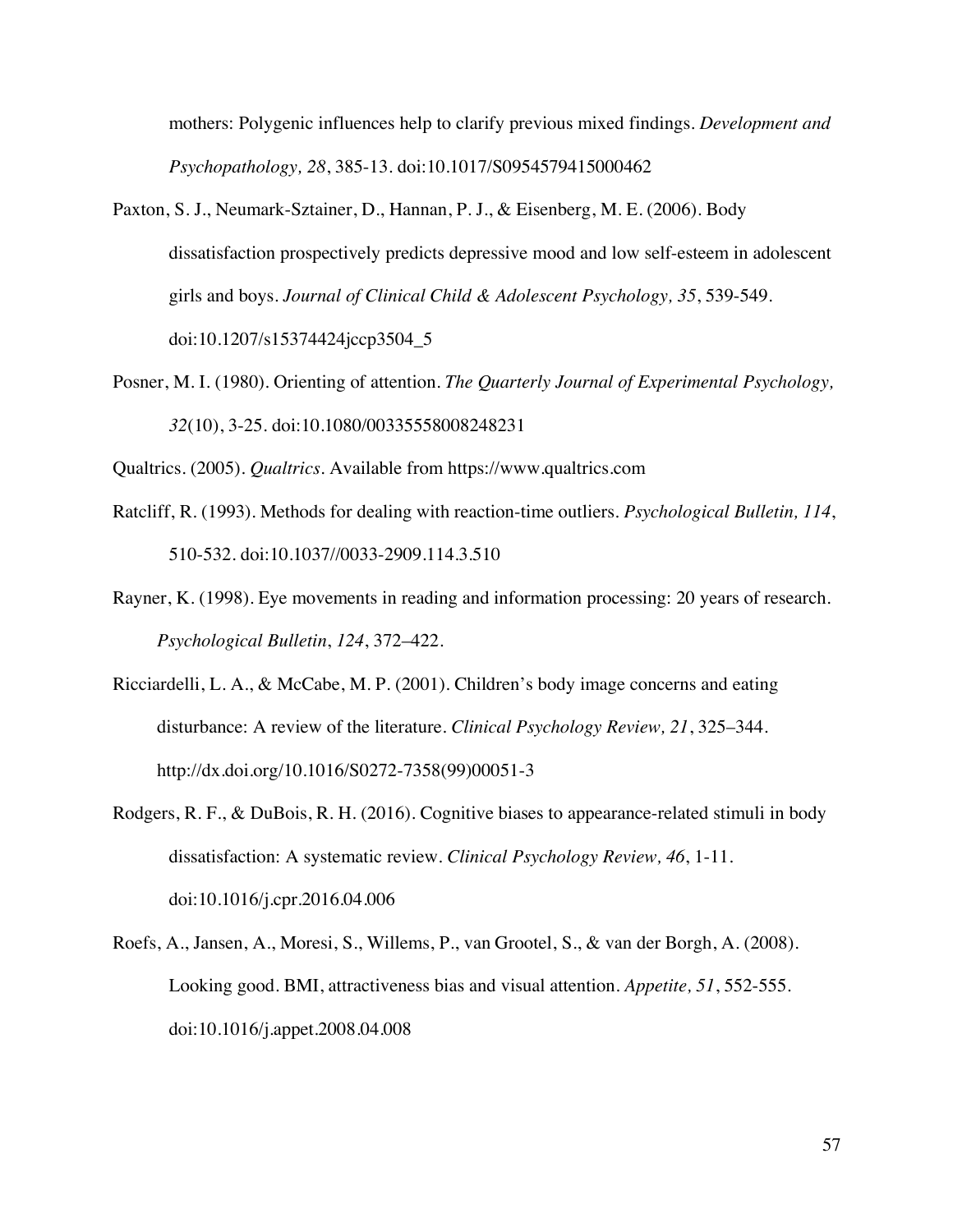- Rosen, J., Jones, A., Ramirez, E., & Waxman, S. (1996). Body shape questionnaire: Studies of validity and reliability. *International Journal of Eating Disorders, 20*, 315-319. doi:10.1002/(SICI)1098-108X(199611)20:3<315::AID-EAT11>3.0.CO;2-Z
- Sachs, K. V., Harnke, B., Mehler, P. S., & Krantz, M. J. (2016). Cardiovascular complications of anorexia nervosa: A systematic review. *International Journal of Eating Disorders, 49*, 238-248. doi:10.1002/eat.22481
- Simons, D. J. (2000). Attentional capture and inattentional blindness. *Trends in Cognitive Sciences, 4*, 147-155. doi:10.1016/S1364-6613(00)01455-8
- Smeets, E., Jansen, A., & Roefs, A. (2011) Bias for the (un)attractive self: On the role of attention in causing body (dis)satisfaction. *Health Psychology, 30*, 360-367. doi:10.1037/a0022095
- Smink, F. R. E., van Hoeken, D., & Hoek, H. W. (2012). Epidemiology of eating disorders: Incidence, prevalence and mortality rates. *Current Psychiatry Reports, 14*, 406-414. doi:10.1007/s11920-012-0282-y
- Smink, F. R. E., van Hoeken, D., & Hoek, H. W. (2013). Epidemiology, course, and outcome of eating disorders. *Current Opinion in Psychiatry, 26*, 543-548.
- Smith, E., & Rieger, E. (2009). The effect of attentional training on body dissatisfaction and dietary restriction. *European Eating Disorders Review, 17*, 169-176. doi:10.1002/erv.921
- Spitzer, B. L., Henderson, K. A., & Zivian, M. T. (1999). Gender differences in population versus media body sizes: A comparison over four decades. *Sex Roles, 40*, 545-565. doi:10.1023/A:1018836029738
- Steinhausen, H. (2002). The outcome of anorexia nervosa in the 20th century. *American Journal of Psychiatry, 159*, 1284-1293. 10.1176/appi.ajp.159.8.1284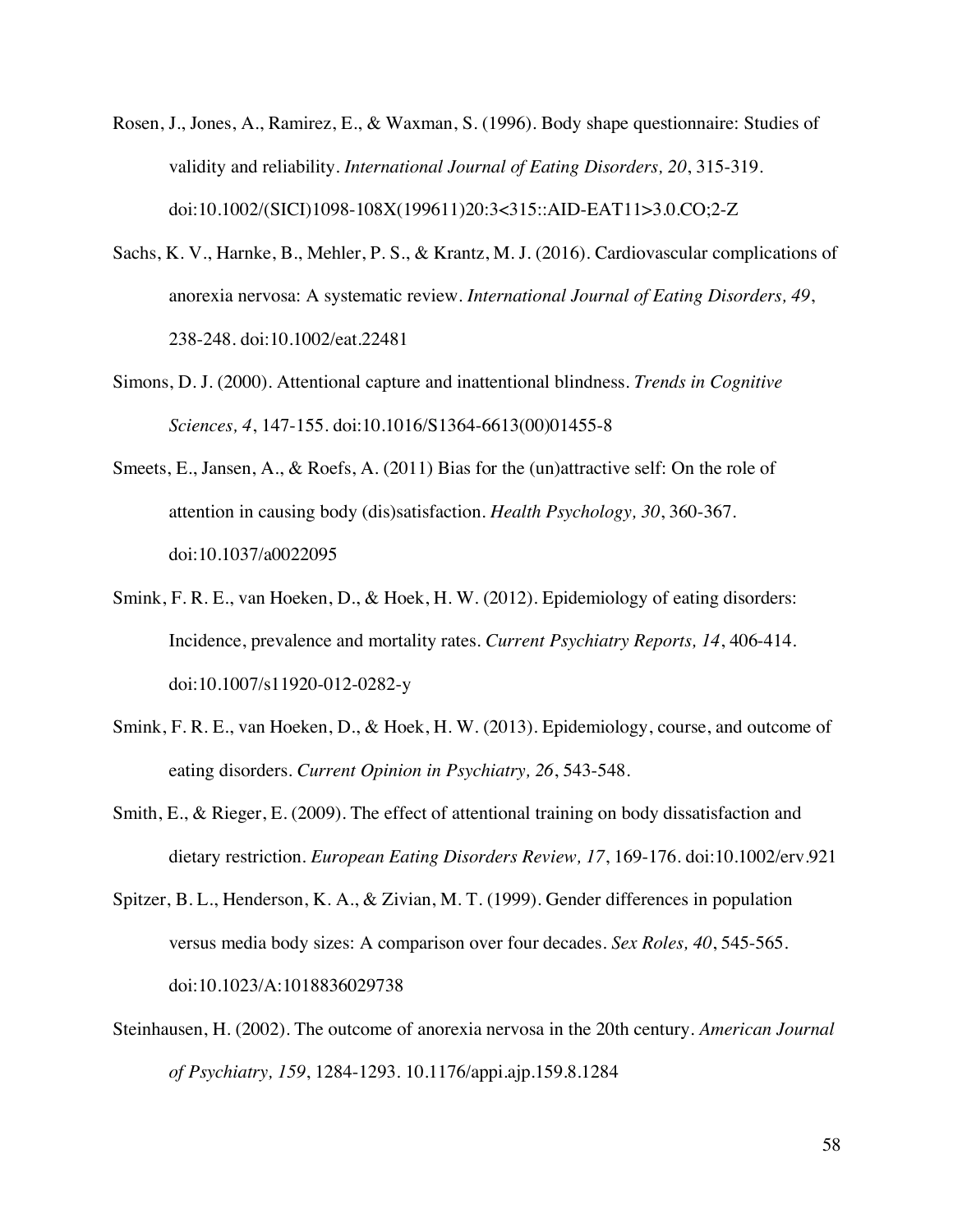- Stice, E. (2002). Risk and maintenance factors for eating pathology: A meta-analytic review. *Psychological Bulletin, 128*, 825-848. doi:10.1037//0033-2909.128.5.825
- Stice, E., Marti, C., & Durant, S. (2011). Risk factors for onset of eating disorders: Evidence of multiple risk pathways from an 8-year prospective study. *Behaviour Research and Therapy, 49*, 622-627. doi:10.1016/j.brat.2011.06.009
- Stice, E., Marti, C., & Rohde, P. (2013). Prevalence, incidence, impairment, and course of the proposed DSM-5 eating disorder diagnoses in an 8-year prospective community study of young women. *Journal of Abnormal Psychology, 122*, 445-457. doi:10.1037/a0030679
- Stice, E., Ng, J., & Shaw, H. (2010). Risk factors and prodromal eating pathology. *Journal of Child Psychology and Psychiatry, 51*, 518-525. doi:10.1111/j.1469-7610.2010.02212.x
- Stice, E., & Shaw, H. (2002). Role of body dissatisfaction in the onset and maintenance of eating pathology - A synthesis of research findings. *Journal of Psychosomatic Research, 53*, 985-993. doi:10.1016/S0022-3999(02)00488-9
- Thompson, J. K., & Stice, E. (2001). Thin-ideal internalization: Mounting evidence for a new risk factor for body-image disturbance and eating pathology. *Current Directions in Psychological Science, 10*, 181-183. doi:10.1111/1467-8721.00144
- Tiggemann, M., & McGill, B. (2004). The role of social comparison in the effect of magazine advertisements on women's mood and body dissatisfaction. *Journal of Social and Clinical Psychology, 23*, 23-44. doi:10.1521/jscp.23.1.23.26991
- Tiggemann, M., & Polivy, J. (2010). Upward and downward: Social comparison processing of thin idealized media images. *Psychology of Women Quarterly, 34*, 356-364. doi:10.1111/j.1471-6402.2010.01581.x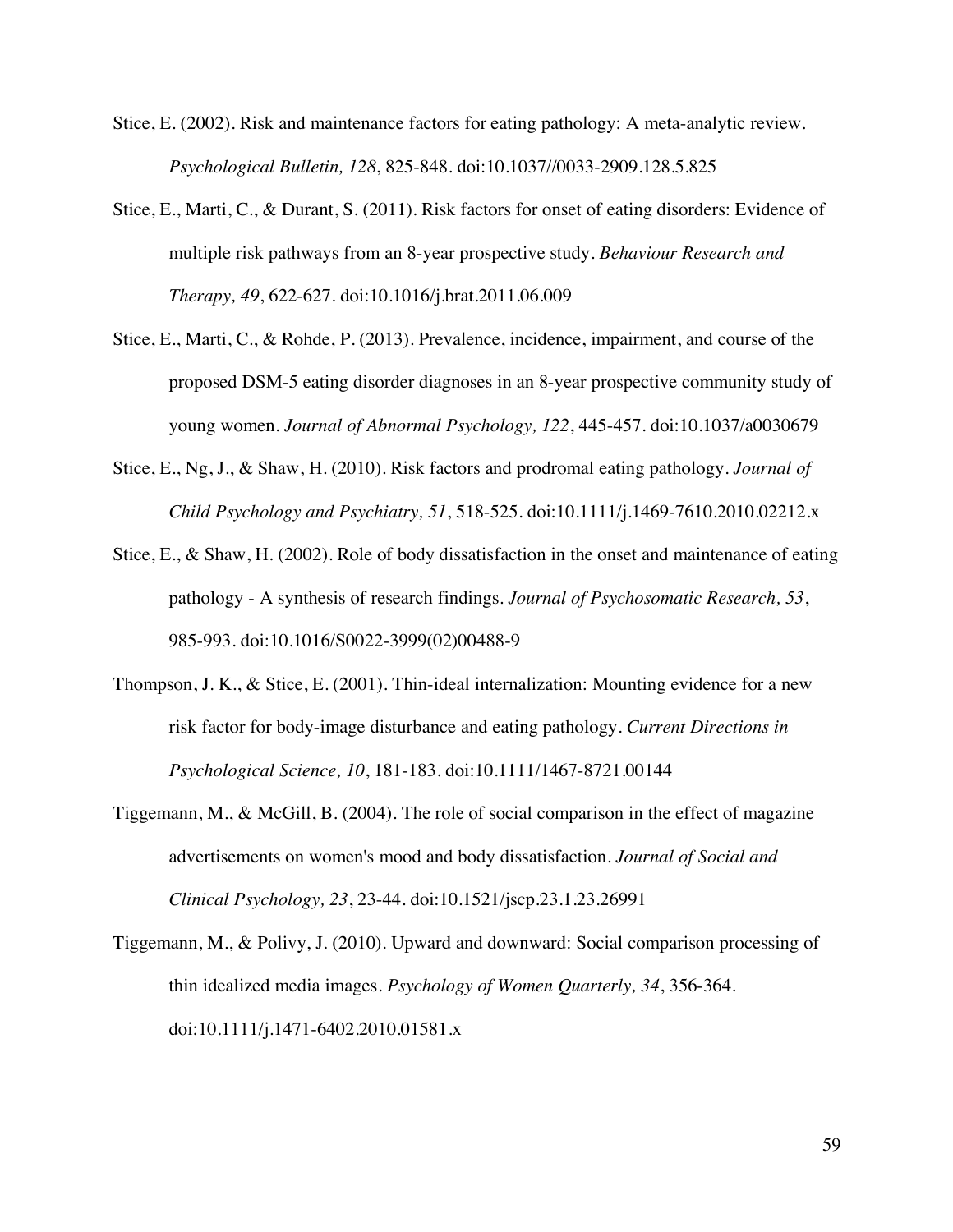- Vitousek, K., & Hollon, S. (1990). The investigation of schematic content and processing in eating disorders. *Cognitive Therapy and Research, 14*, 191-214. doi:10.1007/BF01176209
- Williamson, D. A., Muller, S. L., Reas, D. L., & Thaw, J. M. (1999). Cognitive bias in eating disorders: Implications for theory and treatment. *Behavior Modification*, *23*, 556-577. doi:10.1177/0145445599234003
- Williamson, D. A., White, M. A., York-Crowe, E., & Stewart, T. M. (2004). Cognitivebehavioral theories of eating disorders. *Behavior Modification, 28*, 711-738. doi:10.1177/014544550325985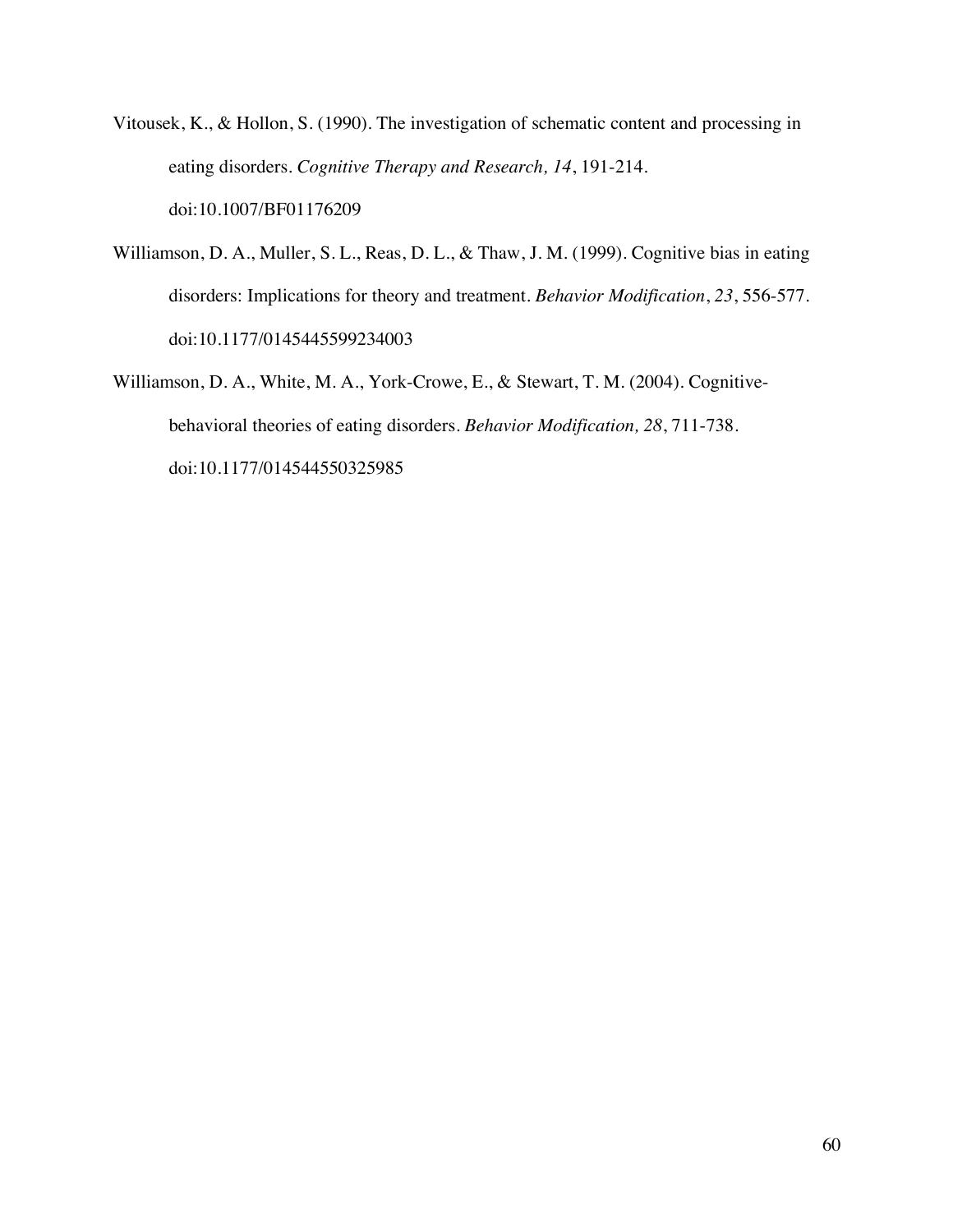# **Appendices**

# **Appendix A: Consent Form Informed Consent Form: Image Viewing Study**

**Principal Investigator:** Maya Libben, Ph.D., Psychology Department, UBC Okanagan, tel: (250) 807-9026, email: maya.libben@ubc.ca

**Co-Investigator:** Kaylee Misener, Graduate Student, Psychology Department, UBC Okanagan, email: kayleemisener@alumni.ubc.ca

## **Purpose:**

The purpose of this study is to examine how reaction times and eye gaze may vary depending on the type of images presented in a decision task. This research is the basis for Kaylee Misener's Master's thesis.

### **Study Procedures:**

This study will take approximately 90 minutes in the lab and will consist of brief questionnaires about your thoughts and behaviours followed by a computer task. In the computer based decision-making task, you will be presented with images and will be asked to make a decision regarding the presentation of a letter while your eye gaze is recorded.

# **Potential Risks:**

If you participate in this study, there are risks no greater than what you would experience in your daily life. Some of the images in the study may make you uncomfortable. You may withdraw from this study at any time if you no longer wish to participate. If you choose to withdraw, your data will be deleted and omitted from analysis.

### **Potential Benefits:**

Participation in this study will increase your knowledge in this area of study as well as introduce you to the research process. At the end of the study you will be provided with Dr. Libben's and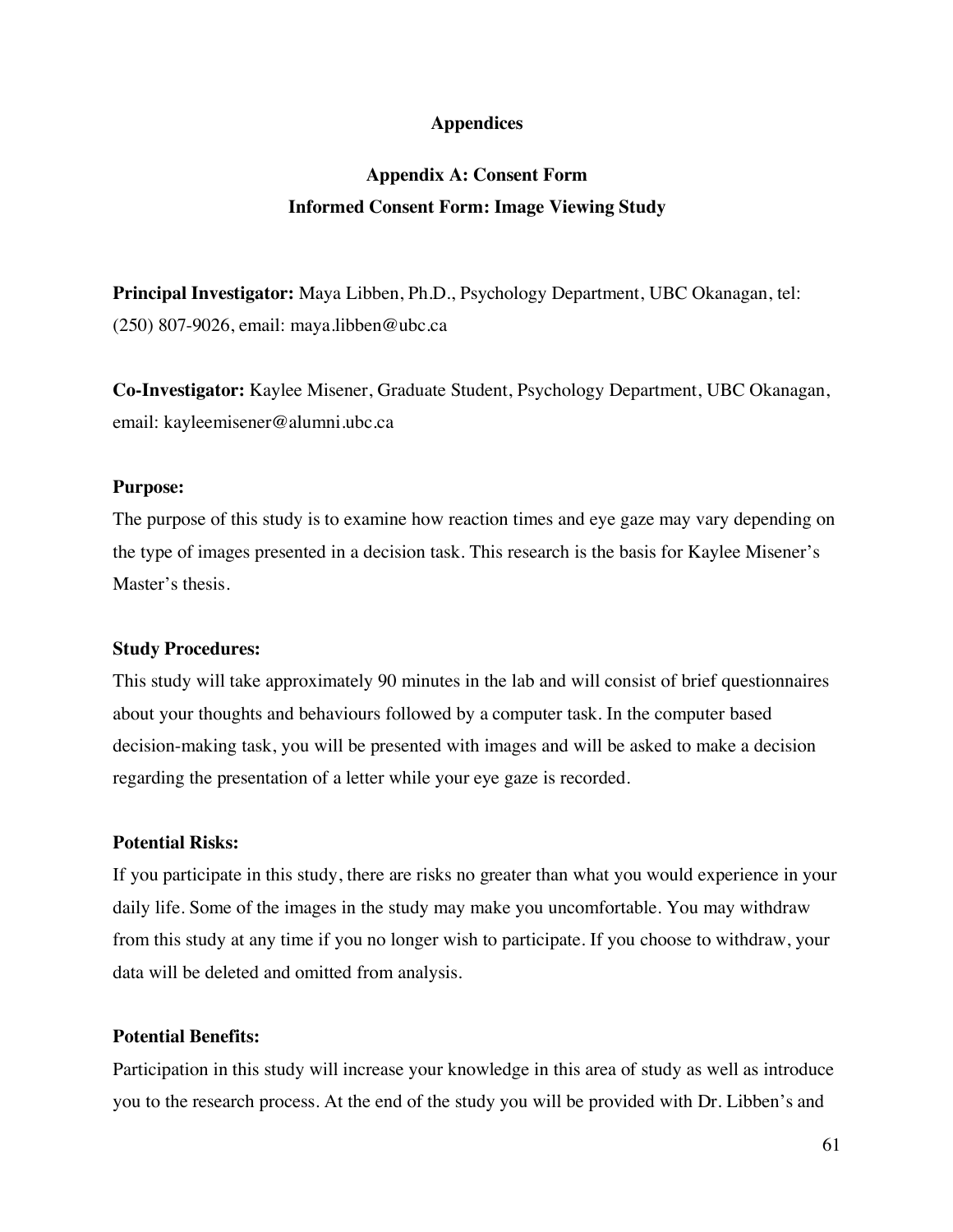the co-investigator's contact information so that you can find the results of this study in the future, if you are interested.

### **Confidentiality:**

All information collected from this study will be kept completely confidential. All documents will be identified only by code number and stored electronically. It is the goal of the researchers to publish the current study as part of a Master's Thesis in a public journal and to present the results at an international conference. You will not be identified by name in any reports or presentations of the completed study. Once the data are collected, all information will be coded and stored as numbers in a statistical database. The only people who will be able to access these files are Dr. Libben and her research assistants, who have signed confidentiality forms making sure that they will not reveal the content of file information. The data will be kept in locked cabinets or in password-protected computer files for at least five years after publication, as required by the University, before being shredded or deleted.

Please note that the host server of the online questionnaires (Qualtrics) is US-based and is subject to US laws, which allows authorities access to the records of Internet service providers. If you choose to participate in the survey, you understand that your responses to the survey questions will be stored and accessed in the USA. The security and privacy policy for the websurvey company can be found at the following link: http://www.qualtrics.com/security-statement/.

Please note that graduate theses are public documents that are available on the Internet (through UBC cIRcle).

#### **Remuneration/Compensation:**

You will be awarded 1.5 onsite SONA credit towards an eligible psychology course.

# **Contact for information about the study:**

If you have any questions or desire further information with respect to this study, you may contact Dr. Maya Libben at (250) 807-9026.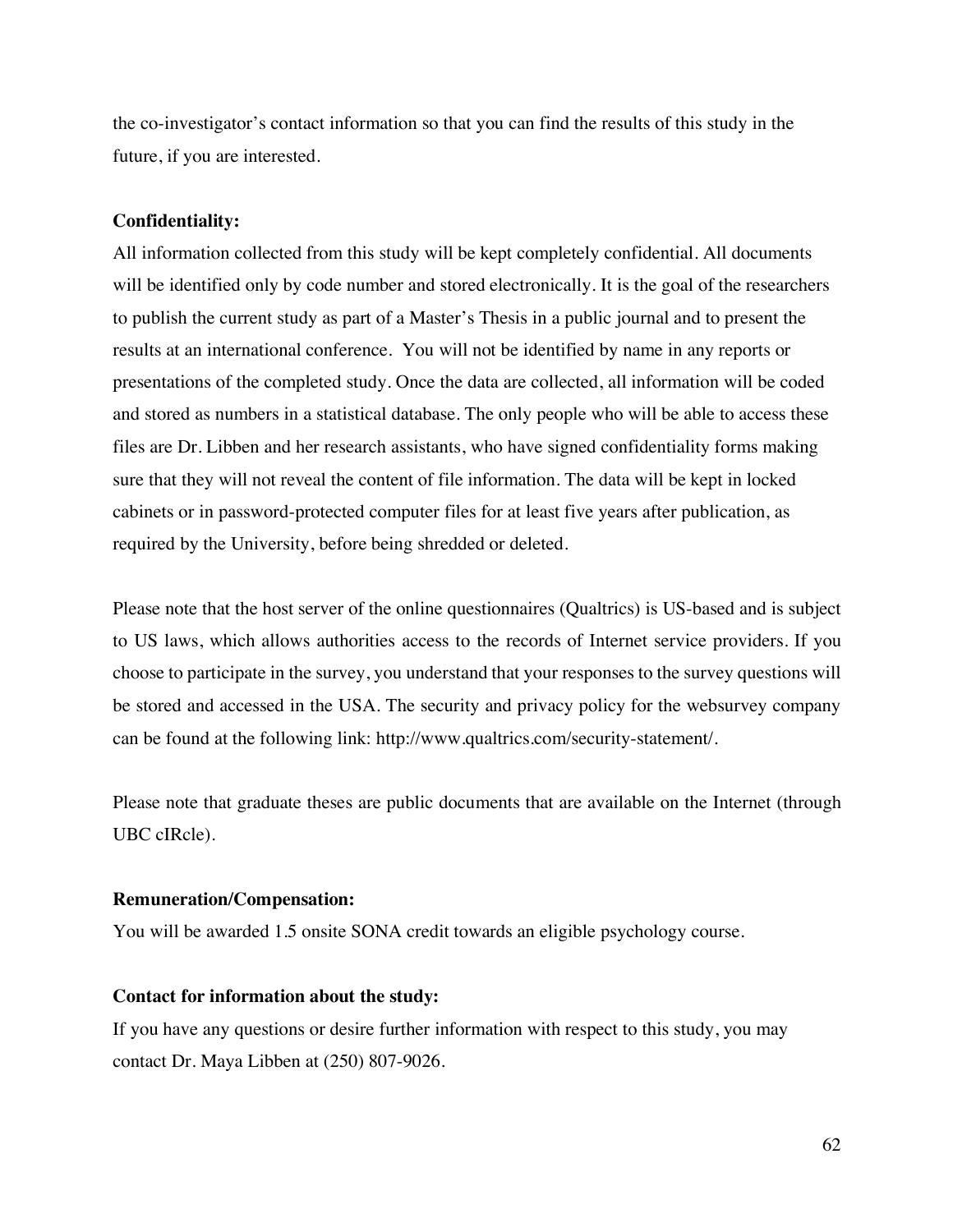# **Contact for concerns about the rights of research subjects:**

\_\_\_\_\_\_\_\_\_\_\_\_\_\_\_\_\_\_\_\_\_\_\_\_\_\_\_\_\_\_\_\_\_\_\_\_\_\_\_\_\_\_\_\_\_

If you have any concerns or complaints about your rights as a research participant and/or your experiences while participating in this study, contact the Research Participant Complaint Line in the UBC Office of Research Services at 1-877-822-8598 or the UBC Okanagan Research Services Office at 250-807-8832. It is also possible to contact the Research Participant Complaint Line by email (RSIL@ors.ubc.ca).

# **Consent:**

By signing the section below you acknowledge that all of your questions pertaining to the current study have been answered and that you have been given the portion of the consent form with the study information to keep. Your participation in this study is entirely voluntary and you may refuse to participate or withdraw from the study at any time without jeopardizing your class standing.

Participant:

(Name: Print)

 $\frac{1}{2}$   $\frac{1}{2}$   $\frac{1}{2}$   $\frac{1}{2}$   $\frac{1}{2}$   $\frac{1}{2}$   $\frac{1}{2}$   $\frac{1}{2}$   $\frac{1}{2}$   $\frac{1}{2}$   $\frac{1}{2}$   $\frac{1}{2}$   $\frac{1}{2}$   $\frac{1}{2}$   $\frac{1}{2}$   $\frac{1}{2}$   $\frac{1}{2}$   $\frac{1}{2}$   $\frac{1}{2}$   $\frac{1}{2}$   $\frac{1}{2}$   $\frac{1}{2}$ 

(Signature) Date (month/day/year)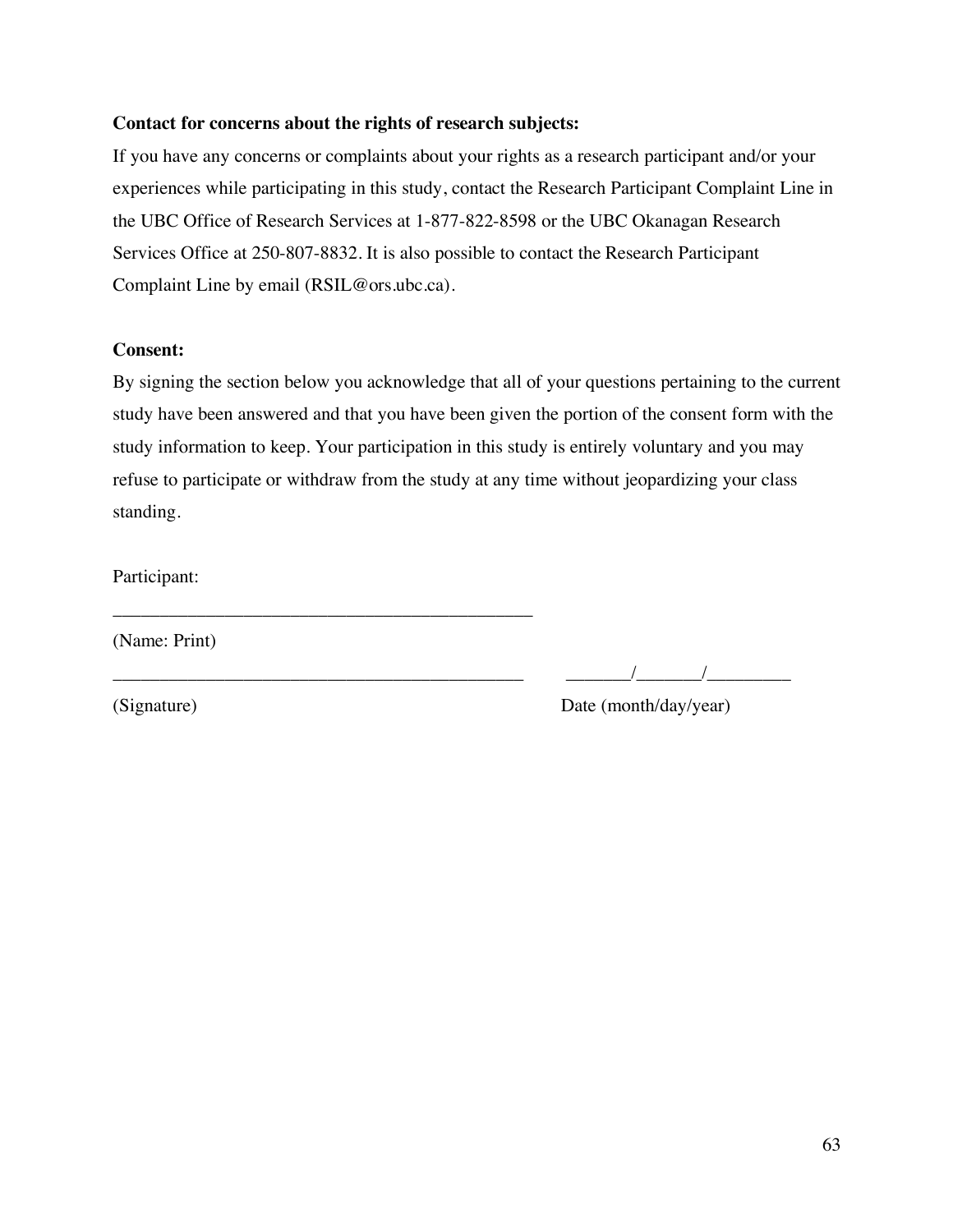# **Appendix B: Demographic Questionnaire**

Thank you for participating in this experiment. In this portion of the study, you will be filling out a series of questionnaires. Some of the questions may be repetitive. Please answer as accurately and honestly as possible.

1. Age  $\qquad$ 

- 2. Are you currently wearing glasses?
- o Yes

o No

- 3. Are you currently wearing contact lenses?
- $\bigcirc$  Yes
- $\bigcirc$  No
	- 4. What is your ethnicity?

5. What is your country of origin? If outside of Canada, how old were you when you

immigrated to Canada? \_\_\_\_\_\_\_\_\_\_\_\_\_\_\_\_\_\_\_\_\_\_

6. What culture do you self-identify with? \_\_\_\_\_\_\_\_\_\_\_\_\_\_\_\_\_\_\_\_\_\_\_

7. What is your first language?  $\Box$ 

8. If you speak a second language, what is your second language? \_\_\_\_\_\_\_\_\_\_\_\_\_\_\_\_

9. If English is your second language, at what age did you learn English?

10. What language does your family speak at home? \_\_\_\_\_\_\_\_\_\_\_\_\_\_\_\_\_\_\_\_\_\_\_\_\_\_\_\_\_\_

11. What is your lowest adult weight? \_\_\_\_\_\_\_\_\_\_\_\_\_\_\_\_\_\_\_\_\_

12. What is your highest adult weight? \_\_\_\_\_\_\_\_\_\_\_\_\_\_\_\_\_\_\_\_\_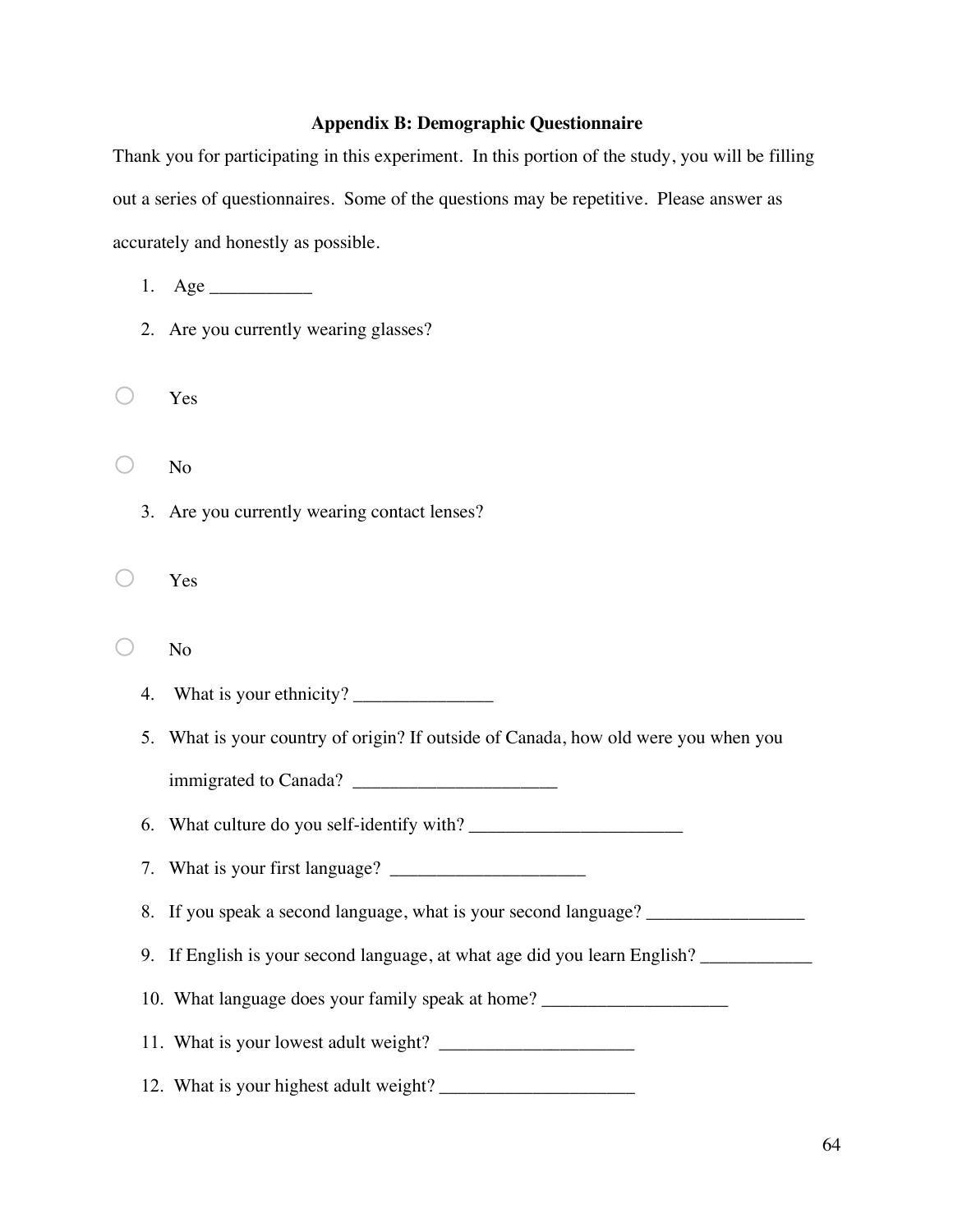13. What is your ideal weight? \_\_\_\_\_\_\_\_\_\_\_\_\_\_\_\_\_\_\_\_\_\_\_\_\_\_\_

14. Over the past three to four months have you missed any menstrual periods?

o Yes

o No

15. If yes, how many? \_\_\_\_\_\_\_\_\_\_\_\_\_\_\_\_\_\_\_\_\_\_\_\_\_\_\_\_\_\_\_\_\_\_\_

16. If yes, have you been taking the "pill"?

o Yes

o No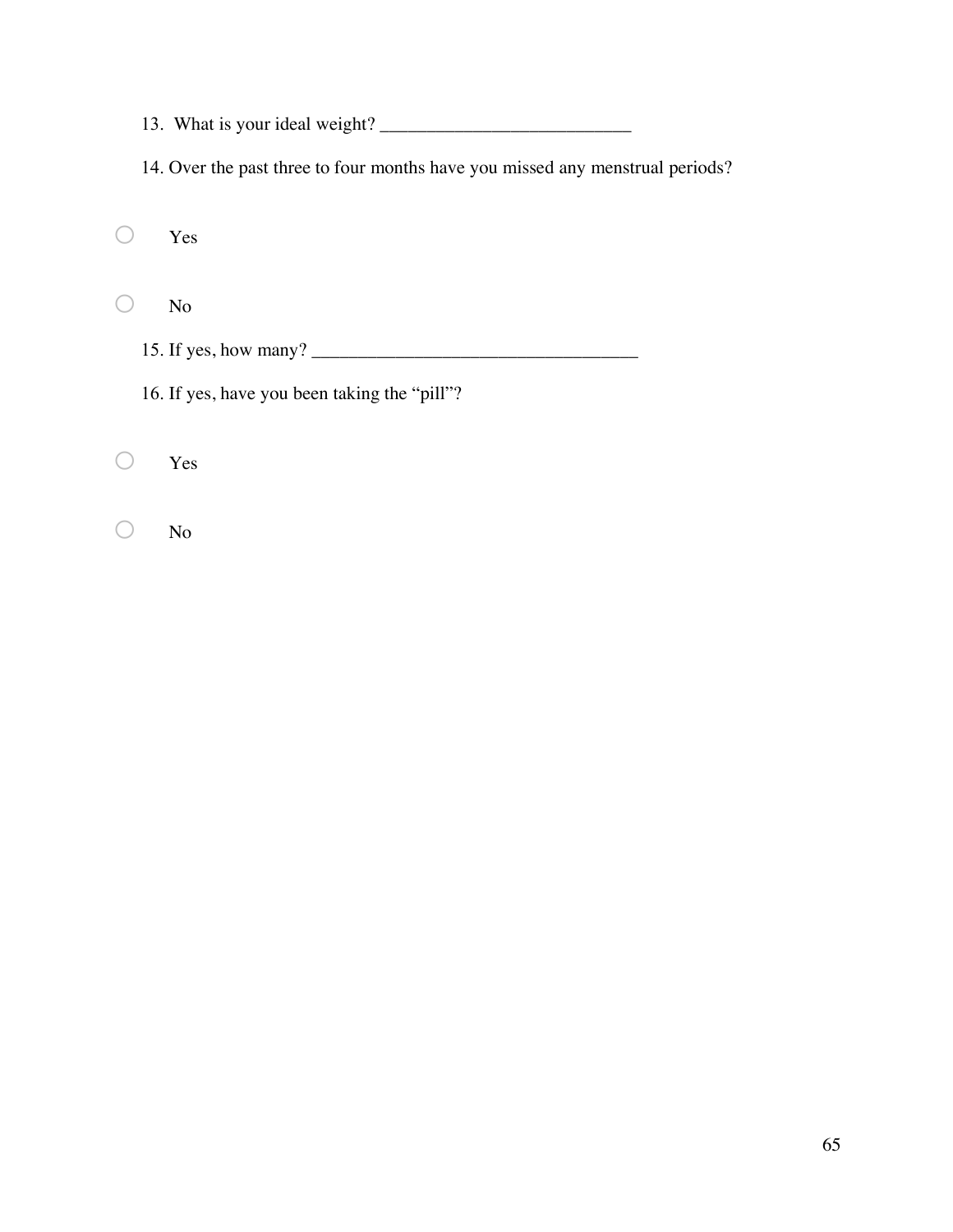# **Appendix C: Body Shape Questionnaire – 34**

We would like to know how you have been feeling about your appearance over the PAST FOURWEEKS. Please read each question and select the appropriate choice. Over the past four weeks...

Response options: 1 (Never), 2 (Rarely), 3 (Sometimes), 4 (Often), 5 (Very often), 6 (Always)

1. Has feeling bored made you brood about your shape?

2. Have you been so worried about your shape that you have been feeling you ought to diet?

3. Have you thought that your thighs, hips or bottom are too large for the rest of you?

4. Have you been afraid that you might become fat (or fatter)?

5. Have you worried about your flesh being not firm enough?

6. Has feeling full (e.g. after eating a large meal) made you feel fat?

7. Have you felt so bad about your shape that you have cried?

8. Have you avoided running because your flesh might wobble?

9. Has being with thin women made you feel self-conscious about your shape?

10. Have you worried about your thighs spreading out when sitting down?

11. Has eating even a small amount of food made you feel fat?

12. Have you noticed the shape of other women and felt that your own shape compared unfavourably?

13. Has thinking about your shape interfered with your ability to concentrate (e.g. while watching television, reading, listening to conversations)?

14. Has being naked, such as when taking a bath, made you feel fat?

15. Have you avoided wearing clothes which make you particularly aware of the shape of your body?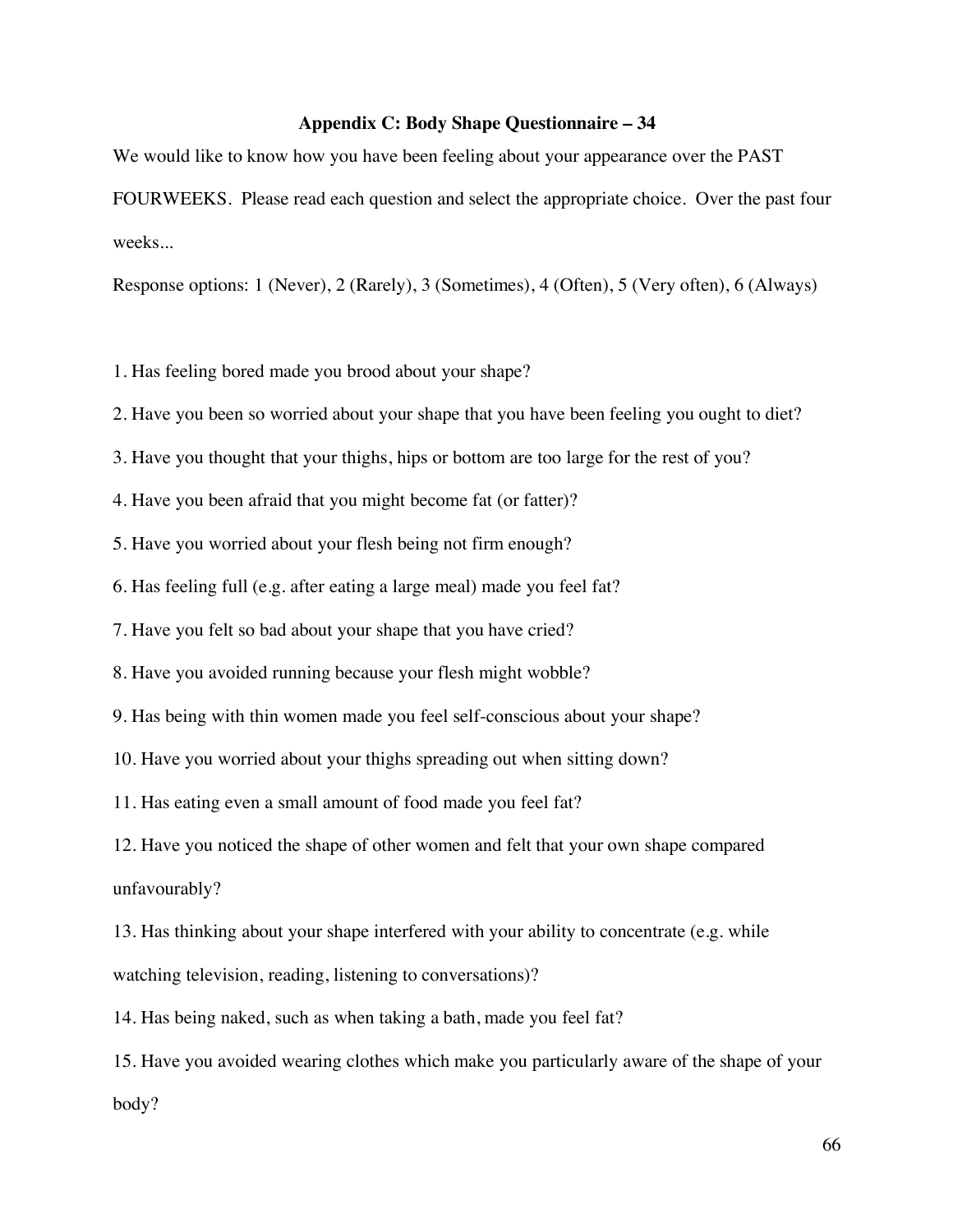16. Have you imagined cutting off fleshy areas of your body?

17. Has eating sweets, cakes, or other high calorie food made you feel fat?

18. Have you not gone out to social occasions (e.g. parties) because you have felt bad about your shape?

19. Have you felt excessively large and rounded?

20. Have you felt ashamed of your body?

21. Has worry about your shape made you diet?

22. Have you felt happiest about your shape when your stomach has been empty (e.g. in the morning)?

23. Have you thought that you are in the shape you are because you lack self-control?

24 Have you worried about other people seeing rolls of fat around your waist or stomach?

25. Have you felt that it is not fair that other women are thinner than you?

26. Have you vomited in order to feel thinner?

27. When in company have your worried about taking up too much room (e.g. sitting on a sofa,

or a bus seat)?

28. Have you worried about your flesh being dimply?

29. Has seeing your reflection (e.g. in a mirror or shop window) made you feel bad about your shape?

30. Have you pinched areas of your body to see how much fat there is?

31. Have you avoided situations where people could see your body (e.g. communal changing rooms or swimming baths)?

32. Have you taken laxatives in order to feel thinner?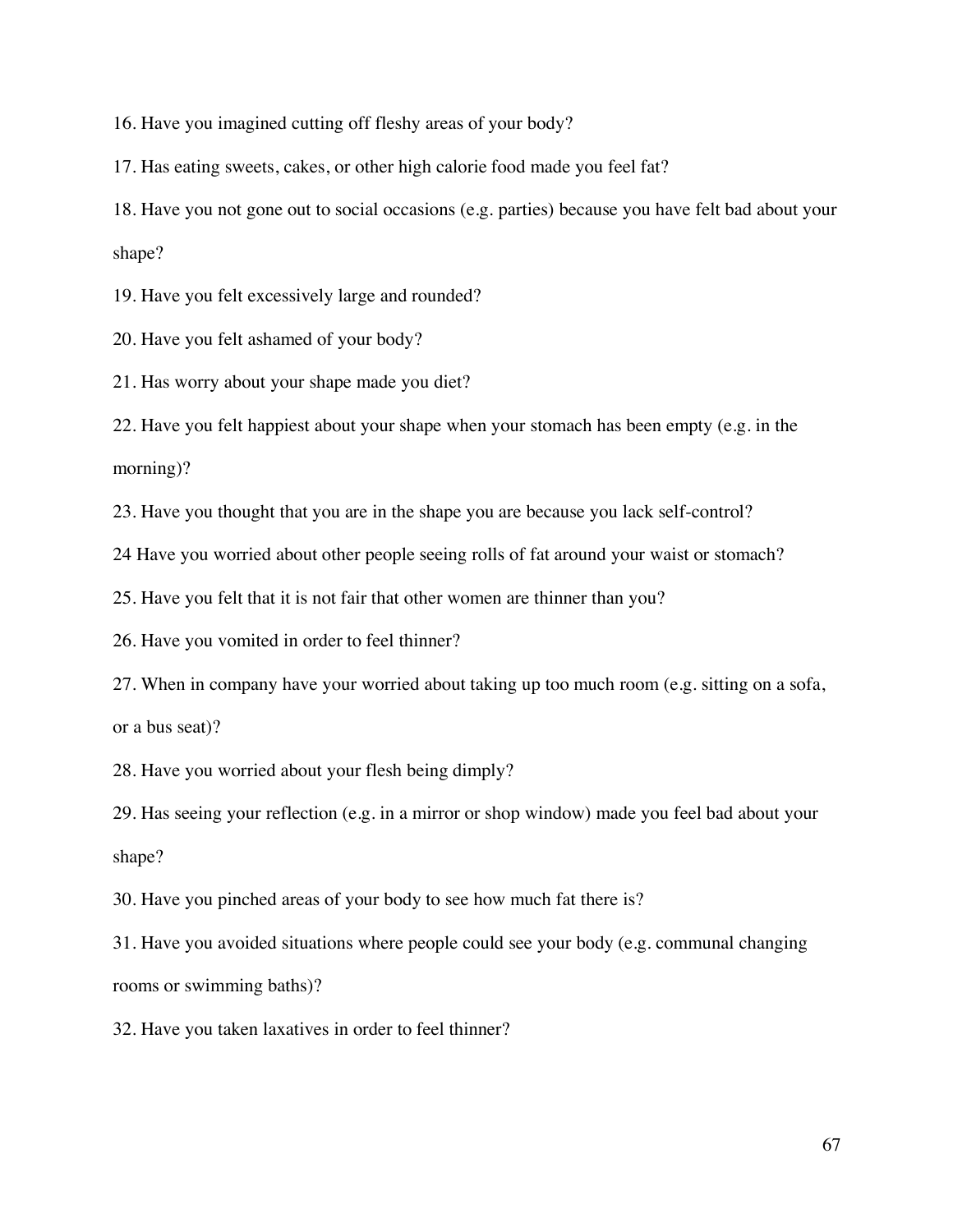33. Have you been particularly self-conscious about your shape when in the company of other

people?

34. Has worry about your shape made you feel you ought to exercise?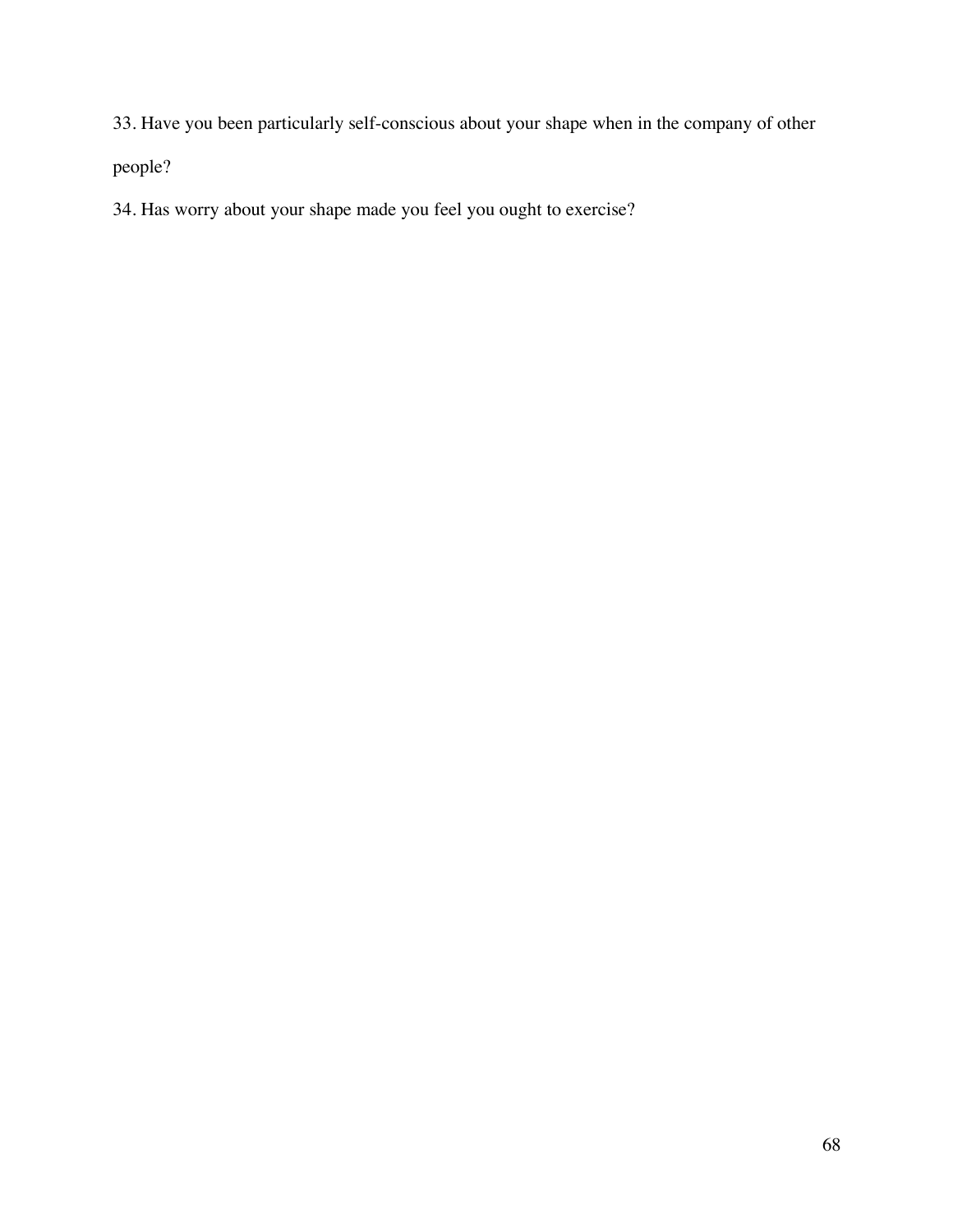## **Appendix D: Negative Physical Self Scale**

This is a survey that measures the evaluation of your body from a variety of aspects. Because everyone's thoughts and feelings are different, everyone will answer differently. Please read the following questions carefully:

1. Please answer every question, and do not leave blanks, and do not over-think about your answers.

2. Only choose 1 answer to each question. Choose the answer that best describes you.

3. Please answer truthfully.

Response options: Never (0), Rarely (1), Sometimes (2), Often (3), Always (4)

- 1. Overall, I am satisfied with my body.
- 2. I worry about my facial appearance.
- 3. I think other people consider me to be very fat.
- 4. Others think my height is fair.
- 5. I want to gain weight through exercise training.
- 6. I am proud of my body.
- 7. Being short is one of my biggest disappointments in life.
- 8. The people whom I like think I am fat.
- 9. If there are ways to alter my facial appearance, I would persist in doing it.
- 10. I try my best to be aware of my diet, in order to gain weight.
- 11. I think I am too short.
- 12. I think the person whom I like best does not like my facial appearance.
- 13. My weight has always been a source of inner torment.
- 14. I persist in finding ways to grow taller.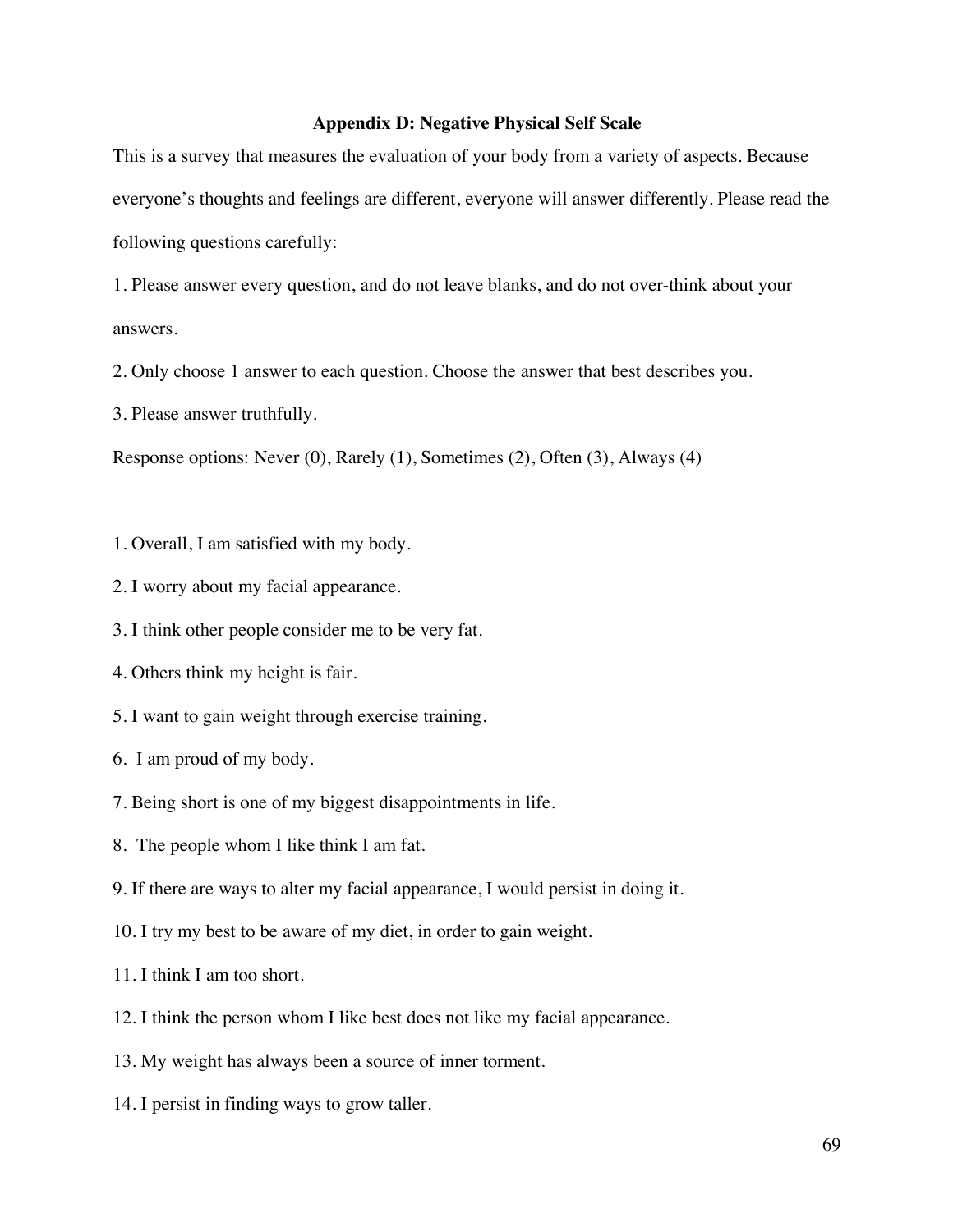- 15. I am satisfied with my height.
- 16. My parents think I am fat.
- 17. I am shorter than most people.
- 18. My facial appearance makes me distressed.
- 19. I pay close attention to my weight.
- 20. I am ashamed about my facial appearance.
- 21. I have tried many ways to lose weight.
- 22. My peers do not like the way I look.
- 23. I have tried to find ways to grow taller.
- 24. The people who I like think I am too thin.
- 25. I exercise to lose weight.
- 26. I can feel that other people are dissatisfied with how my face looks.
- 27. I do exercises to try to grow taller.
- 28. My peers think that I am fat.
- 29. I feel bad about my skinny body.
- 30. I control my food intake to lose weight.
- 31. I am concerned about issues regarding my height.
- 32. I feel distressed about weighing myself.
- 33. If there is a way to make me gain weight, I will persist in that strategy.
- 34. I think that my body does not need any change.
- 35. If possible, I will change my facial appearance in many aspects.
- 36. I feel that my parents consider me to be too thin.
- 37. I do not like being this thin.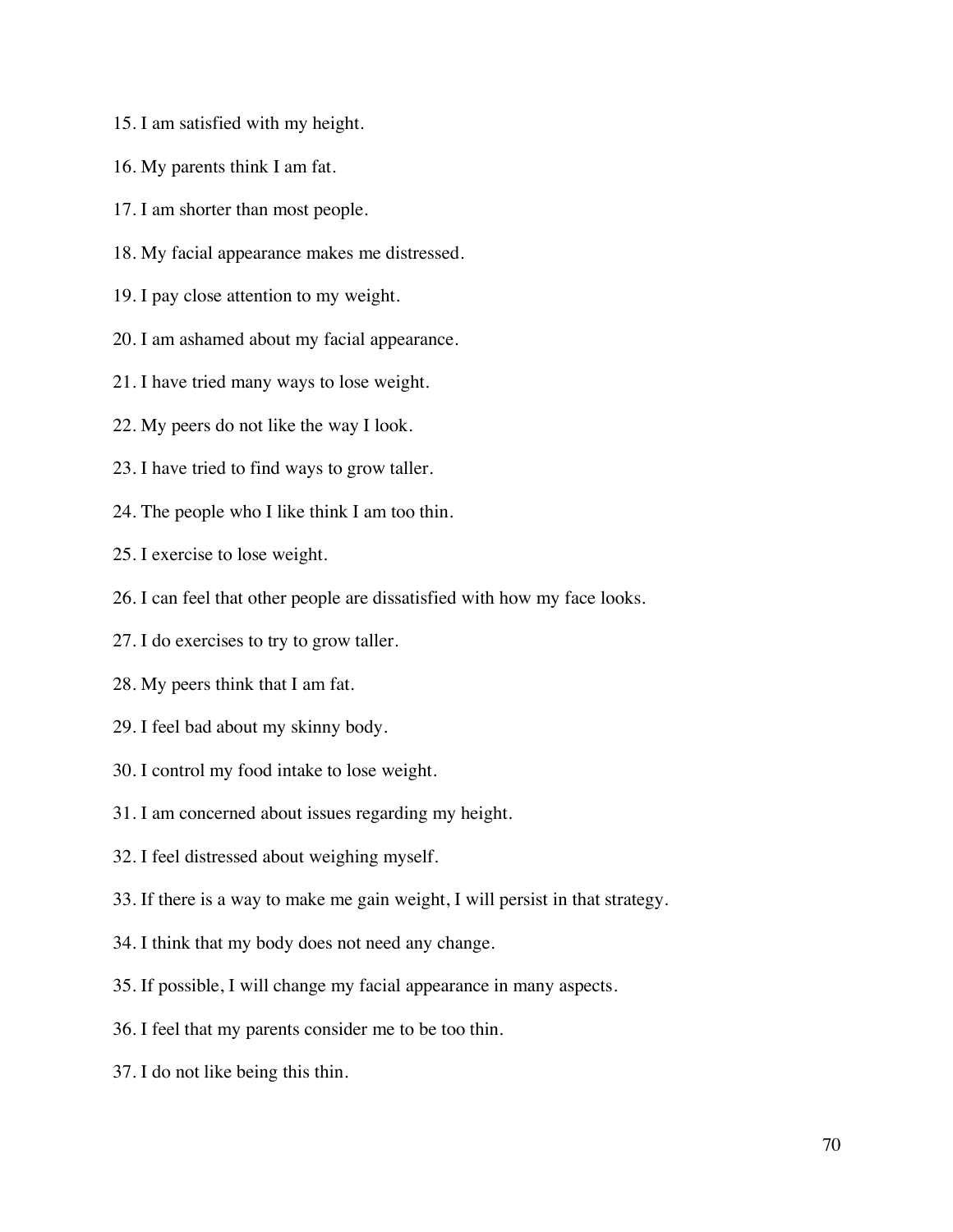38. If possible, I would undergo facial cosmetic surgery.

39. My weight loss plan always gets derailed.

40. I am very unhappy about being short.

- 41. People around me do not like the way my face looks.
- 42. I am distressed about myself being too thin.
- 43. My peers think that I am too short.
- 44. I think that other people consider me to be too thin.
- 45. There is nothing that disappoints me regarding my body.
- 46. I like my body very much.
- 47. I occasionally try to make myself gain weight, but the effort does not last long.
- 48. I do not like what I see when I look in the mirror.

Scoring: NPSS scale scoring ("R" denotes reverse-scored items):

General Appearance = average of the following items:  $1R$ ,  $6R$ ,  $34R$ ,  $45R$ ,  $46R$ Facial Appearance = average of the following items: 2, 9, 12. 18, 20, 22, 26, 35, 38, 41, 48 Fatness Concern = average of the following items: 33, 8, 13, 16, 19, 21, 25, 28, 30, 32, 39 Shortness Concern = average of the following items:  $4R$ ,  $7$ ,  $11$ ,  $14$ ,  $15R$ ,  $17$ ,  $23$ ,  $27$ ,  $31$ ,  $40$ ,  $43$ Thinness Concern = average of the following items: 5, 10, 24, 29, 33, 36, 37, 42, 44, 47 Total Score = average of all the subscales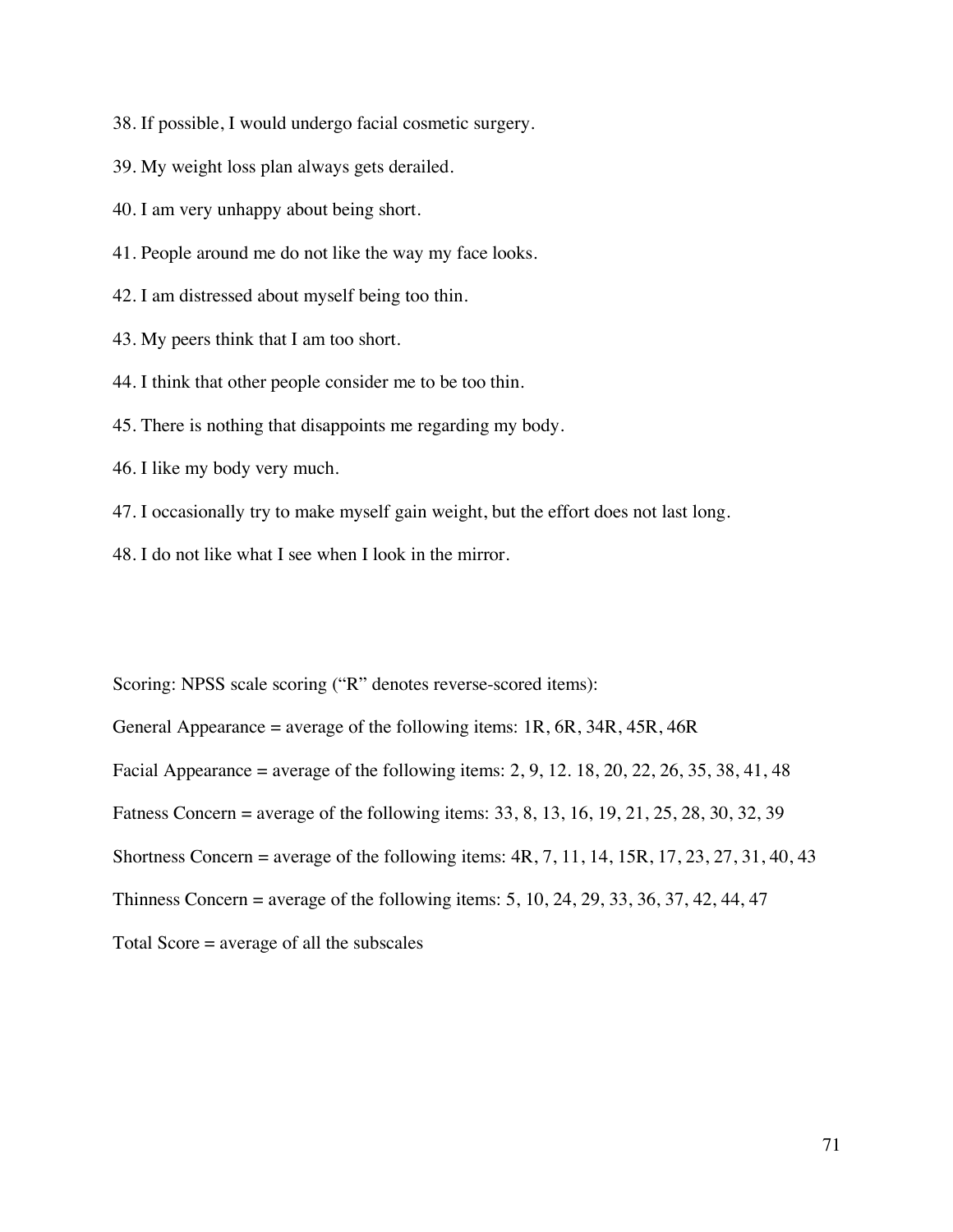### **Appendix E: The Eating Disorder Examination – Questionnaire**

The following questions are concerned with the past four weeks (28 days) only. Please read each question carefully.

On how many of the past 28 days...

Response options: No days  $(0)$ ,  $1 - 5$  days  $(1)$ ,  $6 - 12$  days  $(2)$ ,  $13 - 15$  days  $(3)$ ,  $16 - 22$  days

 $(4)$ , 23 – 27 days (5), Every day (6)

1. Have you been deliberately trying to limit the amount of food you eat to influence your shape or weight (whether or not you have succeeded)?

2. Have you gone for long periods of time (8 waking hours or more) without eating anything at all in order to influence your shape or weight (whether or not you have succeeded)?

3. Have you tried to exclude from your diet any foods that you like in order to influence your shape or weight (whether or not you have succeeded)?

4. Have you tried to follow definite rules regarding your eating (for example, a calorie limit) in order to influence your shape or weight (whether or not you have succeeded)?

5. Have you had a definite desire to have an empty stomach with the aim of influencing your shape or weight?

6. Have you had a definite desire to have a totally flat stomach?

7. Has thinking about food, eating or calories made it very difficult to concentrate on things you are interested in (for example, working, following a conversation, or reading)?

8. Has thinking about shape or weight made it very difficult to concentrate on things you are interested in (for example, working, following a conversation, or reading)?

9. Have you had a definite fear of losing control over eating?

10. Have you had a definite fear that you might gain weight?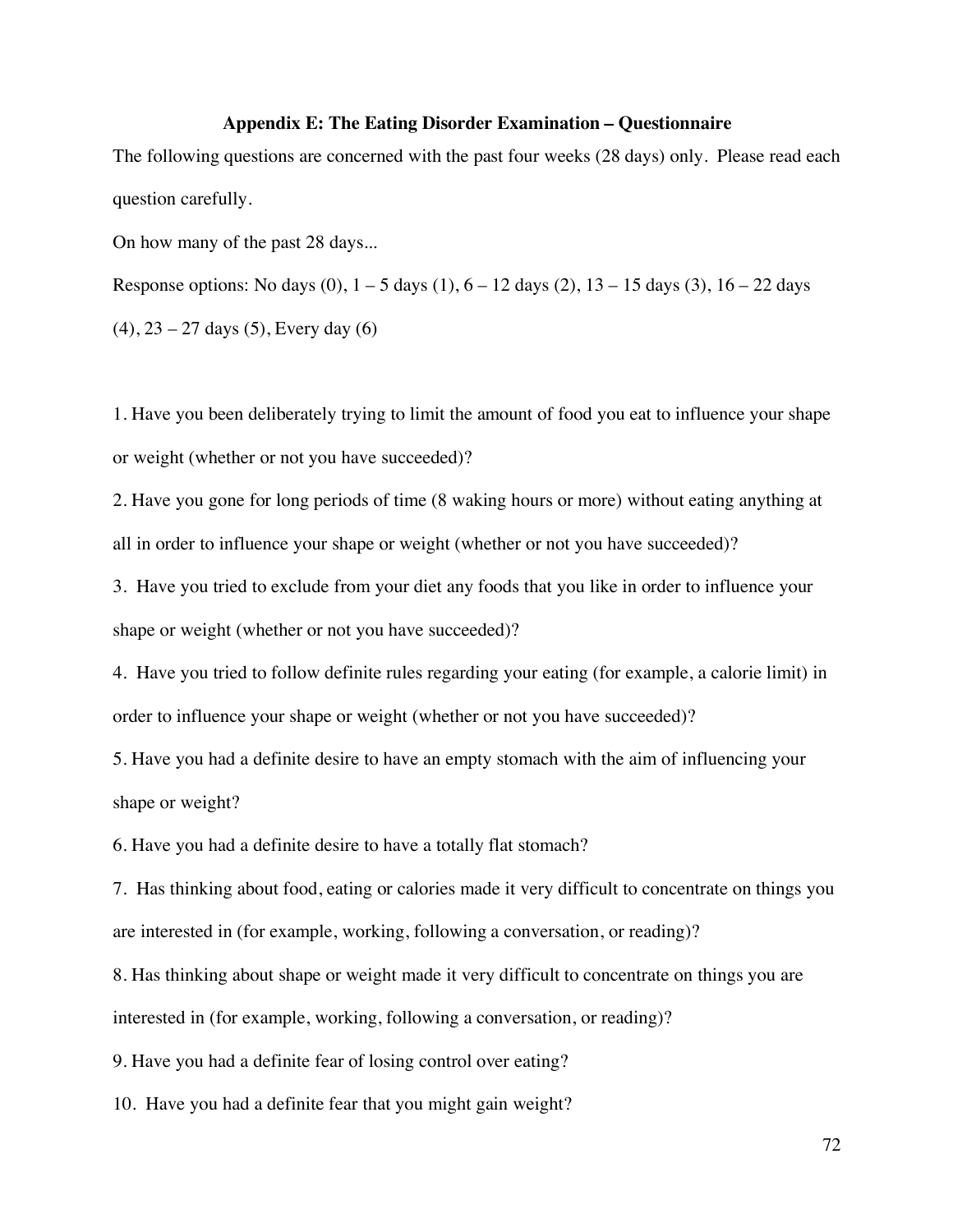11. Have you felt fat?

12. Have you had a strong desire to lose weight?

Fill in the appropriate number. Remember that the questions only refer to the past four weeks (28 days).

Over the past four weeks...

13. How many times have you eaten what other people would regard as an unusually large amount of food (given the circumstances)? \_\_\_\_\_\_\_\_\_\_\_\_\_\_\_\_\_\_\_\_

14. On how many of these times did you have a sense of having lost control over your eating (at the time that you were eating)? \_\_\_\_\_\_\_\_\_\_\_\_\_\_\_\_\_\_\_\_\_\_\_\_\_\_\_\_\_\_\_

15. Over the past 28 days, on how many days have such episodes of overeating occurred (i.e.,

you have eaten an unusually large amount of food and have had a sense of loss of control at the

time)?

16. Over the past 28 days, how many times have you made yourself sick (vomit) as a means of

controlling your shape or weight?

\_\_\_\_\_\_\_\_\_\_\_\_\_\_\_\_\_\_\_\_\_\_\_\_\_\_\_\_\_\_\_\_\_\_\_\_\_\_\_\_\_\_\_\_\_\_\_\_\_\_\_

17. Over the past 28 days, how many times have you taken laxatives as a means of controlling your shape or weight?

18. Over the past 28 days, how many times have you exercised in a "driven" or "compulsive" way as a means of controlling your weight, shape or amount of fat or to burn off calories?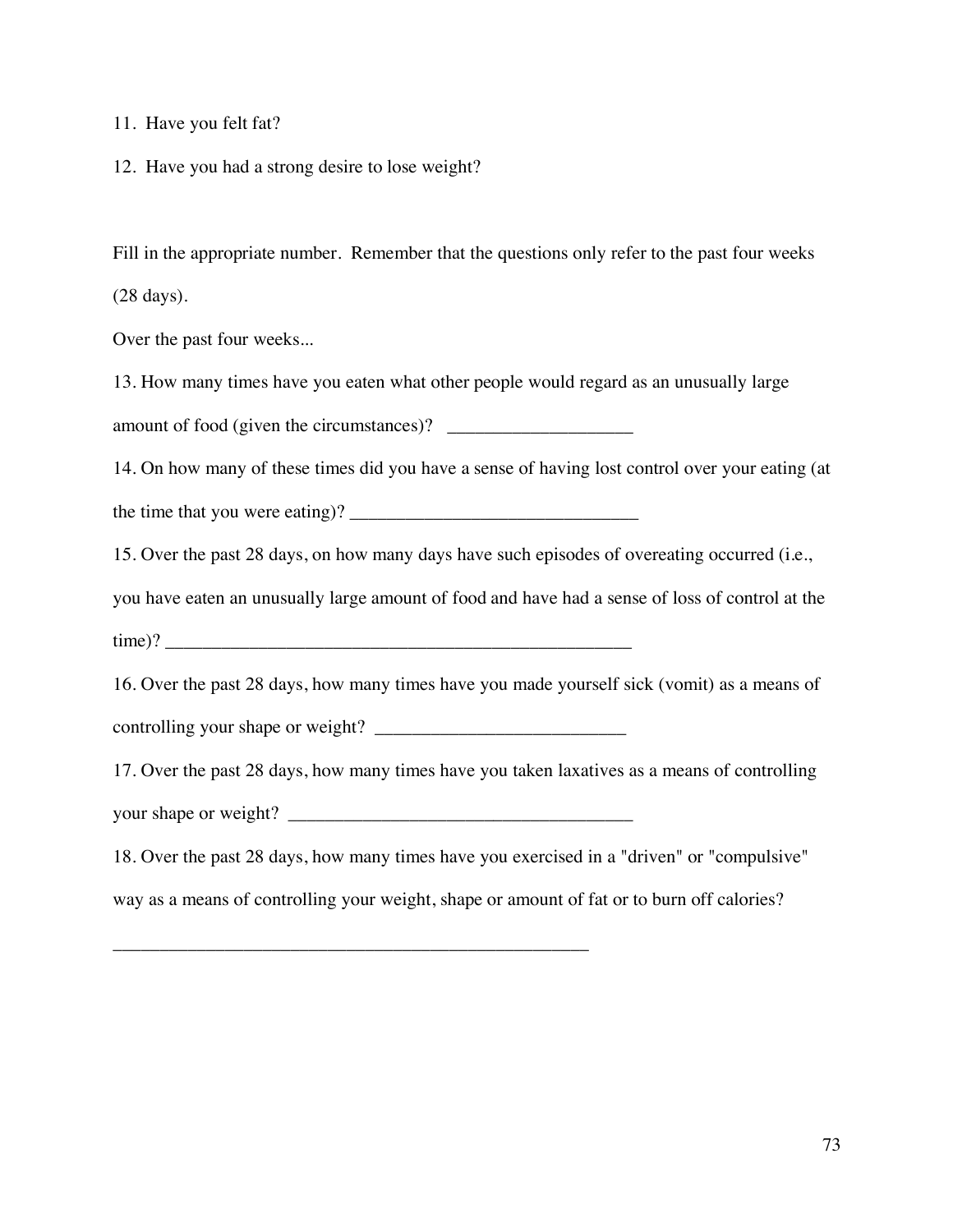Please fill in the appropriate response. Please note that for these questions the term "binge eating" means eating what others would regard as an unusually large amount of food for the circumstances, accompanied by a sense of having lost control over eating.

19. Over the past 28 days, on how many days have you eaten in secret (i.e., furtively)? Do not count episodes of binge eating.

\*Note. Response options: No days  $(0)$ ,  $1 - 5$  days  $(1)$ ,  $6 - 12$  days  $(2)$ ,  $13 - 15$  days  $(3)$ ,  $16 - 22$ days  $(4)$ ,  $23 - 27$  days  $(5)$ , Every day  $(6)$ 

20. On what proportion of the times that you have eaten have you felt guilty (felt that you have done wrong) because of its effect on your shape or weight? Do not count episodes of binge eating.

\*Note. Response options: None of the times (0), A few of the times (1), Less than half (2), Half of the times (3), More than half (4), Most of the time (5), Every time (6).

21. Over the past 28 days, how concerned have you been about other people seeing you eat? Do not count episodes of binge eating.

\*Note. Response options: 0 (Not at all), 1, 2 (Slightly), 3, 4 (Moderately), 5, 6 (Markedly)

Please choose the appropriate answer. Remember that the questions only refer to the past four weeks (28 days).

\*Note. Response options: 0 (Not at all), 1, 2 (Slightly), 3, 4 (Moderately), 5, 6 (Markedly) Over the past 28 days...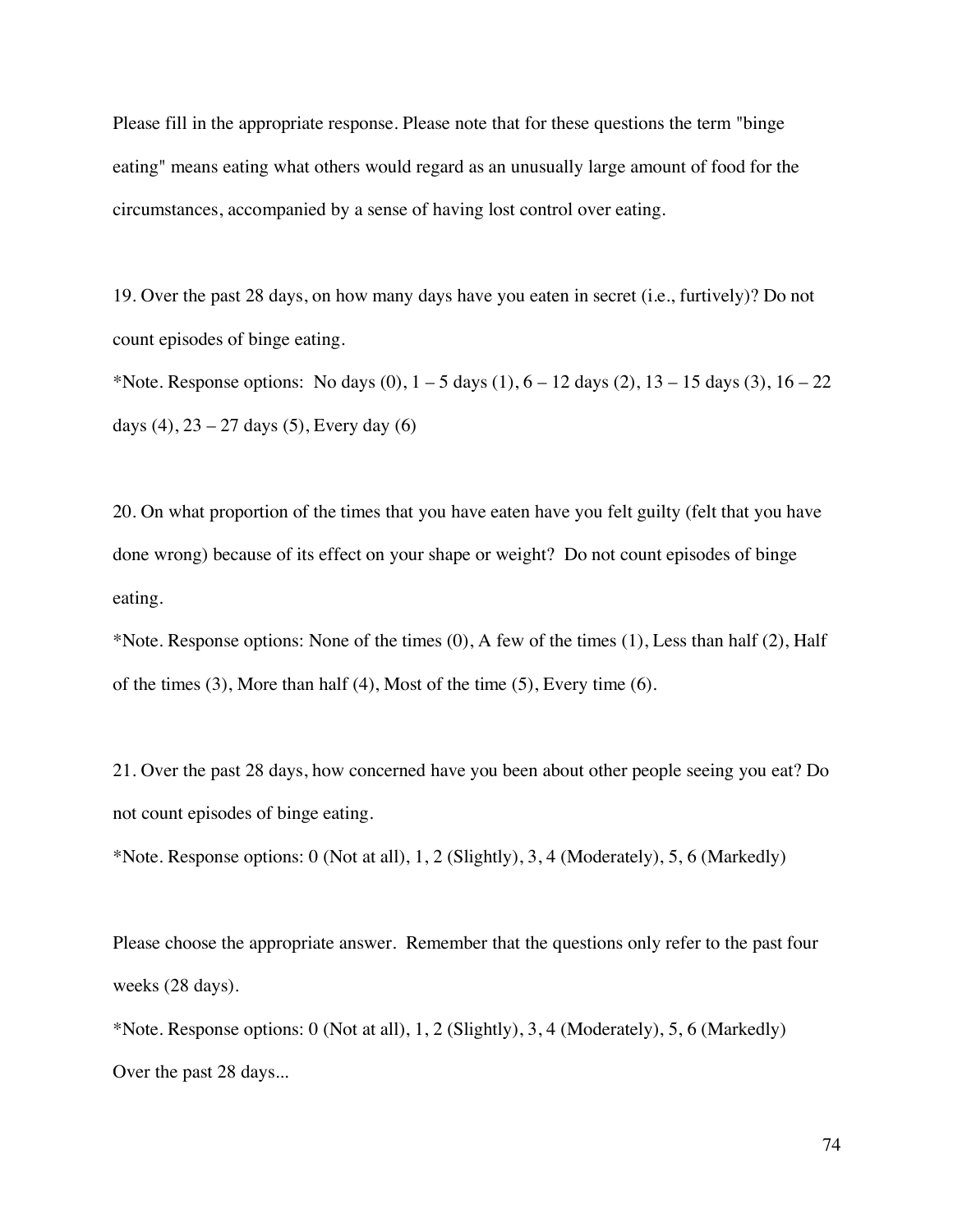22. Has your weight influenced how you think about (judge) yourself as a person?

23. Has your shape influenced how you think about (judge) yourself as a person?

24. How much would it have upset you if you had been asked to weigh yourself once a week (no

more, or less, often) for the next four weeks?

25. How dissatisfied have you been with your weight?

26. How dissatisfied have you been with your shape?

27. How uncomfortable have you felt seeing your body (for example, seeing your shape in the

mirror, in a shop window reflection, while undressing or taking a bath or shower)?

28. Has your weight influenced how you think about (judge) yourself as a person?

# Scoring:

Restraint = average of the following items:  $1, 2, 3, 4, 5$ 

Eating Concern = average of the following items:  $7, 9, 19, 20, 21$ 

Shape Concern = average of the following items:  $6, 8, 10, 11, 23, 26, 27, 28$ 

Weight Concern = average of the following items: 8, 12, 22, 24, 25

Total Score = average of all the subscales